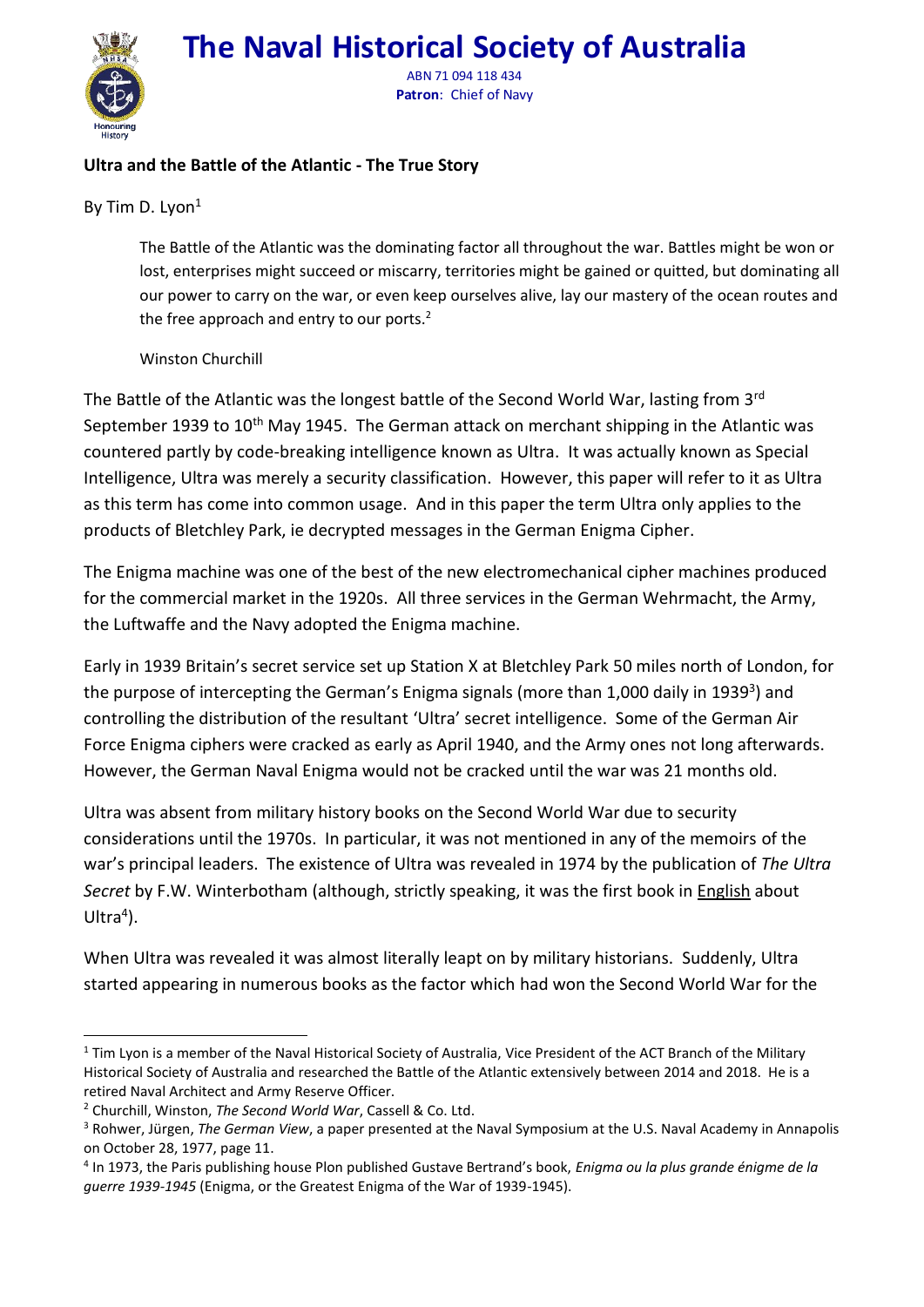Allies. Many books, essays and TV shows since 1974 have suggested that, because of Ultra, the Allies almost always had knowledge of German intentions. Whilst this was clearly not the case, it was evident that Ultra was responsible for major, even crucial, tactical, operational and strategic successes in the Second World War. But there were also many truly extraordinary claims made regarding the impact of Ultra on the outcome of the war.

Now the question remains how much did it shorten the war, leaving aside the contribution made to the campaigns in the Far East on which the necessary work hasn't been done yet. My own conclusion is that it shortened the war by not less that two years and probably by four years - that is the war in the Atlantic, the Mediterranean and Europe.<sup>5</sup>

# Sir Harry Hinsley<sup>6</sup>

It seems odd that none of the very large number of books written about and analysing the Second World War prior to the revealing of Ultra ever conveyed the impression that a major factor in the winning of the war was mysteriously missing or invisible. If it was such a major factor (the war winning factor) why did these authors not puzzle over how the Allies had won the war? Or, at least, how they had won it so easily and so quickly?

The dramatic revelation of Ultra in the mid-1970s resulted in many works giving this as the most important factor in Allied success in the Battle of the Atlantic. Having been absent from books on the Battle of the Atlantic before 1974, Ultra came to dominate all new works on the topic subsequently. Not too surprisingly, authors were attracted by this new, mysterious and exciting revelation. Suddenly, Ultra was the factor that had won the Battle of the Atlantic for the Allies. It was responsible for all the Allied successes in the battle. Before long, this new story was widely published and became the accepted narrative.

A great deal of material (books and academic papers) has been published concerning Ultra and the Battle of the Atlantic since 1974. There is, however, a significant difference between the published story and the true story.

It should be noted that the advent of the Internet has made accessible a great deal of information on this topic that was not available to researchers in the 1970s, 1980s and 1990s. In particular, primary source documents held at Bletchley Park and by the U.S. National Security Agency are now (reasonably) readily accessible.

<sup>5</sup> Hinsley, Harry, *The Influence of ULTRA in the Second World War*, an interview at the Babbage Lecture Theatre, University of Cambridge Computer Laboratory, 19<sup>th</sup> October 1993.

<sup>6</sup> Sir Harry Hinsley worked at Bletchley Park from 1939 to 1946 and then came back to Cambridge and became Professor of the History of International Relations and Master of St John's College. He is also the official historian of British Intelligence in the Second World War (three volumes).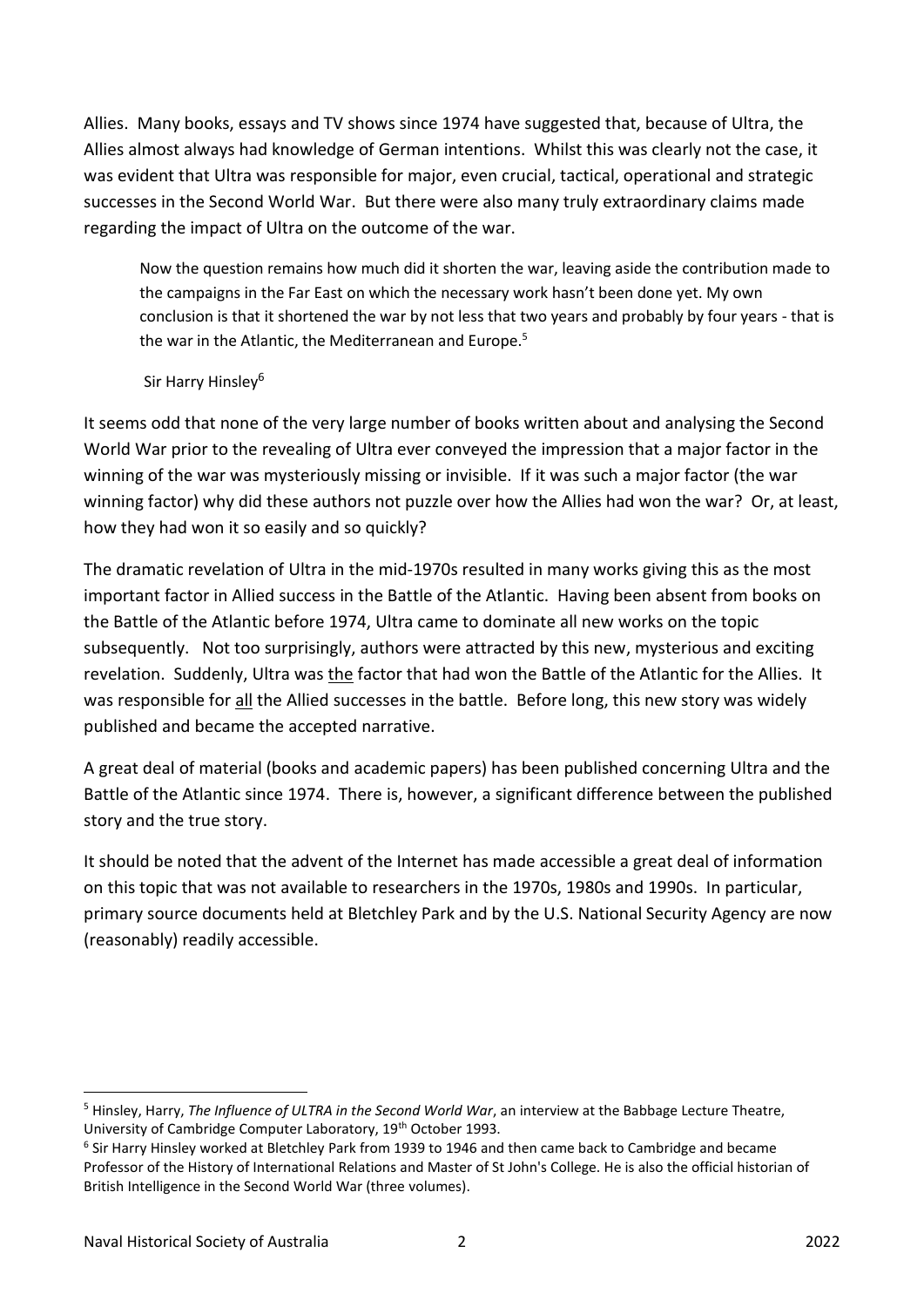#### The Published Story

The German Naval Enigma was first broken June 1941. The following extracts are representative of what has been the published story of Ultra and the Battle of the Atlantic.

The decyphered messages were passed via Z Watch, the Naval Section's equivalent of Hut 3, over a newly installed teleprinter link to the OIC, giving prior warning of the wolf pack patrol lines and allowing the convoys to be routed away from danger. The result was truly dramatic. Between March and June 1941, the U-boats had sunk 282,000 tons of shipping a month. From July, the figure dropped to 120,000 tons a month and by November, when the wolf packs were temporarily withdrawn from the Atlantic, to 62,000 tons.

The breaking of the naval Enigma was one of the main reasons for this drop in the fortunes of the Uboats, providing the British with a welcome respite during which the vital supplies had a much greater chance of getting through, Harry Hinsley said.<sup>7</sup>

Once you have identified the Ultra (which you now can from the decrypts in the Public Record Office) you can see pretty clearly (if you have also got the record of the war) that Ultra was the main reason why the British were able to reduce the depredations of the U- Boats in the Atlantic in the second half of 1941.<sup>8</sup>

On 1 February 1942, the U-boats introduced the fourth wheel, creating a new cypher dubbed Shark by the Bletchley Park code-breakers. The extra wheel had rendered Banburismus useless, recalled Shaun Wylie, head of the crib section in Hut 8. While they could continue to get Dolphin out, they were now unable to do anything with Shark. The vital intelligence the OIC had been using to re-route the Atlantic convoys had disappeared.

We were dismayed when the fourth wheel appeared. We knew it was coming. But it was a grim time. We were very much frustrated, the things that we'd hoped to use went bad on us. We realised that our work meant lives and it ceased to be fun. We did what we could, of course, and we got on with what there was but we kept an eye out for any possibility on Shark that might present itself. There was a lot of pressure and we were trying all we could but we didn't have many opportunities. We had to get Dolphin out, but Shark was the prime target, the focus of our interest.*<sup>9</sup>*

On October 30, 1942, in the Mediterranean, a German U-boat was forced to surface, and a specially trained British boarding party was able to board it and salvage important cipher materials, especially the weather short signal book. This was used to find "cribs," the cipher/clear text compromises that aided in determining daily settings of the M4 machine. Thus, from mid-December 1942, Bletchley Park could once again send to the submarine tracking room of the Admiralty the dispositions of the German U-boat wolf packs in order to reroute convoys. But there were now so many wolf packs that new tactics had to be found to avoid repetition of the heavy losses incurred in mid-March, when the Germans introduced a new weather short signal book, producing a new blackout.

<sup>7</sup> Smith, Michael, *Station X – The Codebreakers of Bletchley Park*, Channel Four Books, page 66.

<sup>8</sup> Hinsley.

<sup>&</sup>lt;sup>9</sup> Smith, page 109.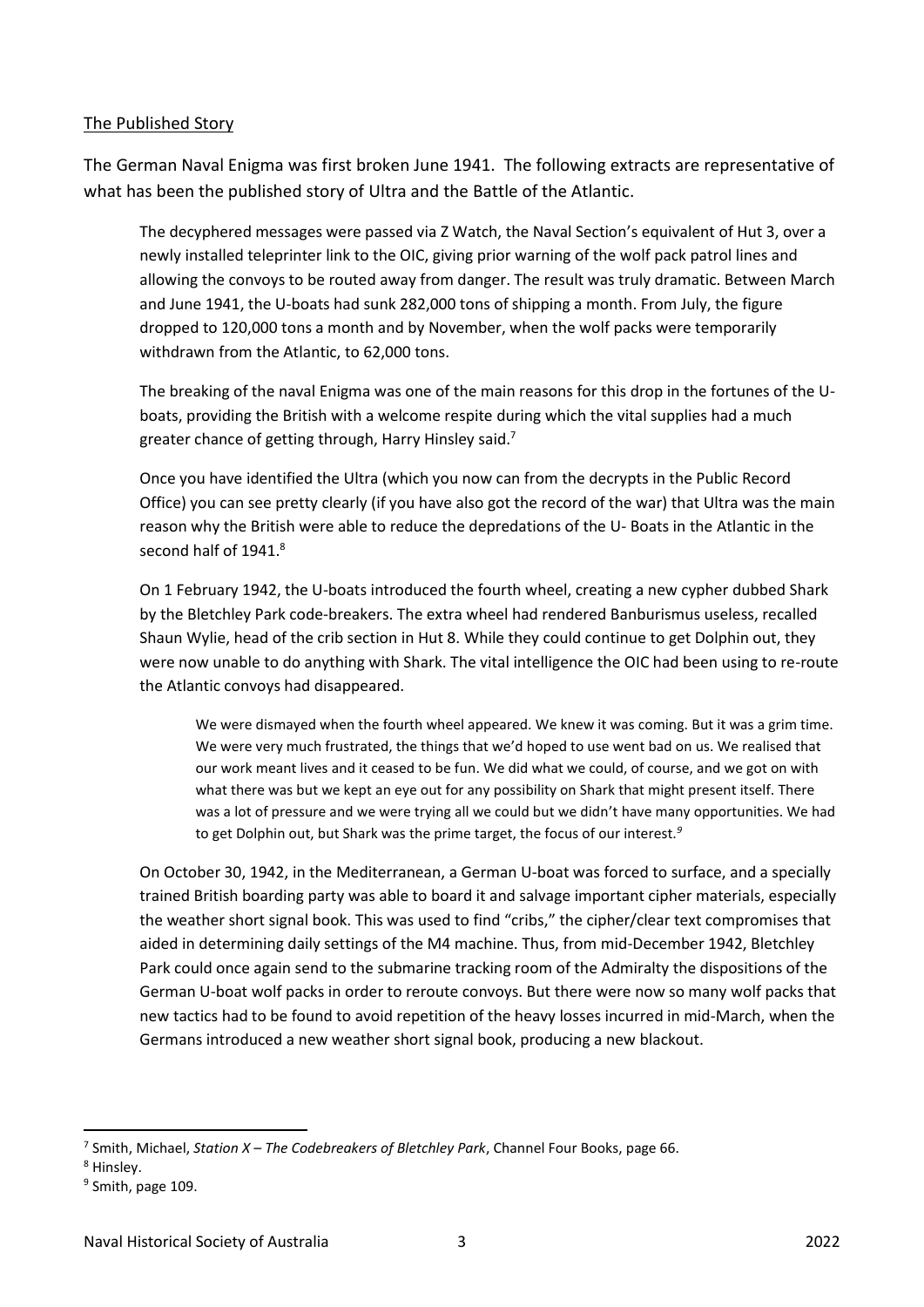By concentrating the available bombes to U-boat traffic, Bletchley Park was again able after only 10 days to break the U-boat cipher.<sup>10</sup>

So that when the U-Boats returned to the Atlantic after their first defeat (they did that in the autumn of 1942), they had been delayed in making a decisive thrust for more than a year. Now when they returned they had been supplied with an advanced Enigma, one that instead of using three wheels concurrently used four wheels, which as you can see noticeably increased the mathematical difficulties of solving the key.

In fact Bletchley couldn't solve it from February to December 1942. Mercifully for us (though not for the Americans) most of the U-Boats were on the Atlantic American coast at that time, but as they came back to the North Atlantic convoys they were still using this cipher and they brought about another crisis in the Atlantic.

It again was the Ultra which brought them under control. The figures of sinkings of Allied shipping reached the highest in the war in March '43. They had been brought down by May '43 to lower proportions than ever before in the war as a result of this return of Ultra to the scene.<sup>11</sup>

In early 1943, Admiral Ernest J. King, U.S. Chief of Naval Operations (CNO), pushed to use U-boat location information derived from Ultra to attack Germany's tanker U-boats (known as Milch Cows).

… in 1943 the changing locations of these Milchcows became available to us through Ultra. By this time too, there was very close liaison between Coastal Command and their American counterpart who were especially able to cover the southern Atlantic convoy routes. With typical enthusiasm the Americans were all for sinking the Milchcows at once; they were, however, persuaded by Jack Slessor, Commander-in-Chief Coastal Command, not to give Doenitz cause to suspect Ultra and the Milchcows were quietly sent to the bottom over a reasonable time; it must have been one of the greatest blows suffered by the U boats. $^{12}$ 

The U.S. Navy pressed for, and got, British agreement to give priority to smashing the Milch cows by using the Special Intelligence position reports to locate them. The operations were carried out in a variety of different locations, usually by aircraft so as not to arouse German suspicions. U-118 was the first to be destroyed - by the Bogue, to be followed by U-487, which was surprised on 13 July by one of the Gore's Wildcats. It dived and attacked the Milch-cow as the crew were sunning themselves on deck. Their fast reactions in manning the guns and shooting down the first attacker almost saved them but shortly afterwards, a flight of three more Avengers swooped down to bomb the U-boat to destruction. Three days later, an aircraft from the Core sank U-87 which was searching for the Milch-cow in order to refuel.

Before the end of July three more U-tankers had been located in transit through the Bay of Biscay. On 4 August the Royal Canadian Air Force sank another off Iceland, three days later the Tenth Fleet's escort carrier Card sank U-460 north of the Azores and her planes dispatched another eight weeks

<sup>10</sup> *World War II at Sea: An Encyclopedia* [2 volumes] edited by Spencer C. Tucker, page 674.

<sup>&</sup>lt;sup>11</sup> Hinsley.

<sup>12</sup> Winterbotham, F.W., *The Ultra Secret*, Futura Publications Limited, A Contact Book, page 111.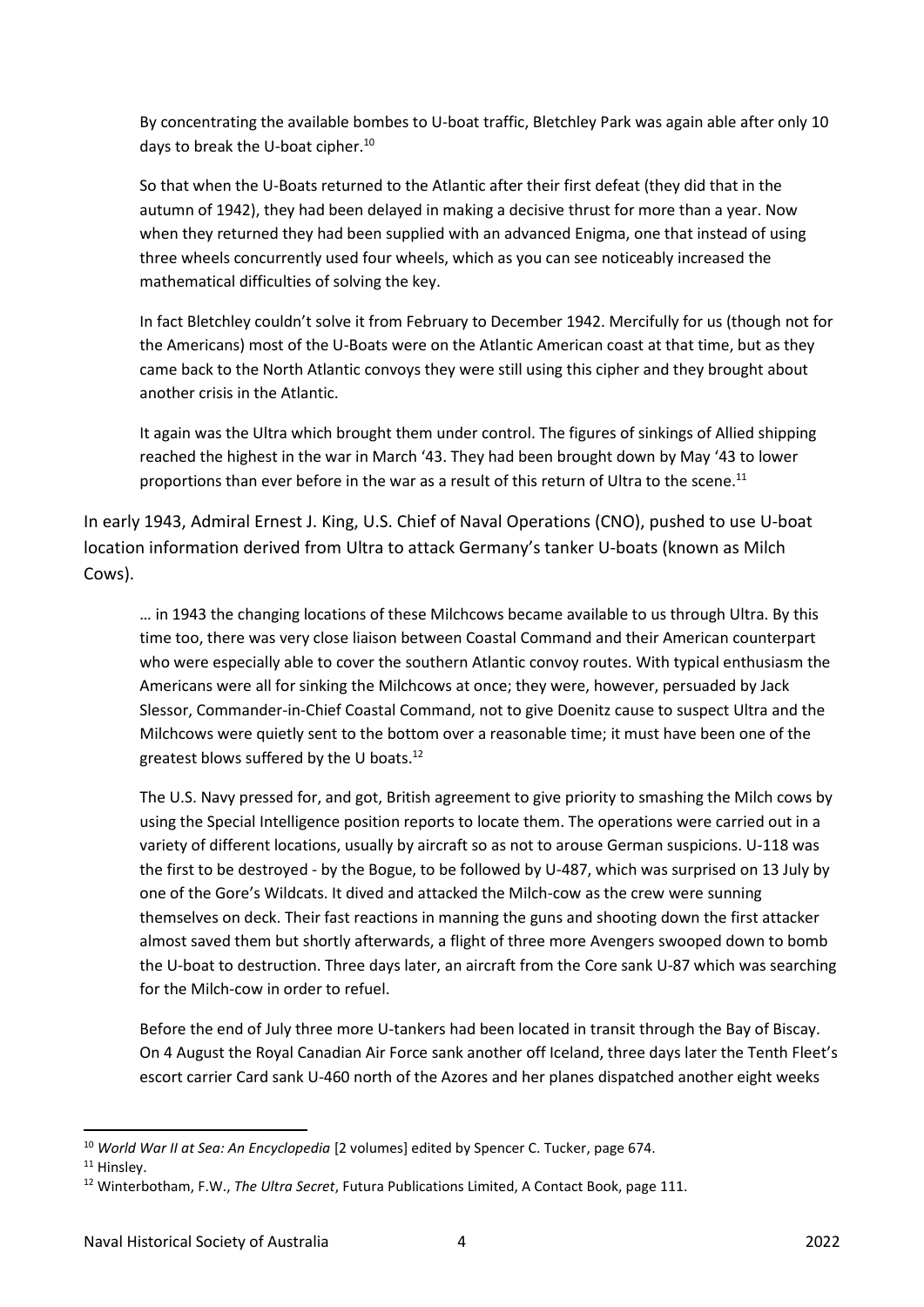later. Dönitz's elaborate supply system had been decisively knocked out; the U-boat campaign in the mid-Atlantic was crippled.<sup>13</sup>

There can be little doubt that the naval Enigma decrypts helped to shorten the war.<sup>14</sup>

The above has been the popular narrative since the existence of Ultra was revealed in 1974. The extracts have come from seemingly reliable (some from seemingly impeccable) sources. So it is very strange that it should turn out that most of the above is not true.

# The True Story



Figure 1 - M-3 Enigma machine (Bundesarchiv, Bild 183- 2007-0705-502 / Walther / CC-BY-SA 3.0)

At the beginning of the war, the German Navy's enigma machine was the Funkschlüssel M (the most common variant being the M-3, shown in Figure 1). It was identical to the model used by the German Army and Air Force, but it was supplied with three additional rotors, VI, VII and VIII, which were reserved exclusively for naval use.<sup>15</sup> There were instructions that one of the three rotors in the machine had to be a Naval rotor (VI-VIII) and that that particular naval rotor could not be used in the same position on two successive days. It had four different settings, three

of which were changed daily, and one of which was changed with each message. These gave a huge number of possible cipher combinations. These settings are shown in Table 1. The four settings were known as the 'key' or 'daily key' to the Bletchley Park cryptographers.

| <b>Setting</b> | <b>Machine Component</b> | Option                                                                 |  |
|----------------|--------------------------|------------------------------------------------------------------------|--|
| First          | Rotors                   | The Walzenlage or rotor order for that date. For example: IV, I, VI    |  |
| Second         | Rotors                   | The Ringstellung, or ring setting for that date. For example: 23 02 17 |  |
| Third          | Plugboard                | The Steckerverbindungen or plugging for that date. For example: AR     |  |
|                |                          | KT MW LC XD EJ ZB UY PS HN                                             |  |
| Fourth         | Rotors                   | The Grundstellung, or discriminant (starting position for each rotor)  |  |
|                |                          | for that date. For example: TXM                                        |  |

Table 1 - Funkschlüssel M-3 Enigma Machine Settings

To make things even more difficult, the first three settings were contained in a code book entirely separate to the Enigma cipher. The code book listed the four parameters for setting up the Enigma: the date and the first three settings shown in Table 1. The fourth setting (the Kenngruppen) was transmitted at the beginning of the message. The following principal code books were likely in use at the start of the war: Hydra, Tetis, Aegir, Neptun, Special Cipher 100, Tibet, Freya, Sleipner and Bertok. Hydra (known as Dolphin by the Allies) was used for all surface ships in the Baltic and North

<sup>13</sup> Costello, John and Hughes, Terry, *The Battle of the Atlantic*, Collins, 1977, page 290.

<sup>14</sup> Erskine, Ralph, *Breaking Naval Enigma (Dolphin and Shark)*, page 1.

<sup>&</sup>lt;sup>15</sup> Erskine, page 1.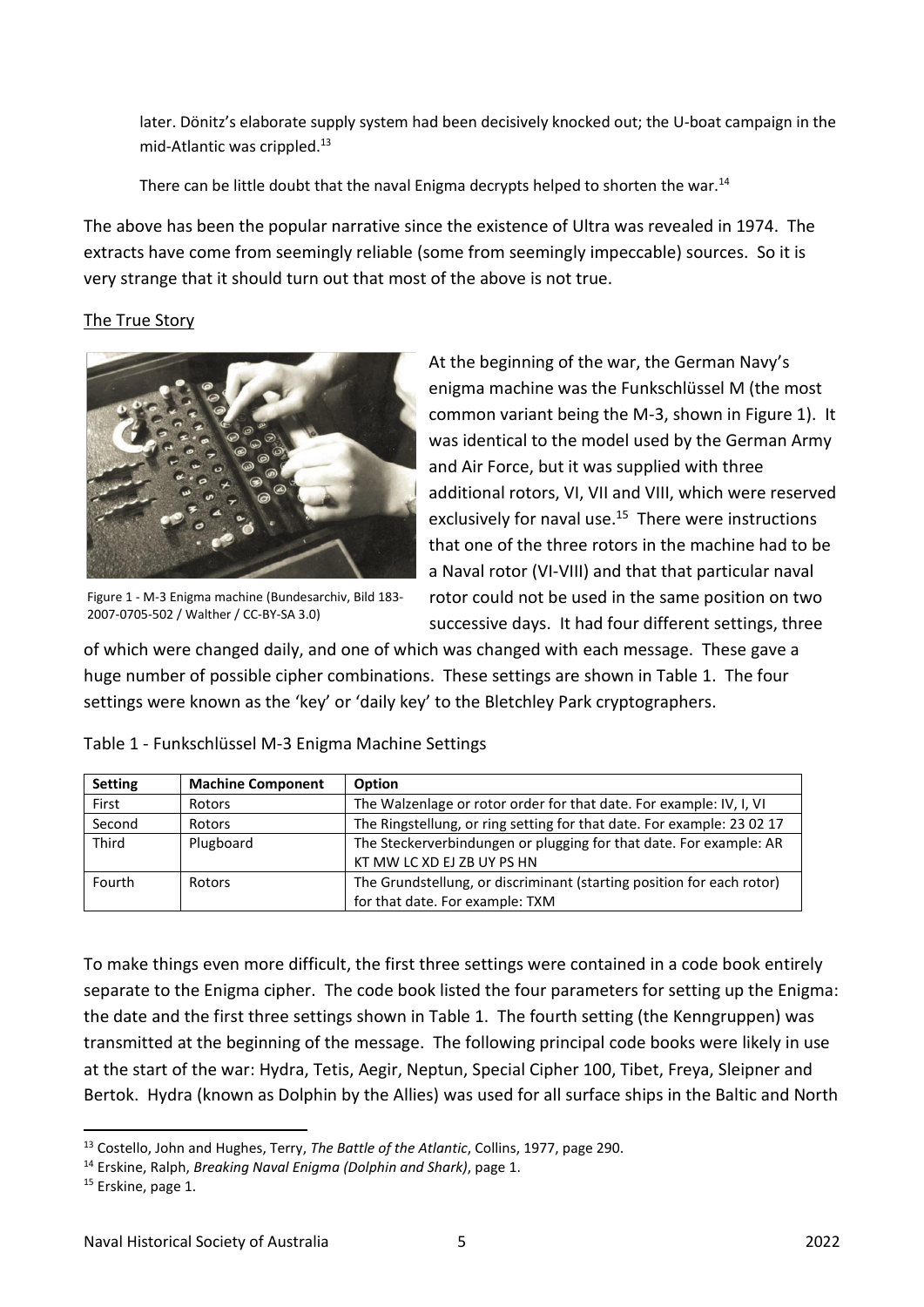Sea and then for ships operating from or off the occupied territories; it was, in consequence, the cipher used for minesweepers and anti-submarine and patrol craft in Norway and France. It was also, initially, the cipher used by all operational U-boats. $16$ 

The German Navy also employed codebooks to shorten signals in order to protect against high frequency, land-based direction finding. The first of the two most important books was the Kurzsignalheft, the short signal book that was used for operational messages, including reports of location, situations, enemy reports and convoy sightings (position, course and speed). The second book was the Wetterkurzschlüssel that was used for weather reports.

In addition, to avoid putting map grid references in messages the German navy adopted a very simple yet clever system called the German Naval Grid Reference to encode the positions of their U-Boats, other German Navy ships and enemy convoys, possibly known as the 'Adressbuch' to the U-boat crews. The Atlantic Ocean was divided into zones, and each zone was divided into squares that were assigned a two-letter designation (e.g. AE, AF, BA, BB, etc.). Each square was further divided into a 3 x 3 matrix, so that there were nine medium squares. These nine medium squares were again divided into nine smaller squares. This was known as a Grid, so that there were now 81 total grid squares within a sector. A U-boat's location would, therefore be encoded as BB8634, for example. To further encode the location, when assigning square numbers within the medium and smaller squares, not all numbers were used. They were also irregularly assigned.

Bletchley Park had acquired a replica of an Enigma machine and rotors I to V from the Poles in August 1939. The British recovered rotors VI and VII from the crew of *U-33* on 12th February 1940. An example of rotor VIII was captured on 31<sup>st</sup> May 1940 from *U-13*.<sup>17</sup> But without a Hydra code book, Kurzsignalheft , Wetterkurzschlüssel and Naval Grid Reference it is not surprising, therefore, that the German Naval Enigma was not broken until June 1941.

The Battle of the Atlantic was also a battle between the cryptographers on each side. The B-Dienst (German: Beobachtungsdienst, observation service) was a Department of the German Naval Intelligence Service that dealt with the interception and recording, decoding and analysis of the enemy, in particular British, radio communications before and during the Second World War. The British and Allied Merchant Ship (BAMS) code (sometimes called the Merchant Navy Code), a prewar invention used for essential transmissions to independently routed ships, was an open book to the B-Dienst.<sup>18</sup> B-Dienst had cracked the BAMS code pre-war and then had captured the BAMS codebook in May 1940 in Bergen, Norway.

In the spring of 1940, Alan Turing and Peter Twinn had set up a naval Enigma research group in Hut 8 at Bletchley Park. In early May, Turing broke the keys for some days in April. In early 1941, with

<sup>&</sup>lt;sup>16</sup> Beesly, Patrick, *Very Special Intelligence, The Story of the Admiralty's Operational Intelligence Centre in World War II,,* Sphere Books, 1977, pages 97-98.

<sup>17</sup> Wilcox, Jennifer, *Solving the Enigma: History of the Cryptanalytic Bombe*, Center for Cryptologic History, National Security Agency Revised 2006, pages 13-14.

<sup>18</sup> van der Vat, Dan, *The Atlantic Campaign*, Hodder & Stoughton, 1988, page 230.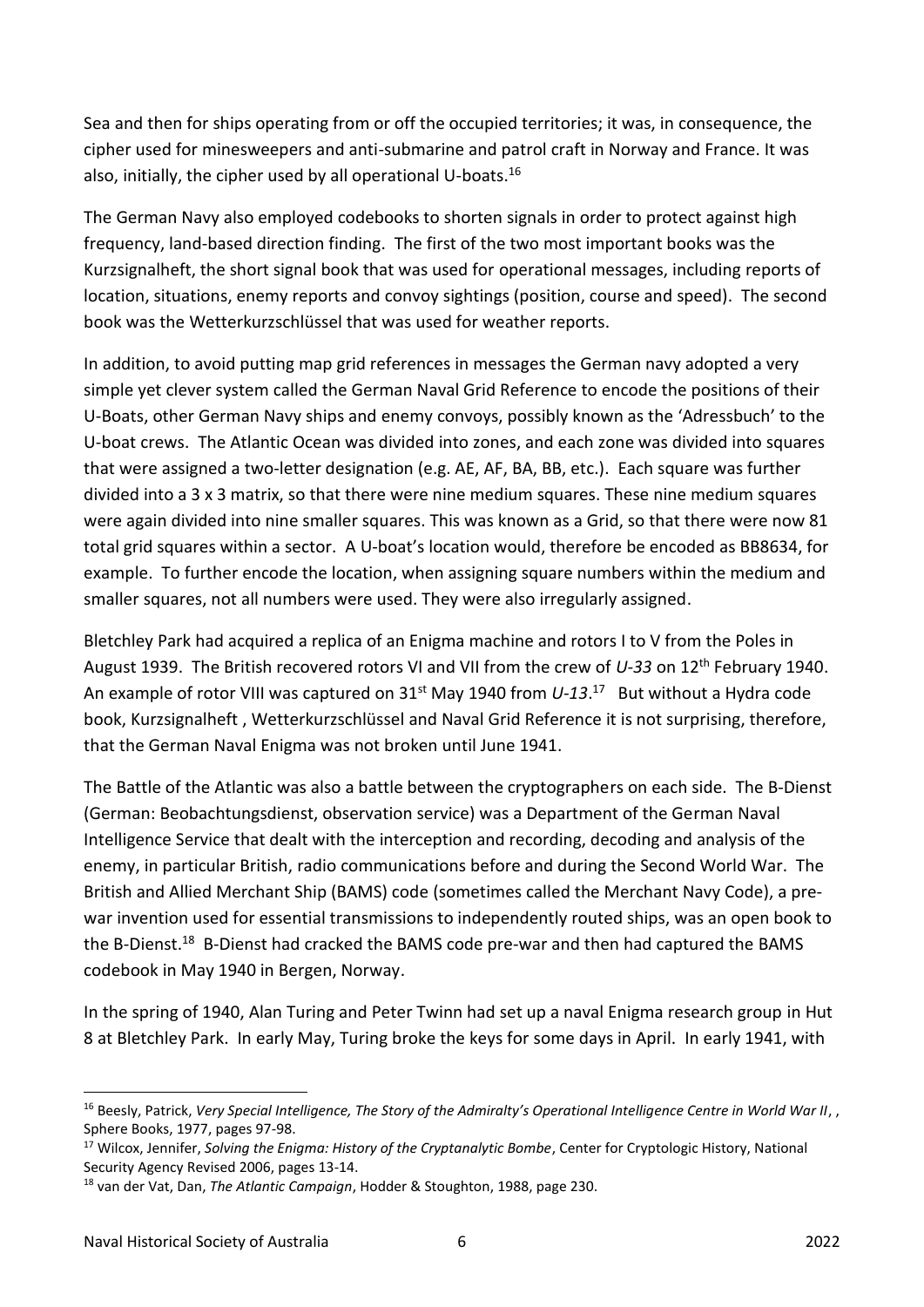the help of captured material (spare rotors and the keys for the complete month of February 1941<sup>19</sup> from the German armed trawler *Krebs*) from a commando raid in the Lofoten Islands, Hut 8 broke some naval Enigma for February and April. But few, if any, of the decrypts were available in time for them to be operationally useful to the Admiralty's Operational Intelligence Centre (OIC). In particular, Hut 8 played no significant part in the hunt for and sinking of the Bismarck.<sup>20</sup> It was realised that only the capture of a naval Enigma machine with the current settings, a Hydra code book, a Kurzsignalheft and Wetterkurzschlüssel would allow Hut 8 to break the naval Enigma.<sup>21</sup>

The Lofoten raid triggered some special operations mounted for the sole purpose of securing Enigma machines and their associated coding documents. On  $7<sup>th</sup>$  May 1941, the German trawler *München* was captured and 'ancillary material relating to the settings of the cipher used by the trawlers was secured'.<sup>22</sup> On 25<sup>th</sup> June 1941, the German weather reporting trawler Lauenberg was captured with 'documents and cipher material which the Admiralty subsequently described as being of 'inestimable vale''. 23

Then, on 9th May 1941, *U-110* under the command of Fritz Lemp, together with *U-201*, attacked a convoy just south of Iceland. HMS *Aubretia*, one of the convoy escorts, spotted *U-110*'s periscope and attacked with depth charges. *U-110* survived the first attack but soon two destroyers HMS *Bulldog* and HMS *Broadway* joined the hunt. *U-110* was forced to surface. HMS *Bulldog* immediately set course to ram, but her captain realised it might be possible to capture *U-110* and veered aside at the last moment (see Figure 2). Lemp, assuming his U-boat was about to be sunk, ordered Abandon Ship and expected that its cryptographic material would go down with her. A boarding party was despatched, instructed in what to look for, and systematically stripped the Uboat of anything of interest that was portable.



Figure 2 - Capture of *U-110* (Royal Navy official photographer)

<sup>19</sup> Alexander, C.H.O'D., *Cryptographic History of Work on the German Naval Enigma*, HW 25/1, Government Code and Cypher School: Cryptographic Studies, 1946, page 27.

<sup>20</sup> Beesly, *Very Special Intelligence*, page 127.

<sup>21</sup> Beesly, *Very Special Intelligence*, page 105.

<sup>22</sup> Beesly, *Very Special Intelligence*, page 105.

<sup>23</sup> Beesly, *Very Special Intelligence*, page 105.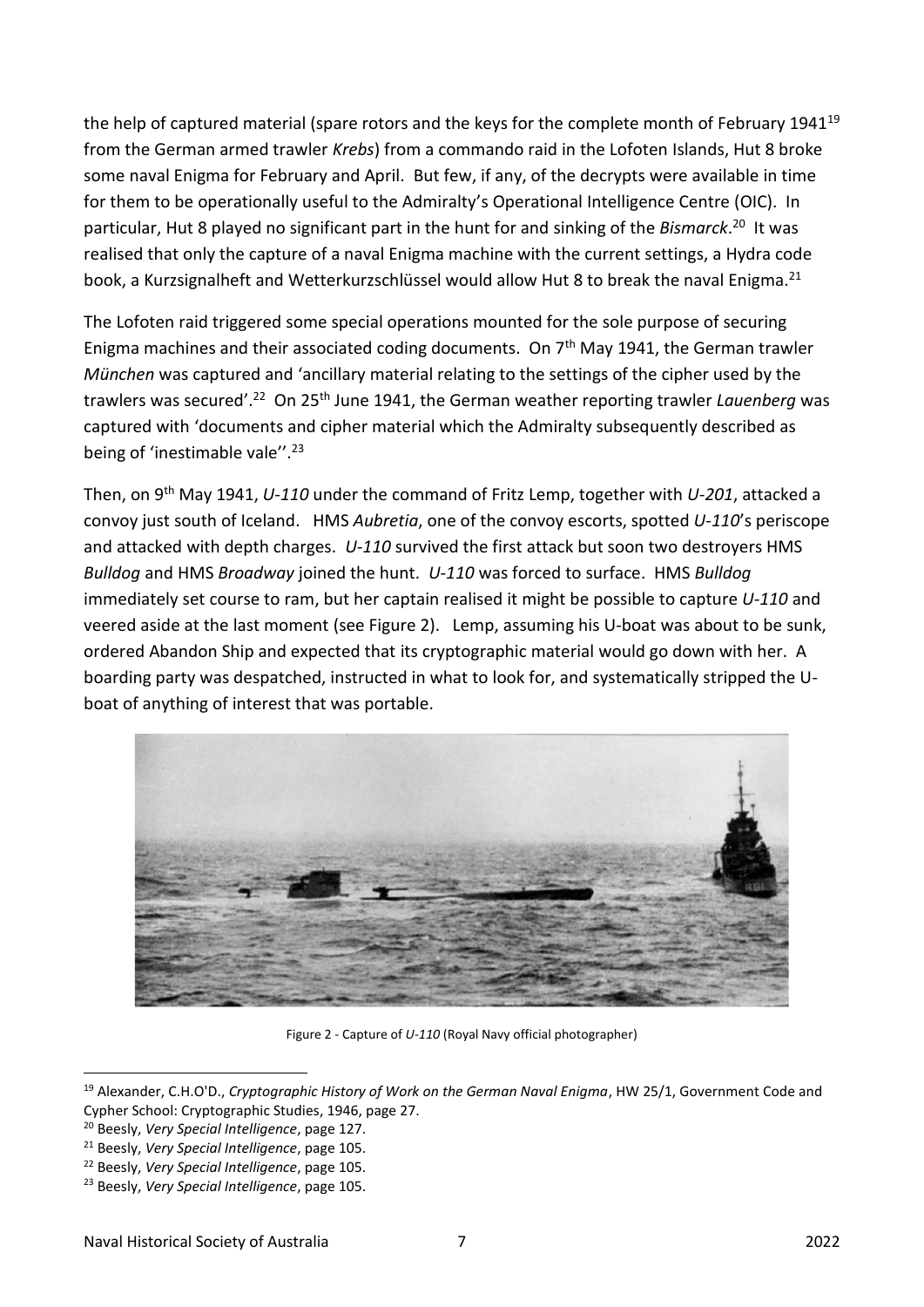An M-3 Enigma machine was certainly recovered from *U-110*. There is some variance and lack of specifics in the literature concerning what other cryptographic materials were recovered. One source mentions 'indicator books'<sup>24</sup>, another mentions 'keys to reading the U-Boat's short signals and weather reports' and 'a set of bigram tables'<sup>25</sup> and still another 'operation manuals and setup data<sup>'26</sup>. Jennifer Wilcox wrote 'With the rotors and the keys through June, Bletchley didn't even need the Bombes in order to read the messages<sup>'27</sup>, indicating a Hydra code book was amongst the haul. Significantly, Patrick Beesly wrote in his book that the British 'recovered, intact and undamaged, its cipher machine with all its accompanying material and many other secret documents'.<sup>28</sup> Beesly further wrote that 'U110's cipher material ... soon permitted BP to start reading currently and on a completely up-to-date basis cipher Hydra'.<sup>29</sup> And Hugh Alexander wrote in his book that the June and July keys were captured<sup>30</sup> and the Wetterkurzschlüssel, the Kurzsignalheft and a Kenngruppenheft<sup>31</sup>. 'Keys', 'bigram tables' and the Kenngruppenheft only relate to the Enigma machine and have no meaning in the context of the short signal code books. So, it can be concluded that a Hydra code book as well as a Wetterkurzschlüssel and a Kurzsignalheft were captured. It is highly unlikely that *U-110*'s crew would have disposed of or destroyed the Hydra code book but none of the other cryptographic material.

The material captured from *U-110* (and particularly the Hydra code book) meant that in broad terms current reading of the Hydra cipher was achieved from the end of May 1941 to July or August (without even having to use bombes $3233$ ). The captured Hydra code book was valid until the end of June or early July<sup>34</sup>. Thereafter, with the use of the bombes, time lags of from 24 to 48 hours began to occur, although there was some current reading.<sup>35</sup> Of course, the weather short signals were encoded using the Wetterkurzschlüssel and the operational short signals using the Kurzsignalheft before being transmitted in the Hydra cipher on the Enigma machine, ie double encipherment. So, the reading of messages entailed first decrypting the Hydra message and then the short signal could be decrypted directly as Hut 8 had the code books.

Ultra was now able to make its first contributions in the Battle of the Atlantic. *Bismarck*'s supply fleet had consisted of six tankers and one supply ship. They were there not only to re-supply the

<sup>26</sup> Azzole, Pete, *ULTRA: THE SILVER BULLET, Breaking the German Enigma Codes*, CRYPTOLOG, the Journal of the U.S. Naval Cryptologic Veterans Association.

<sup>&</sup>lt;sup>24</sup> Erskine, page 2.

<sup>&</sup>lt;sup>25</sup> Carper, Colleen, *Bletchley's Secret War: British Code Breaking in the Battle of the Atlantic*, Thesis, Ashbrook Scholar Program, Ashland University, Ohio, page 28.

<sup>&</sup>lt;sup>27</sup> Wilcox, page 15.

<sup>28</sup> Beesly, *Very Special Intelligence*, page 106.

<sup>29</sup> Beesly, *Very Special Intelligence*, page 106.

<sup>&</sup>lt;sup>30</sup> Alexander, page 30.

<sup>&</sup>lt;sup>31</sup> Alexander, page 49.

<sup>&</sup>lt;sup>32</sup> Wilcox, page 15.

<sup>&</sup>lt;sup>33</sup> Electro-mechanical machines that could try out different potential rotor settings in order to determine the actual one used.

<sup>34</sup> Beesly, *Very Special Intelligence*, page 106.

<sup>35</sup> Beesly, Patrick, *The British View*, a paper presented at the Naval Symposium at the U.S. Naval Academy in Annapolis on 28th October, 1977, page 7.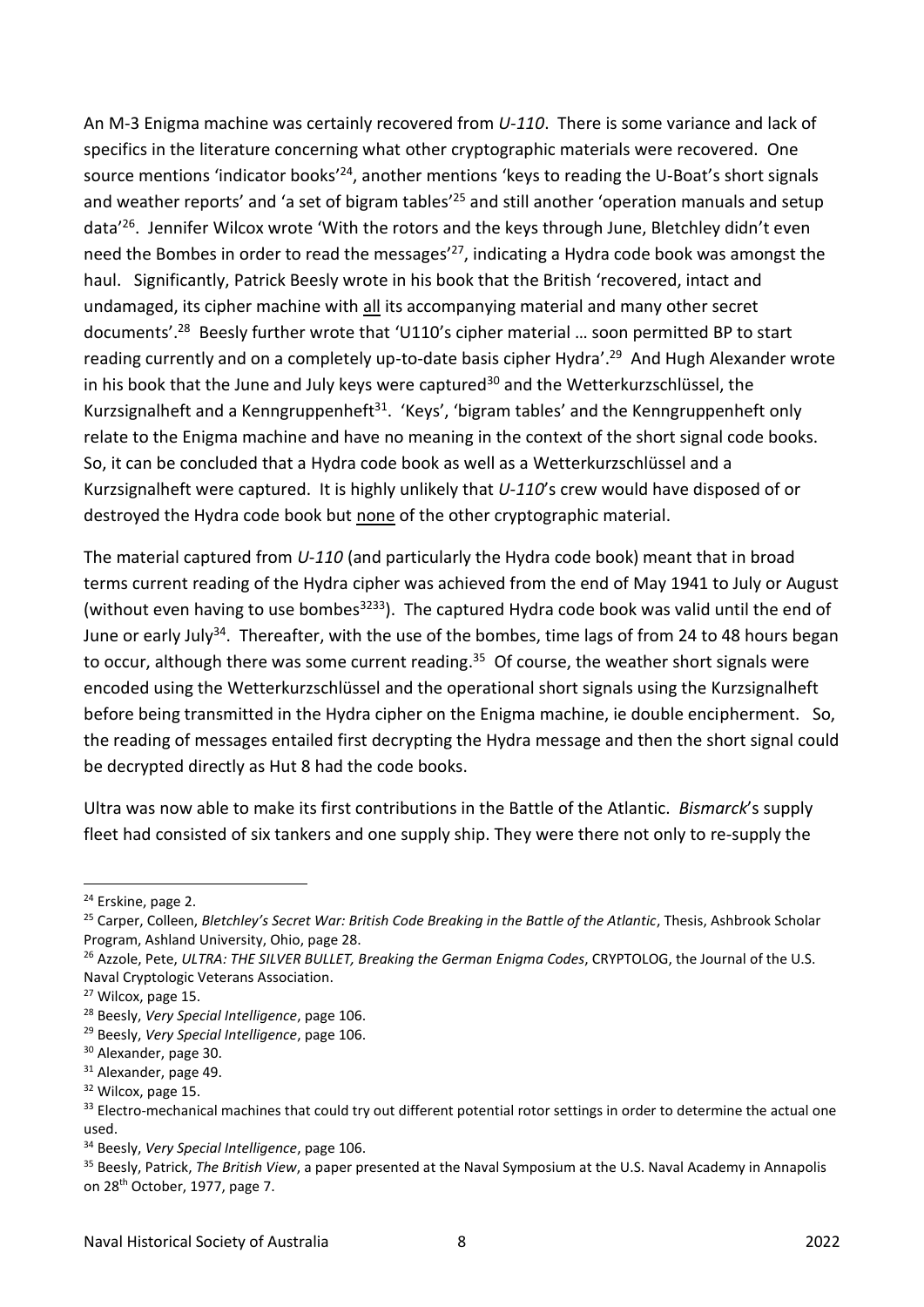*Bismarck* and *Prinz Eugen* but also U-boats, and so their locations were notified to all U-boats likely to encounter them. These messages were decrypted in Hut 8 and the Ultra sent to the OIC. Between 3<sup>rd</sup> and 15<sup>th</sup> June, the six tankers and the supply ship were intercepted by RN ships. In addition, two supply ships for armed merchant raiders were also intercepted. Two of the ships were captured while the remainder were either sunk or scuttled themselves.<sup>36</sup>

On 23rd June 1941 Ultra was able to give the OIC advance warning that a Wolf Pack of ten U-boats was being positioned to attack convoy HX 133 heading for Liverpool, which had been sighted by *U-203* south of Greenland. Western Approaches Command immediately signalled the Senior Officer Escort (S.O.E.) to change the convoy's course. At the same time HX 133's escort was reinforced by ships from two nearby westbound convoys which the OIC confirmed were not in immediate danger. HX 133's escort now comprised 13 warships. RAF Coastal Command aircraft were concentrated ahead and on either side of the convoy so that the U-boats were continually forced to submerge. Five merchant ships and two U-boats were sunk in the ensuing battle. Although the U-boats intercepted OB 336, one of the now weakly escorted westbound convoys, and sank three empty freighters, Ultra had made a significant contribution.

In May 1941, 436,544 tons of shipping was sunk in the Atlantic, followed by 415,255 tons in June. In July this dropped to 113,078 tons, then 103,452 tons in August, 254,851 tons in September, 195,886 tons in October, 85,500 tons in November and 113,802 tons in December. Ultra was certainly a factor in this dramatic drop in shipping losses in the Atlantic in the second half of 1941. But it wasn't the only factor.<sup>37</sup>

In September 1939, immediately after Britain's declaration of war against Germany, U.S. President Roosevelt had formulated a plan for a 'security zone' many miles out into the Atlantic and ordered patrols of American warships to preserve U.S. neutrality by keeping ships of belligerent nations outside this zone. Despite their official neutrality, American warships had also, from the very beginning, reported the positions of German merchant vessels to the British. On 18<sup>th</sup> April 1941, Admiral King stated that the 'security zone' had been extended to 26 degrees west, an area that included Greenland, Iceland and the Azores, and ended only 740 sea miles from the coast of Europe. On the same day, President Roosevelt ordered the Atlantic Fleet to attack any Axis ships found in the expanded Neutrality Zone. U-boats only occasionally ventured into the Neutrality Zone to hunt for convoys heading toward Germany's declared War Zone.<sup>38</sup>

On 20th June 1941, *U-203* sighted the battleship USS *Texas* and a screen of destroyers, steaming ten miles off Greenland inside Germany's declared war zone (where Germany had declared that all shipping might be sunk on sight). *U-203* decided to attack but the attack failed. The U-boat remained undetected. *U-203* reported the incident to Dönitz who sent out a signal to all U-boats:

<sup>36</sup> Beesly, *Very Special Intelligence*, pages 127-128.

<sup>&</sup>lt;sup>37</sup> Kahn, David, *Codebreaking and the Battle of the Atlantic*, USAFA Harmon Memorial Lecture #36, 4<sup>th</sup> April 1994. <sup>38</sup> Hussey, Brian F., *The U. S. Navy, The Neutrality Patrol, and Atlantic Fleet Escort Operations, 1939-1941*, U.S.N.A. -

Trident Scholar project report; no. 180 (1991), page 95.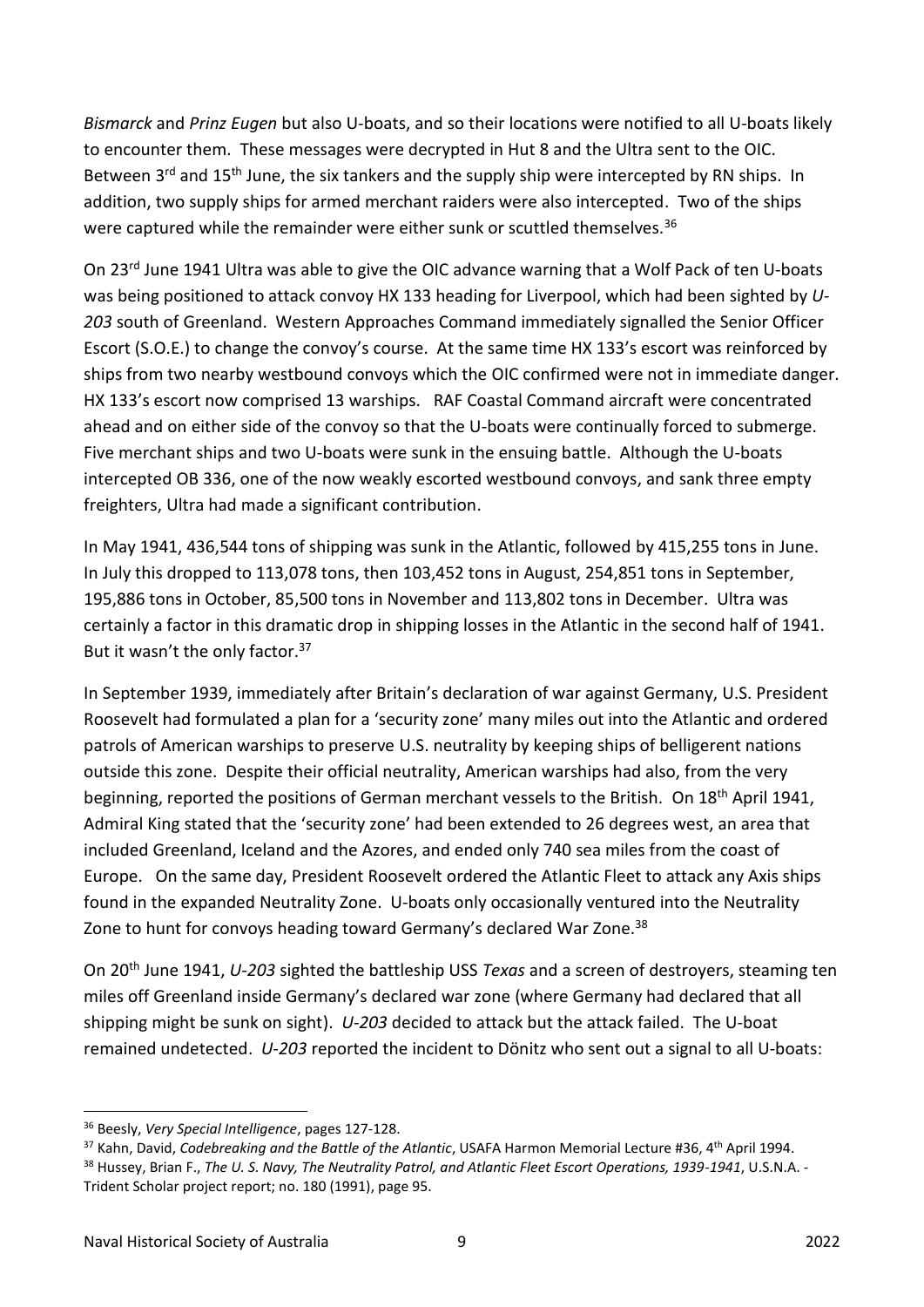American warships, even if met within the blockade area, will not be attacked, since the current permission given to us to do so does not, in my opinion, coincide with the Fuehrer's political intentions 39

[Which were that Operation Barbarossa was set to commence on 22<sup>nd</sup> June 1941.]

Hitler wanted no 'incident' with the United States until the Soviet Union had been dealt with. He then over-reacted and the following signal was made to all U-boats:

Fuehrer orders avoidance any incident with USA during next few weeks. Order will be rigidly observed in all circumstances. In addition attacks till further orders will be restricted to cruisers, battleships and aircraft carriers and then only when identified beyond doubt as hostile. Fact that warship is sailing without lights will not be regarded as proof of enemy identity.<sup>40</sup>

This meant that Allied escort vessels, even British ones, could not be attacked by U-boats in the Atlantic. This, not surprisingly, significantly reduced the effectiveness of the U-boat force in attacking convoys.

In July the United States 'security zone' was still further extended to 22 degrees west, to coincide with the arrival by United States military forces in Iceland which the new security zone covered. After these forces arrived in Iceland, the U.S. Navy assumed the responsibility for the direct protection of all convoys of American ships bound for Iceland and of any such ships of other nationalities as wished to attach themselves to such convoys. In addition the US naval forces were given instructions to guarantee the safety of other convoys in the North Atlantic whenever the strategic situation demanded.<sup>41</sup> In practice, the Atlantic Fleet was made responsible for the escort of all convoys west of 26 degrees west. This, in fact, meant that it was virtually impossible for the U-boats to attack convoys heading to Britain until they exited the sea areas round Iceland.

During the summer months of 1941, Doenitz' efforts were continually thwarted by orders to withdraw some of his U-boats from operations against Allied shipping in the Atlantic and make them available for duties of various kinds elsewhere. The Luftwaffe permanently claimed two Uboats for long distance weather information. In July, six U-boats were ordered into Arctic waters for action against Russia. But this area of the ocean was empty. U-boats were called on to escort auxiliary cruisers, supply ships and captured prize vessels

From April to June 1941, the average number of U-boats at sea in the Atlantic was 30. However, during July and August 1941, there were generally only eight to twelve U-boats in the Atlantic<sup>42</sup>, in the vast sea area from Greenland to the Azores, and possibly as few as four on some occasions.<sup>43</sup> In

<sup>39</sup> Dönitz, Karl, *Memoirs, Ten Years and Twenty Days*, Cassell, 1990, page 189.

<sup>40</sup> Dönitz, *Memoirs*, pages 189-190.

<sup>&</sup>lt;sup>41</sup> C-in-C (American) Atlantic Fleet Operation Order No. 6 dated 19<sup>th</sup> July 1941.

<sup>42</sup> Dönitz, *Memoirs,* page 177.

<sup>43</sup> Dimbleby, Jonathan, *The Battle of the Atlantic, How the Allies Won the War*, Penguin, 2015, page 153.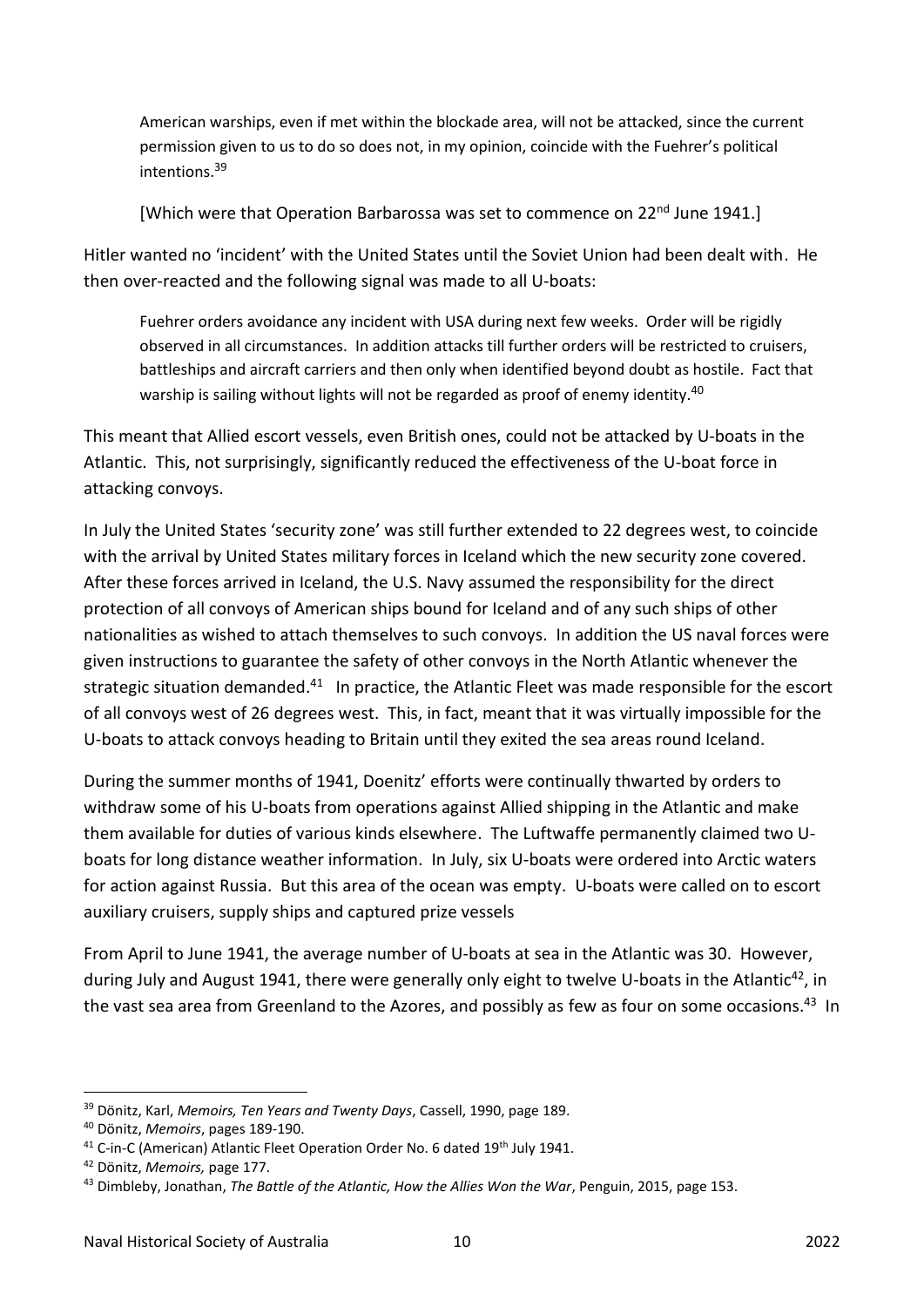September 1941, six U-boats were transferred from the Atlantic to the Mediterranean to support Rommel's North African campaign

In September 1941, the xB-Dienst (the cryptographic department of the B-dienst) began deciphering the British Naval Cipher No. 2 more readily. And in December the xB-Dienst cryptanalysts began penetrating into the British Naval Cipher No. 3, which was in use for communications with and between Allied ships, and also with the USN, in the Atlantic.<sup>44</sup> Unlike Hut 8 they were never able to read all the messages for any period, but they knew when convoys were due to sail and their planned routes. They could even establish convoy positions and read their orders. But at this time the xB-Dienst could decrypt Allied signals with considerable time lag only. But they 'got enough dates to reconstruct the convoy time-table'. 45

Also in September Dönitz had become concerned that 'our cipher has been compromised, or that there has been some other breach of security.'<sup>46</sup> The B-dienst advised that there was no cause for concern with regard to Enigma but Dönitz asked the head of the Kriegsmarine's communications, Vice-Admiral Erhard Maertens, to investigate further. On 24th October, Maertens wrote to Dönitz: 'The acute disquiet about the compromise of our Secret Operation cannot be justified. Our cipher does not appear to be broken.'<sup>47</sup>

On 15th September 1941, the U.S. Navy announced that it would provide protection for ships of every flag carrying supplies between the American continent and the waters adjacent to Iceland, on which a U.S. base had been established in July 1941. On  $16<sup>th</sup>$  September 1941 the first convoy (HX 150) to have U.S. Navy ships as part of its escort sailed from Halifax.

Despite this active involvement by the U.S. in the Battle of the Atlantic, Dönitz was ordered to forbid U-boats to proceed west of Newfoundland to prevent any incident in this area. This was with a view to avoiding war with America. The U-boats were unable, therefore, to find convoys proceeding to England near their point of departure and where they were likely to concentrated, for example near Halifax, but had to remain further out in the Atlantic, where it was possible for the convoys to diverge. 48

On 1<sup>st</sup> November 1941 a U-boat sighted a convoy near Newfoundland. A Wolf Pack was lying in wait to the east of the convoy and ideally placed to attack it. Thick fog persisted during the next few days, however, and the operation was a complete failure. This was the last contact by a U-boat with a convoy in November in the North Atlantic. Also later in November, Hitler and the OKW became worried about the British CRUSADER offensive, which had started 18<sup>th</sup> November, and by some information that British and Gaulist forces intended to conduct a landing in French North Africa. Dönitz was told this 'places Italy and our whole position in the Mediterranean in a situation

<sup>44</sup> van der Vat, page 229.

<sup>45</sup> Rohwer, *The German View*, page 10.

<sup>&</sup>lt;sup>46</sup> Dönitz, Karl, War Diary 28<sup>th</sup> September 1941.

<sup>47</sup> Maertens' letter can be found on Microfilm Reel 40, MOD.

<sup>48</sup> Dönitz, Karl, *The Conduct of the War at Sea, An Essay*, Division of Naval Intelligence, Office of the Chief of Naval Operations, 15th January 1946, page 13.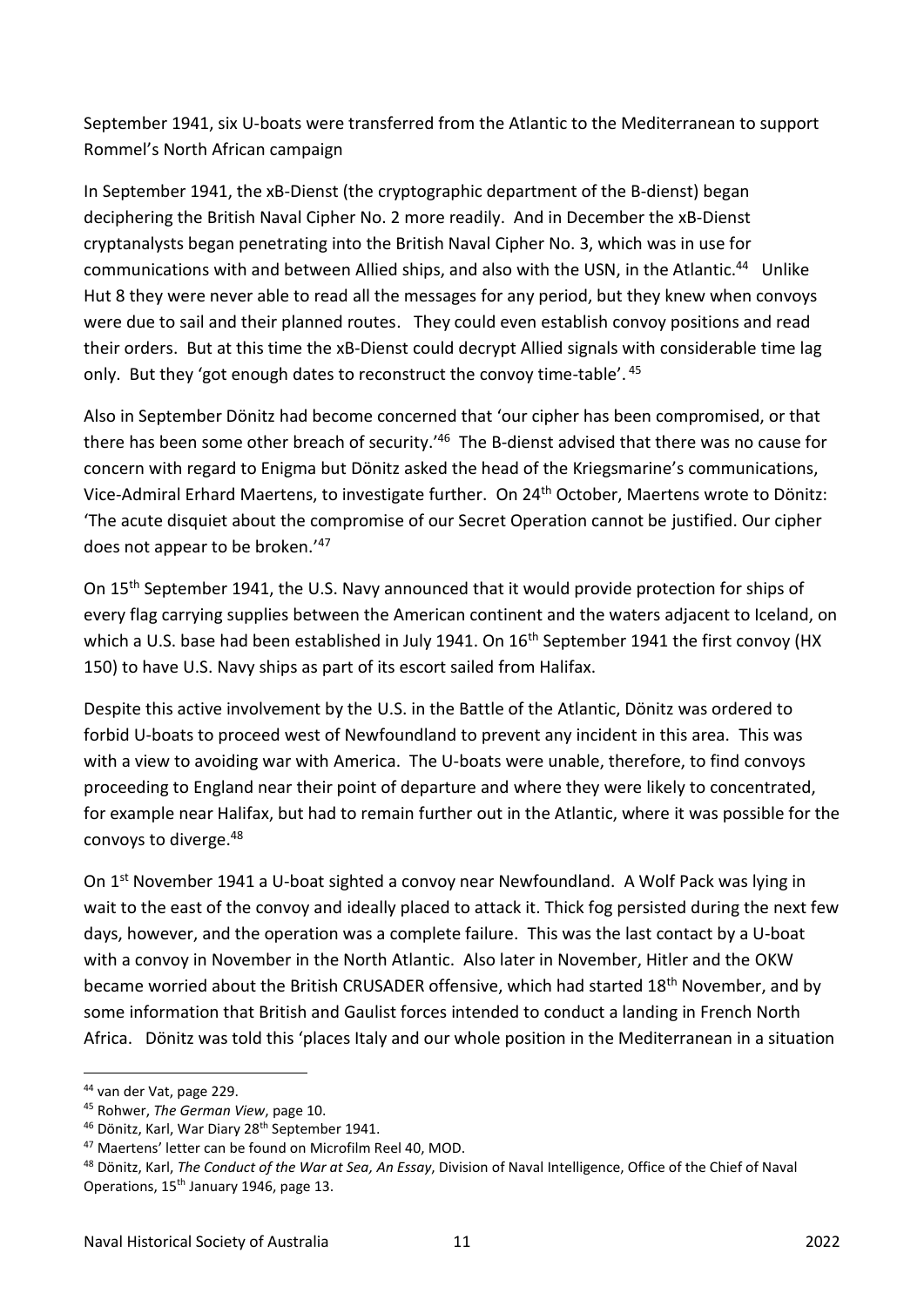of acute danger ... the importance to our whole war effort of retaining our position in the Mediterranean necessitate(s) a complete reorientation of the focal areas of U-boat activities until the situation has been restored'. 49

BdU<sup>50</sup> was ordered to send another ten U-boats to the eastern Mediterranean, and to station a permanent force of fifteen astride the Straits of Gibraltar. Dönitz observed that 'it meant the commitment of the entire U-boat arm to the Mediterranean and the Gibraltar area and the cessation of U-boat activities in the main Atlantic theatre of operations'. 51

Also, during this period in the Battle of the Atlantic, the British introduced two significant improvements to the equipment carried by escort ships. After the fall of France in June 1940, a requirement was formulated for a ship-fitted radar set to detect surfaced submarines or invasion craft. By early March 1941, some 90 escort ships had been fitted with the fixed aerial Type 286M radar. By September 1941, 37 escort ships were fitted with the improved Type 286P radar (with a rotating aerial) and 210 escort ships had Type 286M radar fitted. Radar on the convoy escorts significantly impacted the ability of U-boats to attack convoys using their preferred tactics, that is at night and on the surface.

The second system was High Frequency Direction Finding (HF/DF or 'Huff-Duff'). HF/DF was developed to locate U-boats by detecting their HF radio transmissions and provide a bearing to the transmitting U-boat. The first production system (FH2) went to sea in August 1941 and an improved version, the FH3, went to sea late in 1941. This system enabled U-boats to be located at far greater distances than using either Asdic or radar, and then sunk or driven off before they could get within range of a convoy.

And, late in 1941, aircraft in RAF Coastal Command began to be fitted with the improved ASV (Aircraft to Surface Vessel) Mark II radar, with a range of up to 36 miles. The sinking of *U-206* on 30<sup>th</sup> November 1941 was the first confirmed kill achieved by the use of ASV Mk II.

During the last three months of 1941, the number of U-boats operating in the Atlantic reached its lowest level.<sup>52</sup> The British Official History, The War at Sea, states 'during the last two months of the year U-boat activity in the North Atlantic was at a low ebb'.<sup>53</sup>

It is not possible to say definitively which of these factors was the most important in reducing the tonnages sunk from July 1941.<sup>54</sup> All certainly played a part. It is likely that the most important factors were the reduced number of U-boats operating in the Atlantic and the U.S. Navy's active involvement in the battle in an 'undeclared war'.

<sup>49</sup> Dönitz, *Memoirs,* page 159.

<sup>50</sup> Commander of U-boat Service.

<sup>51</sup> Dönitz, *Memoirs,* page 159.

<sup>52</sup> Dönitz, *Memoirs,* page 178.

<sup>53</sup> Roskill, Captain S.W., *The War at Sea 1939-1945, Volume I, The Defensive*, page 475.

 $54$  Kahn.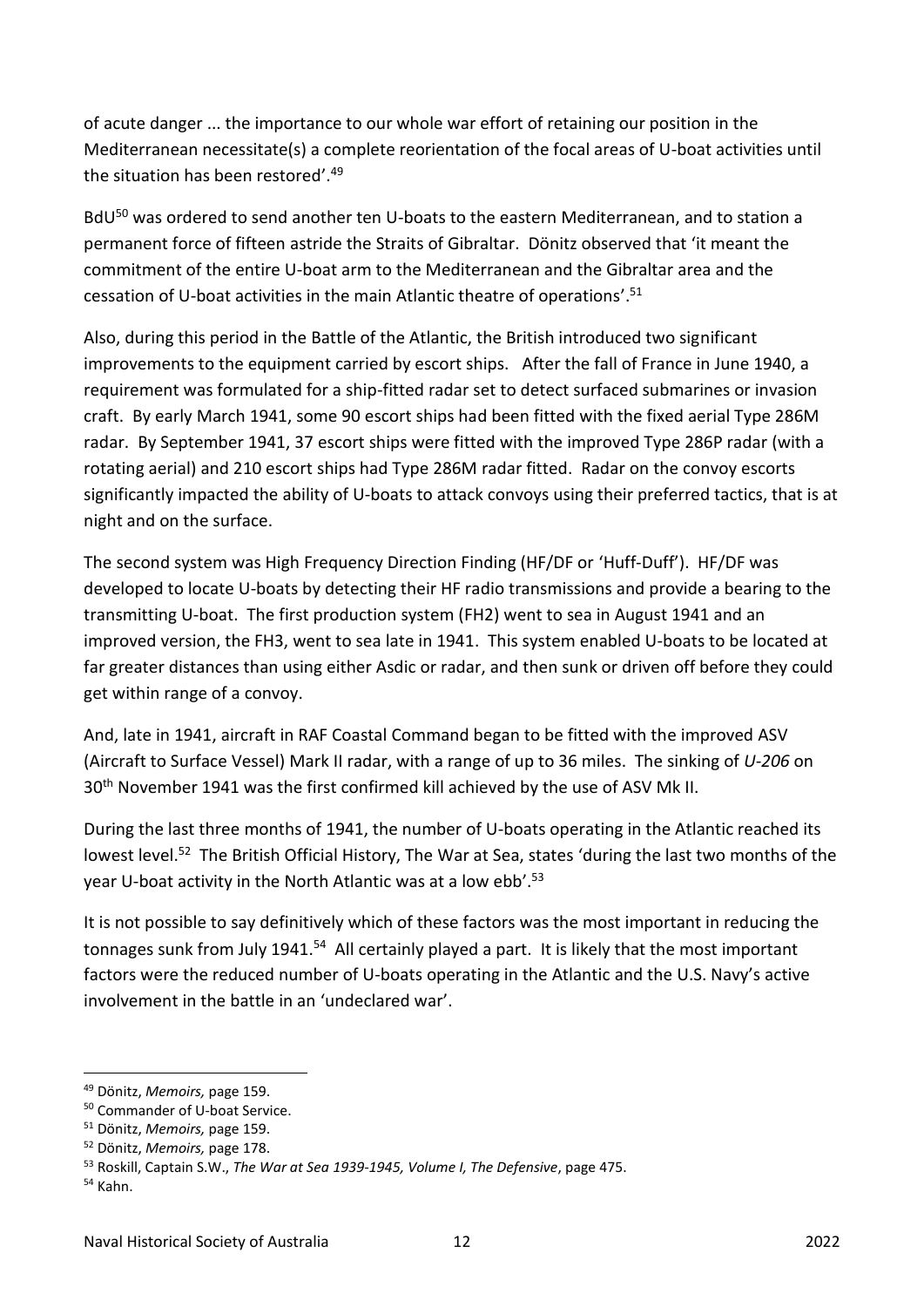Sir Harry Hinsley has stated that 'It has been calculated that the Ultra saved about one and half million tons in September, October, November and December '41.' 55 It is not clear that this has actually been calculated. W.J.R. Gardner in his book *Decoding History, The Battle of the Atlantic*  and Ultra wrote that 'This is stated in a number of places'<sup>56</sup>, listing three of the places in a note. Significantly, in this note he wrote 'In none of these instances is the working revealed'.<sup>57</sup>

Ralph Erskine in *Breaking Naval Enigma (Dolphin and Shark)* wrote '…one assessment that 1.5 to 2 million tons were saved in the second half of 1941 is over-simplistic.<sup>'58</sup> And W.J.R. Gardner concluded that '… the claim that 1.5-2 million tons was saved by Ultra in the second half of 1941 cannot survive proper scrutiny.' 59

Diverting convoys using Ultra was not always successful. On 8<sup>th</sup> October 1941, the Canadian escorted slow 50-ship convoy SC 48 had cleared the Belle Isle Strait. But during that night, Hut 8 decrypted a BdU signal ordering a Wolf Pack to converge on a location exactly on the convoy's route. Next morning the Canadian S.O.E. received an instruction from the Convoy & Routing Section in Washington (OPNAV 38S) to change the convoy's course in order to evade this Pack. On the morning of the 12th, Hut 8 decrypted further signals from BdU and the OIC concluded that BdU was trying to establish a patrol line across the course of SC 48.

Two hours after receiving this advice from the Admiralty, OPNAV 38S ordered the S.O.E. to turn SC 48 immediately southeast, and two hours later gave a new course for the convoy. On the 13<sup>th</sup>, BdU signalled a change of position for four U-boats but on the  $14<sup>th</sup>$  this was known by the OIC. All seemed to be set for a cleverly planned and well executed diversion operation. But then, *U-553* came upon the convoy by chance early on the 15<sup>th</sup>, while moving up to the new patrol line BdU had ordered only a few hours earlier. Ultra could not prevent such chance contacts, even where the OIC had a reasonably accurate plot of the U-boat locations. BdU ordered nine U-boats to converge on the convoy. The attack on convoy SC 48 was very successful with nine merchant ships, a destroyer and a corvette sunk and a U.S. destroyer (the USS *Kearny*) severely damaged.<sup>60</sup>

However, the diverting of convoys was not the only benefit that came from Ultra.

Another incalculable benefit of being able to read Hydra for so long was the insight which it had given us into the way the U-boat war was being conducted, and perhaps even into the way that Dönitz's mind worked. We knew the U-boats' methods, the average speed of advance when proceeding to or from patrol, the endurance of the various types of U-boat and characteristics of many of their commanding officers, the types of patrol lines favoured and the exact meaning of the short signals used for making sighting, weather or position reports. All this was something that

<sup>&</sup>lt;sup>55</sup> Hinsley.

<sup>56</sup> Gardner, W.J.R., *Decoding History, The Battle of the Atlantic and Ultra*, 1999, Naval Institute Press, Annapolis, Maryland, page 172.

<sup>57</sup> Gardner, page 245.

<sup>58</sup> Erskine, page 2.

<sup>59</sup> Gardner, page 177.

<sup>60</sup> Rohwer, *The German View*, page 11.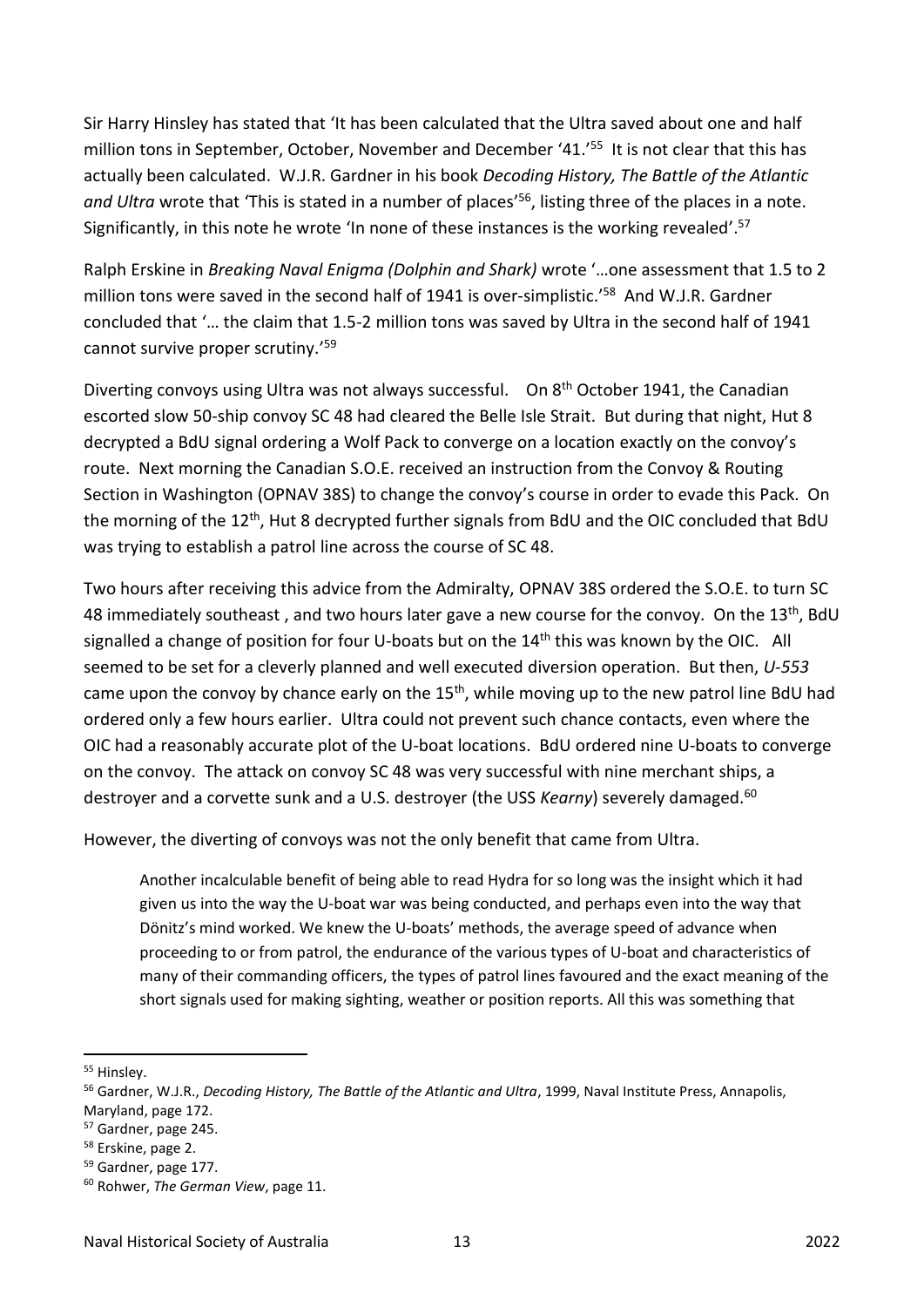would have taken much longer to discover, if it could have been achieved at all, if, we had not had the benefit of Special Intelligence.<sup>61</sup>

In November 1941, the German Navy introduced a simple substitution code into their Naval Grid Reference system (for example, that BF5718 became AO2699), and these codes were changed frequently.<sup>62</sup> And, at the end of the month, Dönitz and his staff had conducted another enquiry into security. Convinced that there were other explanations for the failures of the U-boat force the U-boat Service concluded that the Enigma had not been broken, nor had there been any security leak from within the Service.<sup>63</sup>

Ultra was also able on occasion to reveal the position of German surface raiders to the OIC. In November 1941, the raider *Atlantis* was returning home but was ordered to refuel U-boats in the South Atlantic. Her instruction to meet and refuel *U-126* was decrypted in Hut 8. The heavy cruiser HMS *Devonshire* was ordered to carry out a general search for raiders and supply ships in the area identified. On 22nd November, her Walrus aircraft sighted *Atlantis* and a U-boat. The U-Boat dived and escaped but the *Devonshire* opened fire from long range and sank the raider. The crew of the *Atlantis* radioed for help, and this and other messages were also intercepted and deciphered in Hut 8, revealing that two U-boats were ordered to rescue survivors and then to rendezvous with the supply ship *Python*. On 1st December another heavy cruiser HMS *Dorsetshire* sank the *Python* while she was attempting to refuel *U-68* and *U-A*. 64

There are references in the literature to the introduction of a new cipher, Triton, used by Atlantic U-boats as early as April 1941.<sup>65</sup> The Triton code was definitely in use by 5<sup>th</sup> October 1941 on the M-3 Enigma machine.<sup>66</sup> On 1<sup>st</sup> January 1942 a new edition of the Wetterkurzschlüssel came into force.<sup>67</sup> And also in January, a new edition of the Kurzsignalheft was issued.<sup>68</sup> At the end of January 1942, all operational U-boats in the Atlantic under the direct control of BdU were switched to the Triton code (known as Shark by the Allies).<sup>6970</sup>

There is no clear statement in the literature on the difference between the Hydra code and the Triton code. One source mentions 'the more complex Triton code' <sup>71</sup>, another 'the intricate Triton

<sup>61</sup> Beesly, Patrick, *Very Special Intelligence,* pages 156-157.

<sup>62</sup> Beesly, *The British View*, page 7.

<sup>63</sup> Terraine, John, *Business in Great Waters*, Wordsworth, 1989, page 424.

<sup>64</sup> Beesly, *Very Special Intelligence*, pages 130-131.

<sup>65</sup> Alexander, page 34.

<sup>&</sup>lt;sup>66</sup> Rohwer, *Radio Intelligence in the Battle of the Atlantic*, Proceedings of the Thirteenth Military History Symposium, U.S. Air Force Academy, Colorado Springs, Colorado, October 12 -14, 1988, page 83.

<sup>67</sup> Alexander, page 45.

<sup>68</sup> Rohwer, *The German View*, page 11.

<sup>69</sup> Beesly, *The British View*, page 6.

<sup>70</sup> Deutsch, Harold C., *The Historical Impact of Revealing The Ultra Secret*, Parameters Journal of the U.S. Army War College, page 21.

<sup>71</sup> Russell, Commander Jerry C., *Ultra and the Campaign Against the U-boats in World War II*, Studies in Cryptology, NSA, Document SRH-142. Record Group 457, Records of the National Security Agency, page 5.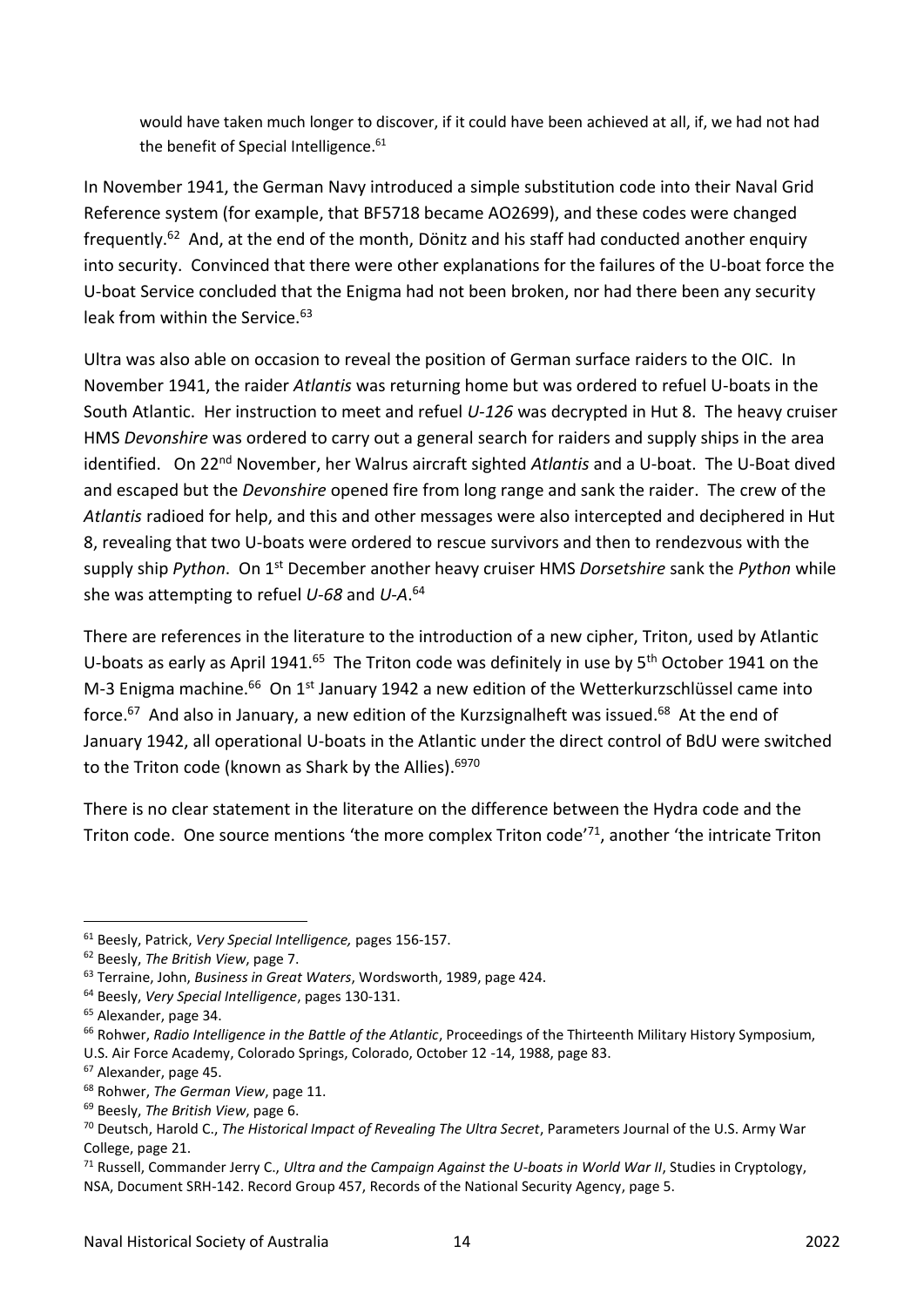cipher' <sup>72</sup> and yet another 'The new and more complicated Triton code' <sup>73</sup>. But there are some fragments of information that can be found. Pages from a Triton code book can be found on the Internet.<sup>74</sup> An examination of these pages reveals that the Triton code was identical to the Hydra code with respect to the first three settings of the Enigma machine (the Walzenlage, Ringstellung and the Steckerverbindungen). Hugh Alexander wrote 'it was found that Shark [Triton] was using an entirely different Grundstellung [starting position for each rotor] from Dolphin [Hydra]'.<sup>75</sup> In Hydra, the Grundstellung was encoded using a bigram table and transmitted with the message. Upon receipt of the message the Grundstellung was decoded using the same bigram table. A page from an October 1943 edition of the Triton code shows that the Grundstellung is tabulated in the code book along with the other three settings. As it was no longer transmitted with the message it was much more difficult to crack.

Triton defeated the Hut 8 cryptographers until the first week in December 1942. This became known as the 'Shark Blackout'. Hut 8 did not hold a current edition of either the Wetterkurzschlüssel or the Kurzsignalheft and, therefore, had no cribs<sup>76</sup> for the bombes. Without cribs, the bombes were useless. Hugh Alexander wrote that 'the U-boat cribs were at this time extremely bad'.<sup>77</sup> A week after the blackout commenced, the OIC's Tracking Room was unable to say where the U-boats were.<sup>78</sup> However, Hut 8 did continue to decrypt Hydra and certain other ciphers, with varying delays. Hydra and Tetis were used by U- boats placed under the command of Gruppe Nord, the Naval Command in Norway, or those transferred to the Mediterranean or engaged in training in the Baltic. Intelligence could be gleaned from signals in Hydra to and from escort vessels concerning the activity of U-boats in and out of German, Norwegian and French ports and, from signals in Tetis, the Baltic U-boat training cipher, concerning U-boat numbers. But the OIC no longer had any information concerning the U-boats once they were at sea in the Atlantic.<sup>79</sup>

And, simultaneously, the Germans had further wins in the battle of the cryptographers. The British Naval Cipher No. 3 was comprehensively broken by the xB-Dienst in February 1942. About 80% of signals to and between the Allied navies operating in the Atlantic were deciphered, including signals on convoy routings and diversions and signals outlining Allied beliefs on U-boat dispositions. But probably only about 10% were deciphered in time to be of use operationally, that is in directing Wolf Packs against convoys. The BAMS Code, which as noted earlier was an open book to the xB-Dienst from May 1940, was replaced in April 1942 by a new version. But, four weeks before this new Code was introduced, a copy of the code book was captured by the Germans from a merchant ship in northern Atlantic waters.

<sup>72</sup> Deutsch, Dr Harold C., *The Influence of Ultra of World War II*, Parameters Journal of the U.S. Army War College, Vol. VIII, No.4, page 12.

<sup>73</sup> Rijmenants, Dirk, *Enigma and the U-boat War*, http://users.telenet.be/d.rijmenants/en/enigmauboats.htm.

<sup>74</sup> http://users.telenet.be/d.rijmenants

<sup>75</sup> Alexander, page 34.

 $76$  Crib - knowledge of the exact decode of all or part of a message.

<sup>77</sup> Alexander, page 45.

<sup>78</sup> Smith, page 109.

<sup>79</sup> Beesly, *The British View*, page 7.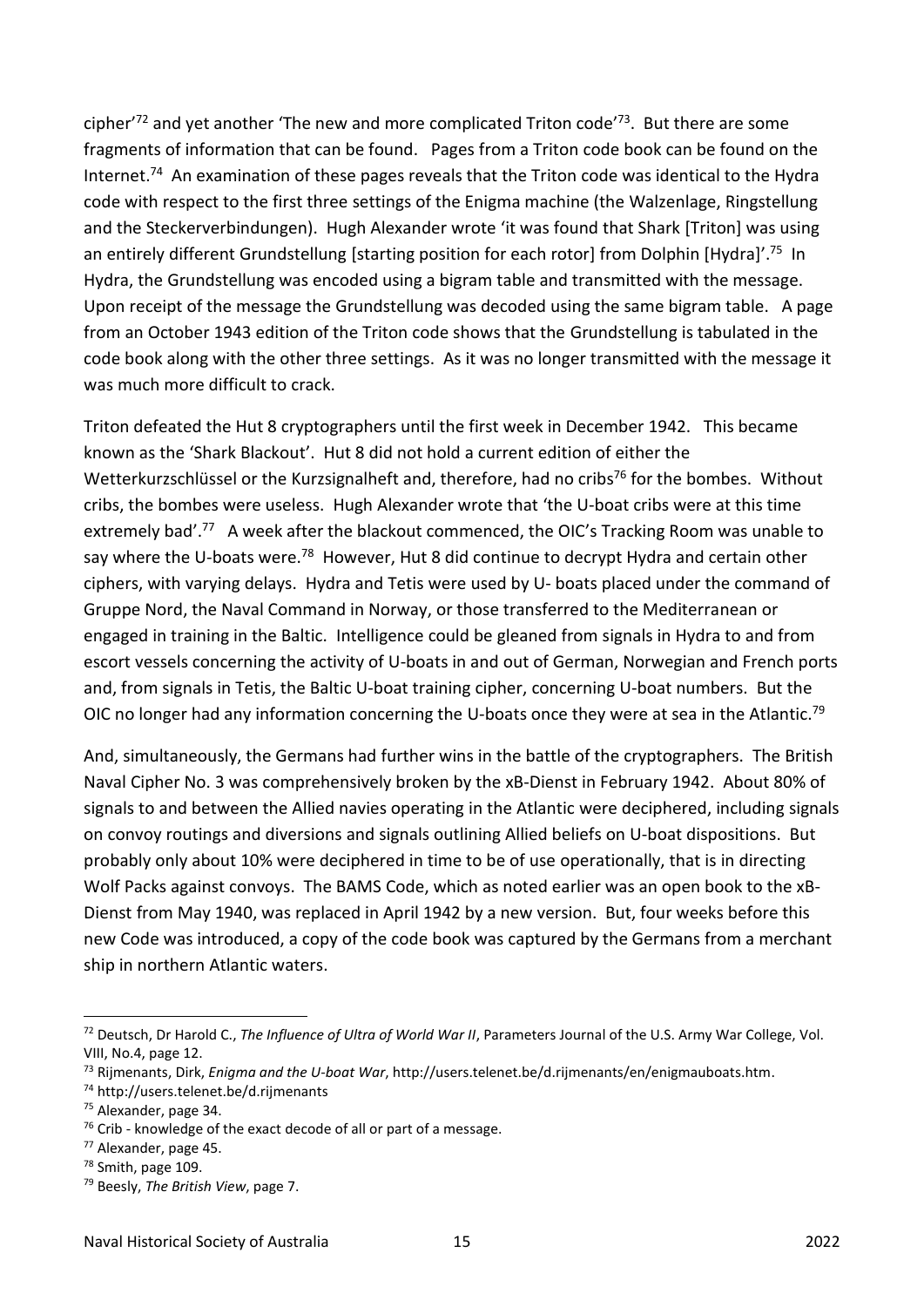

Figure 3 M-4 Enigma machine

Also some preparations had been initiated to improve the Enigma machine. At the same time as the Triton code came into force, the German Navy began introducing the four-rotor M-4 Enigma machine (see Figure 3). 80 However, the M-4 was not a true four-rotor machine. The fourth rotor (Beta) was the righthand half of a split reflector and was not interchangeable with rotors I to VIII. Beta could be set as part of the message key, giving M4 the equivalent of 26 different reflectors, but M4's rotors could still only be mixed in 336 (8x7x6) different ways not 3,024 (9x8x7x6).<sup>81</sup>

But the new editions of the Wetterkurzschlüssel and the Kurzsignalheft were not compatible with the M-4 Enigma machine.<sup>8283</sup> The majority of messages were sent using these short signal codebooks $84$ , and the most important ones operationally.<sup>85</sup> Hugh Alexander wrote 'For various reasons chiefly speed and desire to avoid our direction finders - the enemy wished to be able to send out information in as concise a form as possible, particularly when on operational duty.' 86 Therefore, the fourth rotor was not activated at this time for

operational purposes.<sup>8788</sup> And, as it took some time to equip all U-boats with the new machine<sup>89</sup>, this allowed all U-boats, whether equipped with an M-3 or M-4 machine, to send messages to all other U-boats and receive messages from all other U-boats.<sup>90</sup> This was possible because if the M-4's fourth wheel was set up with its clip in Z and the letter A showing in the window, the effect of the new reflector plus the fourth wheel was exactly the same as that of the M-3 reflector.<sup>91</sup> That is, the M-4 Enigma machine could emulate an M-3 Enigma machine.

There is much confusion in the literature concerning M-4 and Triton. It can be seen from the above that the Triton code and the M4 Enigma machine were not linked. There was no such thing as a Triton Enigma or a Triton M4 Enigma. Noting that new editions of the Wetterkurzschlüssel and the Kurzsignalheft that were not compatible with the M-4 Enigma machine were issued in January 1942 seems to confirm that the introduction of the Triton code and the M4 Enigma machine were not

90 Alexander, page 36.

<sup>80</sup> Beesly, *Very Special Intelligence*, page 238.

<sup>81</sup> Erskine, page 3.

<sup>82</sup> Alexander, page 45.

<sup>83</sup> Erskine, page 3.

<sup>84</sup> Nesbit, Roy Conyers, *Ultra Versus U-boats: Enigma Decrypts in the National Archives*, Pen & Sword Military, 2008, page 93.

<sup>85</sup> Alexander, page 43.

<sup>86</sup> Alexander, page 43.

<sup>87</sup> Beesly, *Very Special Intelligence*, page 238.

<sup>88</sup> Alexander, page 44.

<sup>89</sup> Beesly, *Very Special Intelligence*, page 238.

<sup>&</sup>lt;sup>91</sup> Alexander, page 36.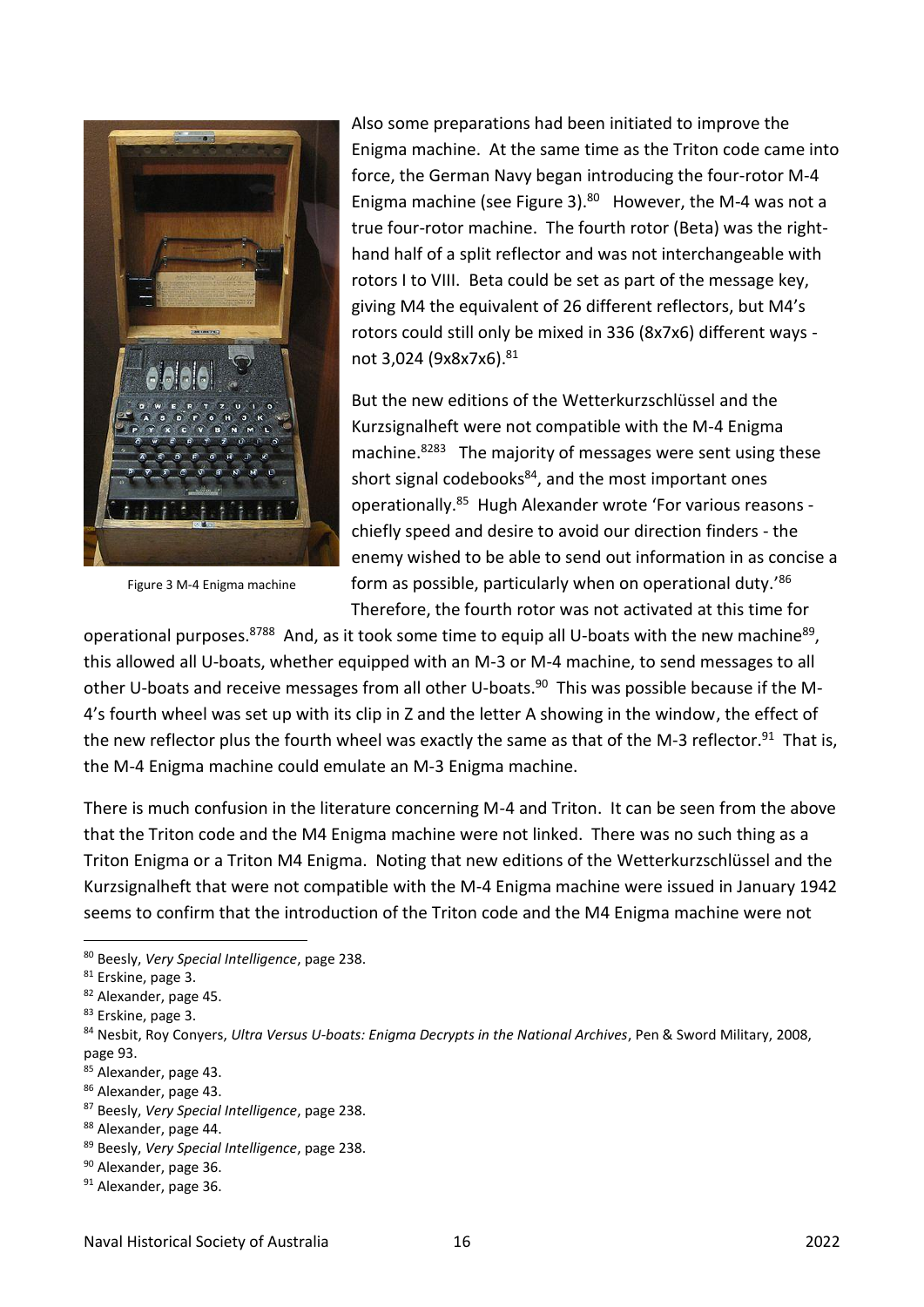even coordinated. The fact that they were introduced at the same time appears to be pure coincidence.

However, the Hut 8 cryptographers could foresee a time in the future when the fourth rotor on the M-4 Enigma would be activated. Consequently, a significant amount of effort was put into cracking the new machine. The only times during 1942 that the M-4 Enigma was used in four-wheel mode were a number of what Hut 8 referred to as '4 wheeled duds' - these were messages for which the fourth wheel had been mistakenly set elsewhere than at A<sup>92</sup>. These 'duds' enabled the wiring of the new reflector and wheel to be broken cryptographically as the operators had afterwards re-sent the message with the M-4 Enigma in M-3 emulation mode.<sup>93</sup> This had occurred before the blackout on 10<sup>th</sup> February 1942.

But the main effort was put into trying to break into Triton (Shark). Triton was only broken on three days until 13<sup>th</sup> December 1942 (February 23<sup>rd</sup>/24<sup>th</sup> and March 14<sup>th</sup>) which were broken - very laboriously – using cribs obtained from long messages sent also in Hydra (14<sup>th</sup> March was Dönitz' message to the German Fleet on his succeeding Admiral Raeder as Commander-in-Chief). 94

And then a breakthrough came via a 'pinch'. On 30<sup>th</sup> October 1942, off Port Said in the Eastern Mediterranean, five escorts forced *U-559* to the surface after nine hours of depth-charging. Within minutes the destroyer HMS *Petard* had raced alongside so that a boarding party was able to jump aboard and were soon inside searching for documents.

Similarly to the capture of *U-110*, there is some variance and lack of specifics in the literature concerning what cryptographic materials were recovered from the *U-559*. One source mentions 'the second edition of the Wetterkurzschlüssel' <sup>95</sup>, another mentions 'a short signal codebook and the 1942 short weather cipher<sup>'96</sup>, another 'the new weather code and some other cypher materials<sup>'97</sup> and still another 'codes for the Short Weather Cipher and the Short Signal Book'<sup>98</sup>. So, it can be concluded that the third edition of the Wetterkurzschlüssel (not compatible with the M-4 Enigma) and the new edition of the Kurzsignalheft (compatible with the M-4 Enigma) were captured. A copy of the Triton codebook was not captured as this was a Mediterranean U-boat which used the Medusa code. An M-4 Enigma machine was also not captured (it was seen but not recovered)<sup>99</sup>.

However, the material captured on *U-559* did not reach Bletchley Park until 24<sup>th</sup> November<sup>100</sup>. The Wetterkurzschlüssel would provide Hut 8 with the cribs it needed to break into Triton (Shark). By

<sup>92</sup> Mahon. A.P., *The History of Hut 8, 1939-1945*, United Kingdom at the National Archives, Kew, Richmond, Surrey, TW9 4DU. Reference HW 25/2, page 62.

<sup>93</sup> Alexander, page 36.

<sup>&</sup>lt;sup>94</sup> Alexander, page 36.

<sup>95</sup> Erskine, page 3.

<sup>96</sup> Carper, page 34.

<sup>97</sup> Rohwer, *Radio Intelligence in the Battle of the Atlantic*, page 89.

<sup>98</sup> Wilcox, page 23.

<sup>99</sup> Harper, *Capturing Enigma, How HMS* Petard *Seized the German Naval Codes*, page 75.

<sup>100</sup> Sebag-Montefiore, Hugh, *ENIGMA, The Battle for the Code*, John Wiley & Sons, 2000, page 231.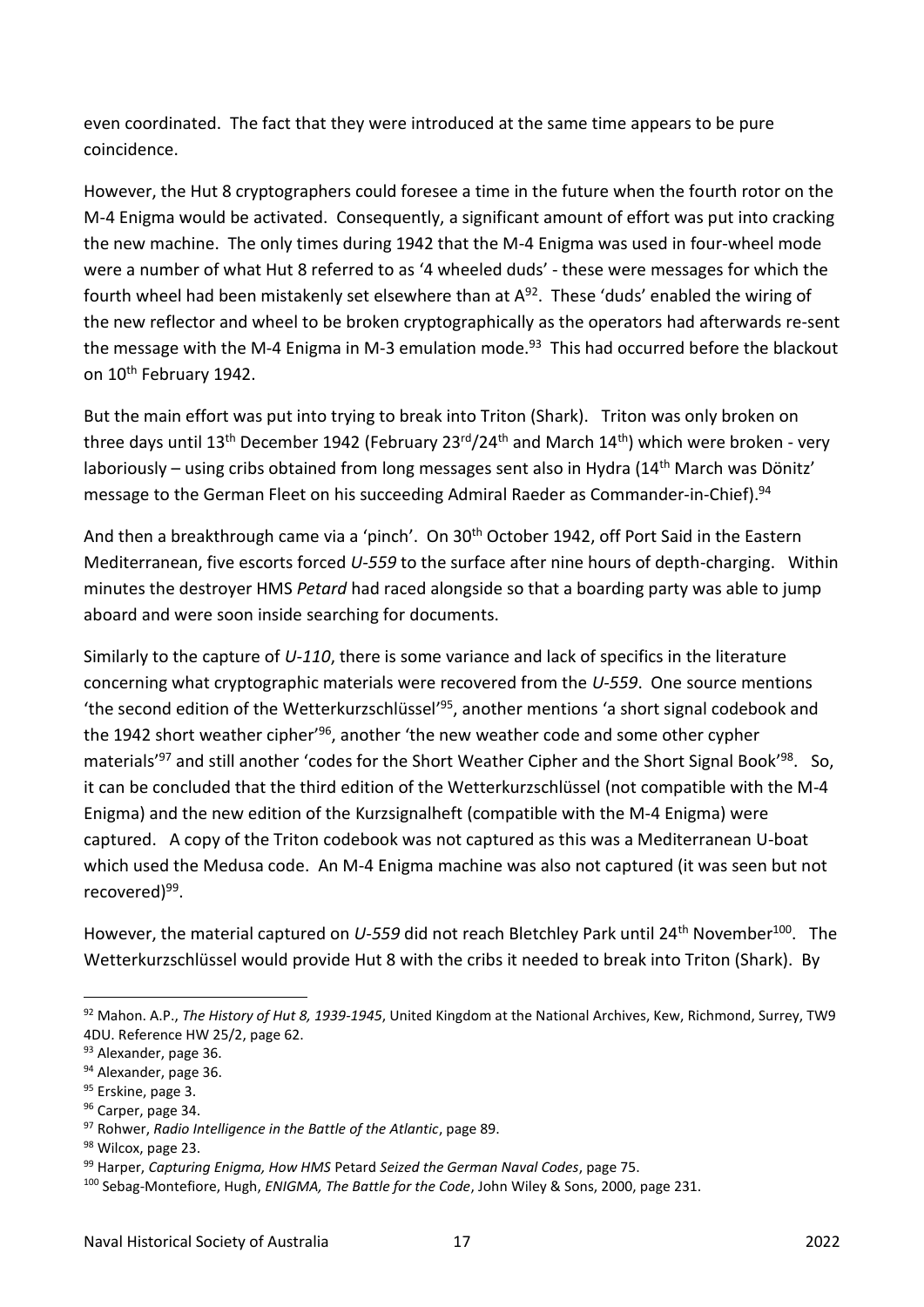2<sup>nd</sup> December Hut 8 believed it would soon be able to break Triton but had to wait until 8<sup>th</sup> December before the Meteorological Section in Hut 10 could provide the cribs<sup>101</sup>. (For a description of this process see Alexander<sup>102</sup>.)

On 22nd November 1942, Captain 'Jock' Clayton (a retired Rear-Admiral), the Head of the OIC, informed Bletchley Park that the U-boat campaign was:

the one campaign which Bletchley Park are not at present influencing to any marked extent - and it is the only one in which the war can be lost unless BP do help. I do not think that this is any exaggeration.<sup>103</sup>

The Hut 8 cryptographers finally got back into Triton on 13<sup>th</sup> December. Patrick Beesly wrote in his book that 'Within an hour the first Triton messages started to come off the teleprinter and they continued to do so in an unending stream until the early hours of the following morning.<sup>'104</sup> Ultra was available again in the Battle of the Atlantic. However, like the second half of 1941, there were other factors that also contributed to the outcomes of the battle.

Between October 1942 and February 1943, the North Atlantic suffered the worst weather conditions experienced for half a century. Frequent hurricane-force winds whipped up towering seas. There were storms on 116 days out of 140, with gale force winds on 100 of these days. This period in the Battle of the Atlantic was known as the Endless Winter.

The last months of 1942 had been exceptionally stormy in the North Atlantic. But in January 1943 the elements seemed to rage in uncontrolled fury. Storm followed storm and very considerably enhanced the difficulties of U-boat operations. Stars remained invisible, and navigation became extremely difficult. There were often great gaps in the dispositions of the boats. Systematic search for shipping became impossible; and when it was located by luck, the weather gravely hampered attack. The foaming, raging seas which swept across the Atlantic in January 1943 were exceptionally high. The landsman must try and imagine for himself the rigours and hardships to which crews, and particularly those men on the bridge, were exposed. Secured by strong safety belts the officer and the men of the bridge watch had to suffer the tremendous buffets of every sea as they swept in cascades over the boat. Under such conditions only meagre success could be achieved.<sup>105</sup>

Convoy commodores and escort commanders had good reason to hope that they might evade the enemy in such weather conditions. Out of seventeen ON, ONS, HX and SC convoys transiting the Atlantic in January, only three were intercepted by U-boats.<sup>106</sup> One of these convoys was HX 223, comprising 57 merchant ships and escorted by the American A-3 Group, which had departed New York on 14<sup>th</sup> January 1943. On 23<sup>rd</sup> January, B-Dienst gave BdU the course of this convoy. BdU sent fifteen U-boats to intercept and attack it southeast of Greenland. With the convoy only 150 miles

<sup>101</sup> Erskine, Ralph & Smith, Michael, *The Bletchley Park Codebreakers*, Biteback Publishing, 2011, page 172.

<sup>102</sup> Alexander, pages 43-45.

<sup>&</sup>lt;sup>103</sup> Hinsley, F.H. et al., *British Intelligence in the Second World War, Volume II*, page 548.

<sup>104</sup> Beesly, *Very Special Intelligence*, page 207.

<sup>105</sup> Dönitz, *Memoirs,* page 316.

<sup>106</sup> Terraine, page 524.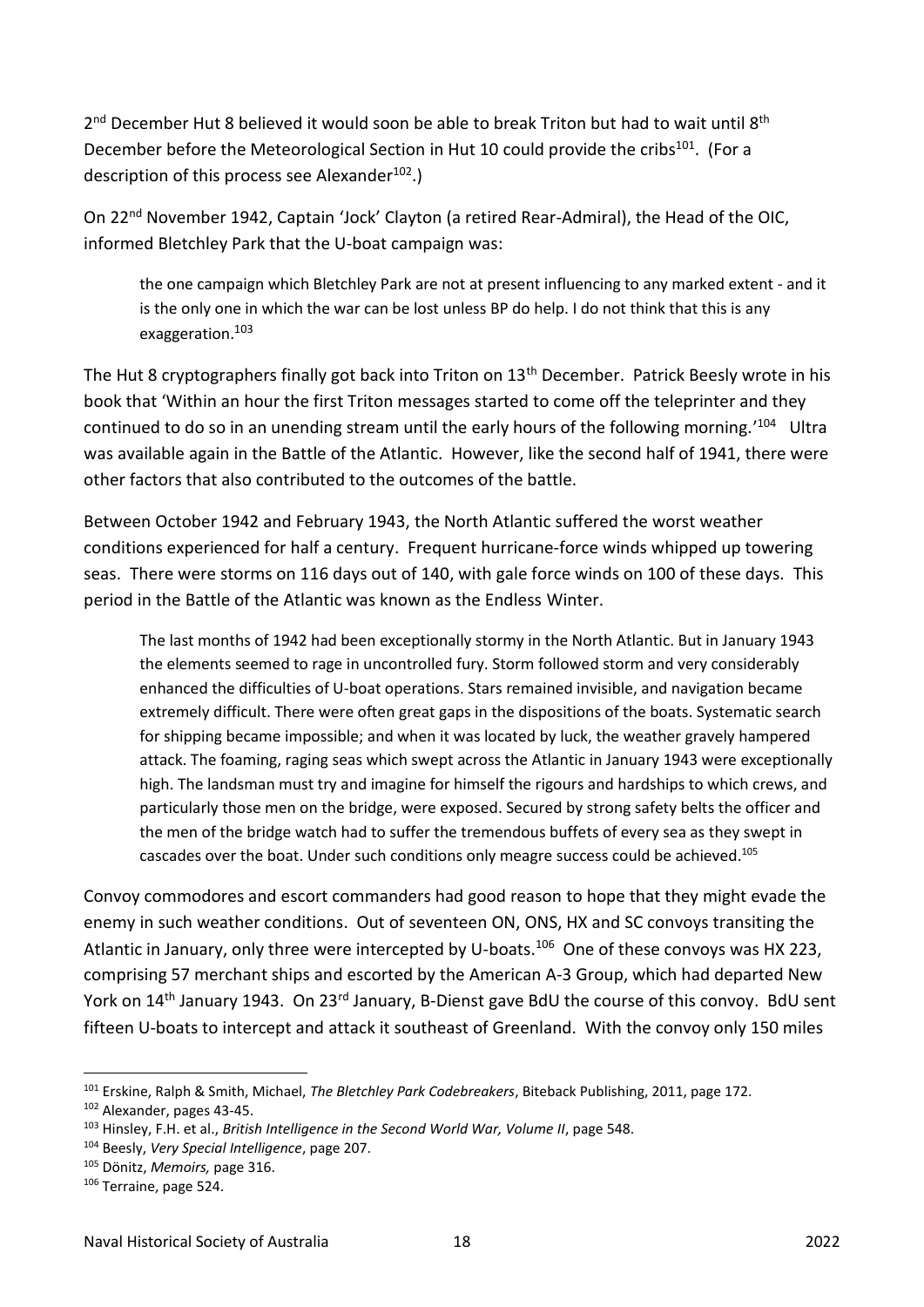from the patrol line, hurricane-strength winds with mountainous 60-foot waves descended on the combatants, blotting out all visibility. The convoy passed through the patrol line on the night of 24<sup>th</sup> January unseen and unharmed.<sup>107</sup>

The OIC, in its January Anti-Submarine Report, warned that diverting convoys around U-boat patrol lines, on which the Admiralty had relied (supported by the daily Intelligence assessment produced by the OIC) during much of 1942, might no longer work:

It should be appreciated that with the growth of the operational U-boat force and the consequently greater areas covered by their patrols - which sometimes appear to approach ubiquity - the use of this method is limited and may soon be outworn ... The potentially annihilating superiority which the enemy, given a favourable strategic situation, might bring to bear on a convoy unlucky enough to be caught early on a homeward journey and far away from effective air cover cannot be appreciated by reference to any past experiences the critical phase of the U-boat war in the Atlantic cannot be long postponed.<sup>108</sup>

[It should be noted that diverting convoys around U-boat patrol lines in 1942 was conducted without the benefit of Ultra for ten of the twelve months.]

# And so it proved.

An example of this is convoy TM 1 which had departed Trinidad on 28<sup>th</sup> December 1942. The convoy consisted of nine precious tankers and was escorted by the British B-5 Group (Commander R.C. Boyle, S.O.E.). Ultra revealed that orders were issued on 2nd January 1943 to the *Delphin* Group to proceed westwards from their original patrol line to the mid-Atlantic, and then sweep south in company with a Milch Cow<sup>109</sup>. Unfortunately Ultra was then 'blacked out' for seven days. The B-dienst was also unable to provide any intelligence regarding this convoy. It was therefore completely by accident that *U-514*, on the way to the West Indies, spotted TM-1 on the afternoon of 3<sup>rd</sup> January. *U514's* report had been detected and her position determined by direction finding (D/F). Although not decrypted at this time, the short signal used disclosed that it was a sighting report. The same afternoon, because of *Delphin*, the OIC ordered Boyle to divert sharply southward at dusk. However, Boyle decided to keep to his original course because he thought it would provide calmer weather for the mid-ocean refuelling of the escorts which would soon be necessary.

BdU now placed the *Delphin* Group in a line across the last known course of TM 1 on the off-chance that it might still be heading in the same direction. Dönitz had played a hunch, against the advice of his own staff. He was proved right because at 1500 on 8th January, TM 1 was sighted by *U-381*, the third last boat from the northern end of the line. Seven of the tankers were sunk and the other two were damaged. At dawn on 11<sup>th</sup> January, an RAF Sunderland flying-boat from Gibraltar appeared from the east and forced the U-boats to submerge. The Wolf Pack failed to regain contact. In this

<sup>107</sup> McKay, Ernest A., *Undersea Terror*, Julian Messner, 1982, page 124.

<sup>108</sup> Admiralty Anti-Submarine Reports, January 1943, vii, page 5.

<sup>109</sup> Type XIV tanker U-boat.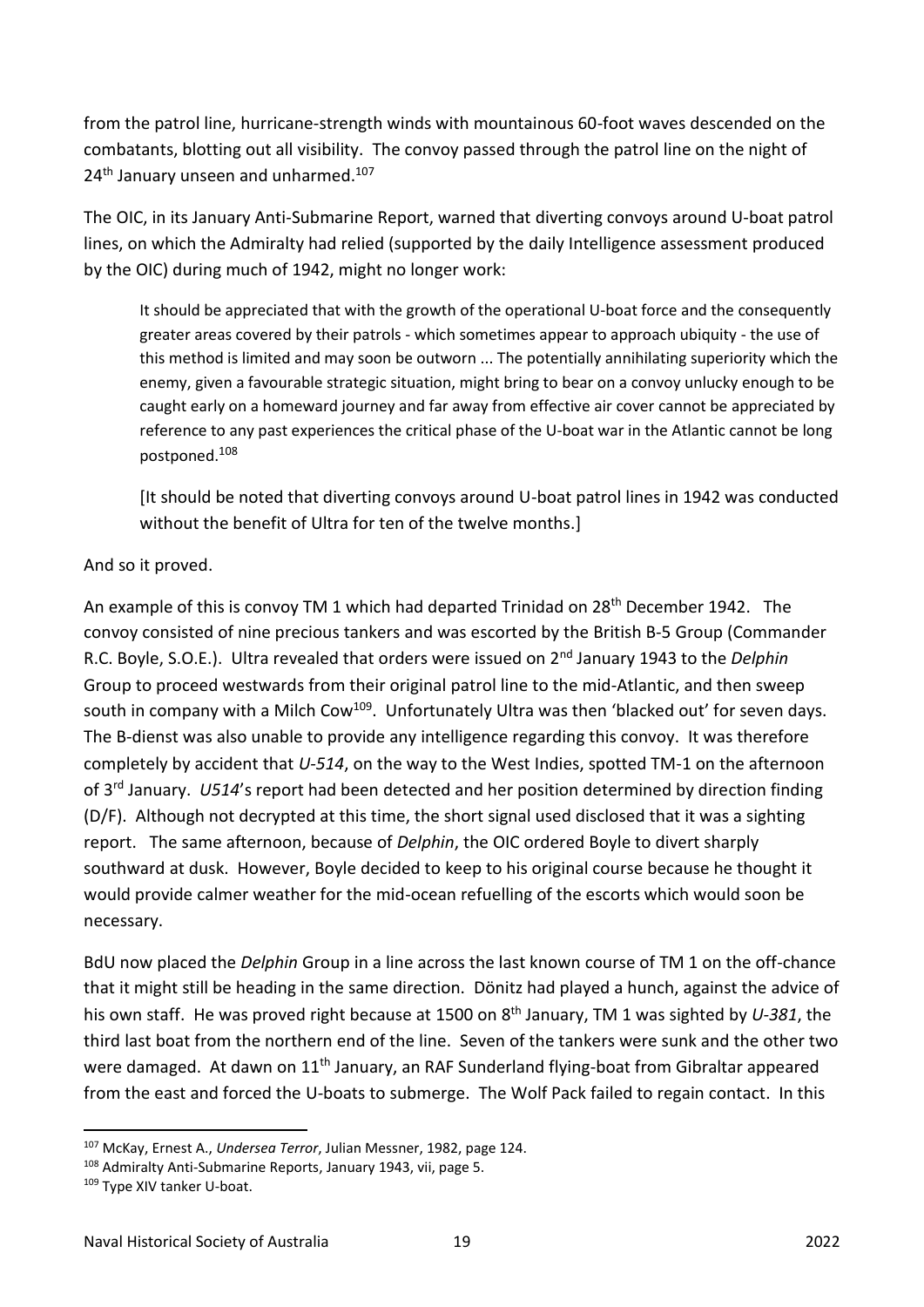case the convoy was virtually annihilated despite Ultra revealing the orders to the *Delphin* Group and the OIC advising what should have been a successful diversion of the convoy.

On 30th January 1943, Admiral Karl Dönitz became Commander-in-Chief of the German Navy. He elected to remain as Flag Officer, Submarines, but incorporated his U-boat staff into the Naval High Command as Section II of the Naval Staff. He left the day-to-day conduct of U-boat operations to his Chief of Staff (FdU), Rear-Admiral Godt.

At the end of January there was yet another enquiry into security in the U-boat Service. Once more the Chief of the Navy Signals Department, Vice-Admiral Erhard Martens, confirmed that the Enigma ciphers were unbreakable, and this was accepted by Dönitz, Godt and the Section II staff.<sup>110</sup>

Convoy ON 166 which departed Liverpool on 11th February 1943 headed for New York is another example that diverting convoys around U-boat patrol lines was no longer as effective as it had been, despite the availability of Ultra. The convoy consisted of 63 merchant ships picked up midocean by the American Escort Group A-3 commanded by Captain P.R. Heineman. The B-Dienst had discovered the route of ON 166 (the xB-Dienst had deciphered the convoy's instructions) and FdU deployed the patrol lines *Ritter* and *Neptun* to intercept. FdU's message to these U-boats was deciphered by Hut 8 and, using Ultra, the convoy was re-routed to the south. However, these new orders to Heineman were deciphered by the xB-Dienst and FdU formed a new patrol line *Knappen* south-east of the *Ritter* patrol line. With the naval Enigma traffic being read at this time with a 24 hour time delay, it was too late to do anything but fight.

One of the *Knappen* boats, the *U-604*, made contact with ON 166 at mid-day on 20th February. The attacks began on the night of the  $21^{st}$  February. In the morning of the  $26^{th}$  February the operation was broken off by the U-boats. Fourteen ships had been sunk and another seven damaged.

However, just as claims that Ultra was completely successful in diverting convoys are false, it would also be wrong to claim that Ultra was completely ineffective. There were also notable successes due to Ultra. B-dienst reported that a large Torch convoy inbound from the United States was to pass close to the Azores on about 17th February 1943. FdU deployed two groups, *Rochen* and *Robbe*, to intercept the convoy. Ultra had revealed the location of these two Wolf Packs and the convoy was successfully diverted around them.

Harry Hinsley in 1992 stated that '… Ultra had been solely responsible for the success of evasive routeing'.<sup>111</sup> This was not so. The OIC January Anti-Submarine Report mentioned earlier shows that diverting convoys around U-boat patrol lines had been relied on during much of 1942 when Ultra was not available. Also, while Ultra did divert a few convoys around identified Wolf Packs,

<sup>110</sup> Terraine, page 525.

<sup>111</sup> Hinsley, Professor Harry, *The influence of ULTRA in the Second World War*, Annual Liddell Hart Centre for Military Archives Lecture, 18th February 1992.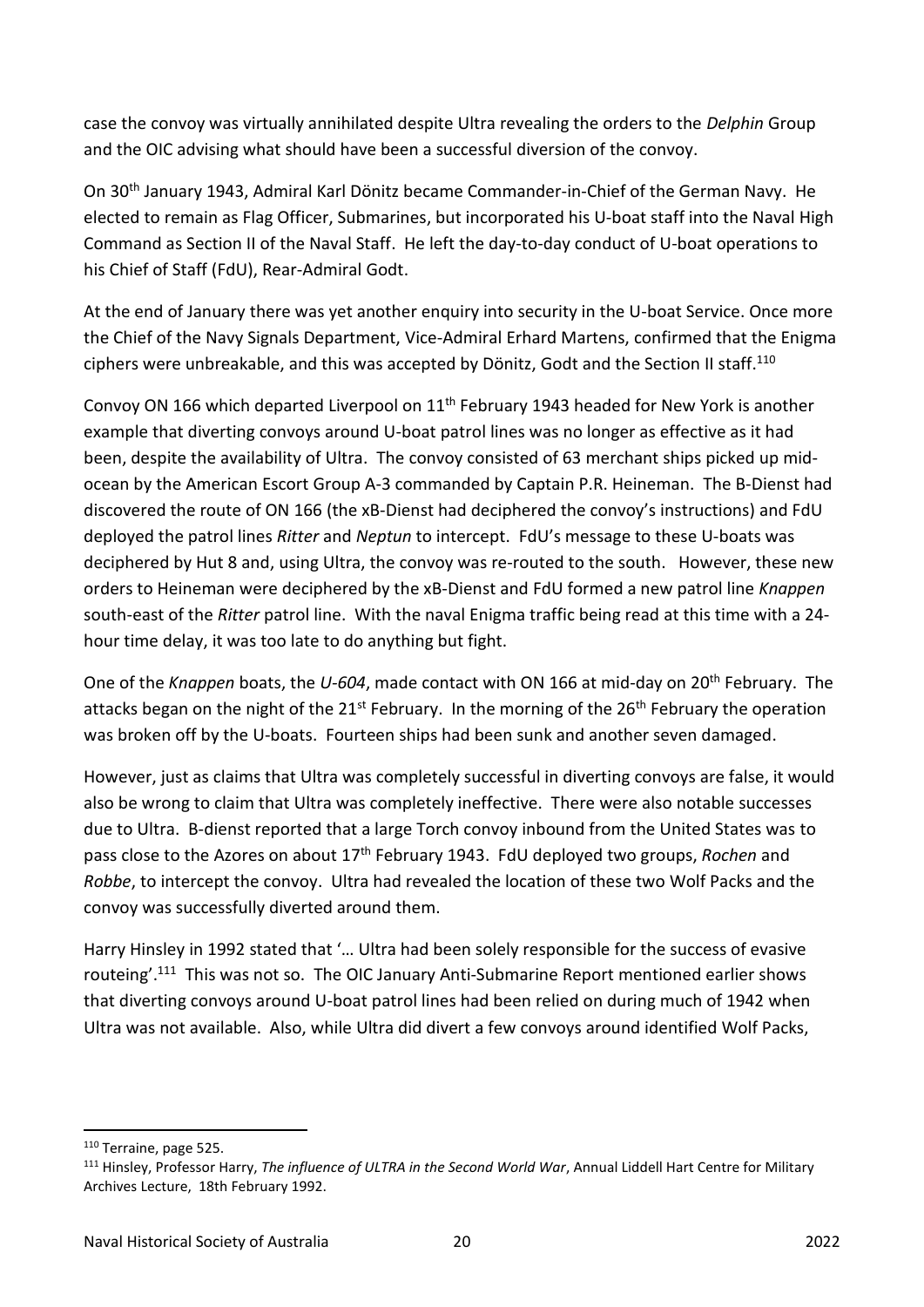there were also convoys which took successful evasive action without any input from Ultra. Convoy ON 170 which departed Liverpool on 3<sup>rd</sup> March 1943 headed for New York is an example of this.<sup>112</sup>

The convoy consisted of 51 merchant ships picked up mid-ocean by Escort Group B-2 commanded by Donald Macintyre. The convoy cleverly passed through the *Raubgraf* patrol line, aided by the skilful use of Huff-Duff. On 13th March at 1128, the sloop *Whimbrel* had picked up a radio transmission from *U-603*. Macintyre took *Whimbrel* and the corvette *Heather* along the bearing. The U-boat submerged as the two escorts approached. Keeping the U-boat submerged, Macintyre ordered the convoy to change course 40° to 180° (south). Macintyre then used *Heather* as a decoy. He ordered her to keep the U-boat down for at least one hour and then depart on a south-westerly course. Meanwhile, *U-435* had sighted *Whimbrel* and *Heather* and sent off a sighting report at 1320. *Whimbrel* picked up this signal and headed for the U-boat. *Heather* then reported at 1420 she had sighted the U-boat and it had submerged. *Whimbrel* then headed back to the convoy.

*U-600* then sighted the convoy at 1800, signalling the convoy's location, course and number of merchant ships at 1843. *Whimbrel* picked up this signal and headed for the U-boat. Macintyre ordered the corvette *Gentian* to join him but they searched in vain until 1945. Macintyre had intended for the convoy to resume its south-westerly course but the Convoy Commodore persuaded him to maintain the southerly course until dawn. In addition, *Heather*, in her decoy role, was ordered not to approach the convoy and to fire star shells. The U-boats were fooled and did not find the convoy.

Of course, the diversion of convoys was not the only benefit of Ultra to the Allies in the Battle of the Atlantic. It provided insights into U-boat strategy and tactics. Even decrypts that were too late to be of operational value provided useful background information. And there were occasional references to improvements in U-boats and new weapon systems being developed or introduced into the U-boat force.<sup>113</sup> However, Ultra was far from infallible. Naval Intelligence had kept a close watch for all evidence of progress by the Germans with regard to acoustic torpedoes. In January 1943, the Engima decrypts contained reference to the FAT torpedo which shortly made its appearance. An error in interpretation made this out to mean Fernakustischtorpedo, ie a longrange acoustic weapon. This resulted in wasted research effort into a weapon that did not exist.

On 8<sup>th</sup> March 1943 a new edition of the Wetterkurzschlüssel came into force.<sup>114</sup> On the same day, FdU ordered operational U-boats in the Atlantic to activate the fourth rotor on their M-4 Enigma machines for all messages<sup>115116</sup>, except possibly weather short signals<sup>117</sup>. Hut 8 decrypted this

<sup>112</sup> Costello and Hughes, page 267.

<sup>113</sup> Sebag-Montefiore, page 243.

<sup>&</sup>lt;sup>114</sup> Dimbleby, page 400.

<sup>115</sup> Costello and Hughes, page 263.

<sup>116</sup> Beesly, *Very Special Intelligence*, page 238.

<sup>&</sup>lt;sup>117</sup> Mahon, page 83.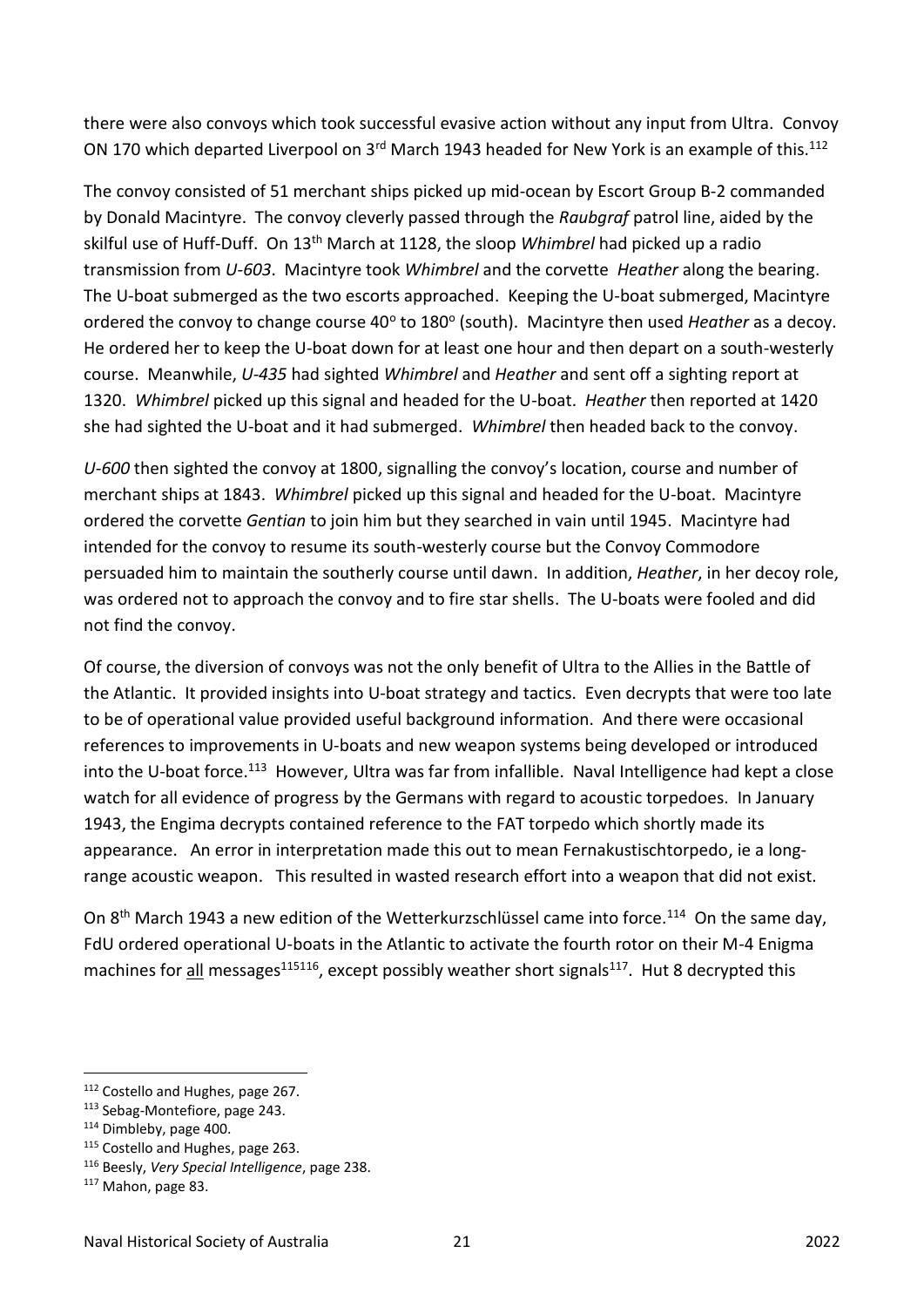message which had been transmitted in three-rotor Enigma code and it revealed a German code word recognized as signifying the activation the fourth rotor on the M-4 Enigma machine.<sup>118119</sup>

On 9th March, Rear-Admiral John Edelsten, Assistant Chief of Naval Staff (U-boat Warfare and Trade), informed the First Sea Lord of the changed situation which could have had disastrous implications for the Battle of the Atlantic.

The foreseen has come to pass. The Director of Naval Intelligence reported on 8 March that the Tracking Room will be "blinded" in regard to U-boat movements for some considerable period perhaps extending to months.<sup>120121</sup>

[The 'foreseen' can only have been the activation of the fourth rotor on the M-4 Enigma machine.<sup>122</sup>]

This had occurred at a critical moment in the developing battle around convoy HX 228. This fast convoy of 60 merchant ships had departed New York on 28th February 1943 headed for Liverpool and was picked up mid-ocean by Escort Group B-3 (Commander Arthur Tait S.O.E.) and the U.S. 6<sup>th</sup> Escort Group, a Support Group, on 6<sup>th</sup> March. Thanks to Ultra, the Allied Tracking Rooms on both sides of the Atlantic had a good idea of the size and location of the U-boat patrol lines ahead of HX 228. Early on 8th March, COMINCH signalled HX 228 to change course to clear the *Raubgraf* patrol line.

xB-Dienst decrypts had given Section II of the Naval Staff (U-boat operations) the location and course of HX 228. Attempting to out-think the enemy, Section II put themselves in his place (a regular and often fruitful exercise). They assumed that the Allies would by now know where the Uboats were and re-direct the convoy to the north. They therefore replied by re-directing the Raubgraf Group to the north. Dönitz, in his memoirs, admits to personally making this 'mistake'.

However, with Ultra now blacked out, the Tracking Rooms failed to pick up the new location of the *Neuland* Group in time to re-route HX 228. The convoy steamed across the north of this patrol line on  $10^{th}$  March. Later that day the U.S.  $6^{th}$  Escort Group had to turn for home to refuel. That night the U-boats struck, sinking four merchant ships and an escort. The battle ended with the arrival of VLR Liberators the next morning (three VLR Liberators in succession patrolled from 0930 to 2045 on  $11<sup>th</sup>$  March, with five U-boats sighted and two attacked). The convoy arrived at Liverpool on  $15<sup>th</sup>$ March without further losses. As can be seen, no ships were sunk whilst the escort carrier was with the convoy and no ships were sunk once the VLR Liberators arrived. There was an obvious conclusion!

The slow convoy SC 122 of 51 merchant ships departed New York City on 5<sup>th</sup> March 1943 headed for Liverpool and was picked up mid-ocean by Escort Group B-5 (Commander R.C. Boyle, S.O.E.) on

<sup>118</sup> Rohwer, *The German View*, page 12.

<sup>119</sup> Deutsch, *The Historical Impact of Revealing The Ultra Secret*, page 22.

<sup>&</sup>lt;sup>120</sup> Costello and Hughes, page 263.

<sup>121</sup> Beesly, *Very Special Intelligence*, page 238.

<sup>122</sup> Beesly, *Very Special Intelligence*, page 238.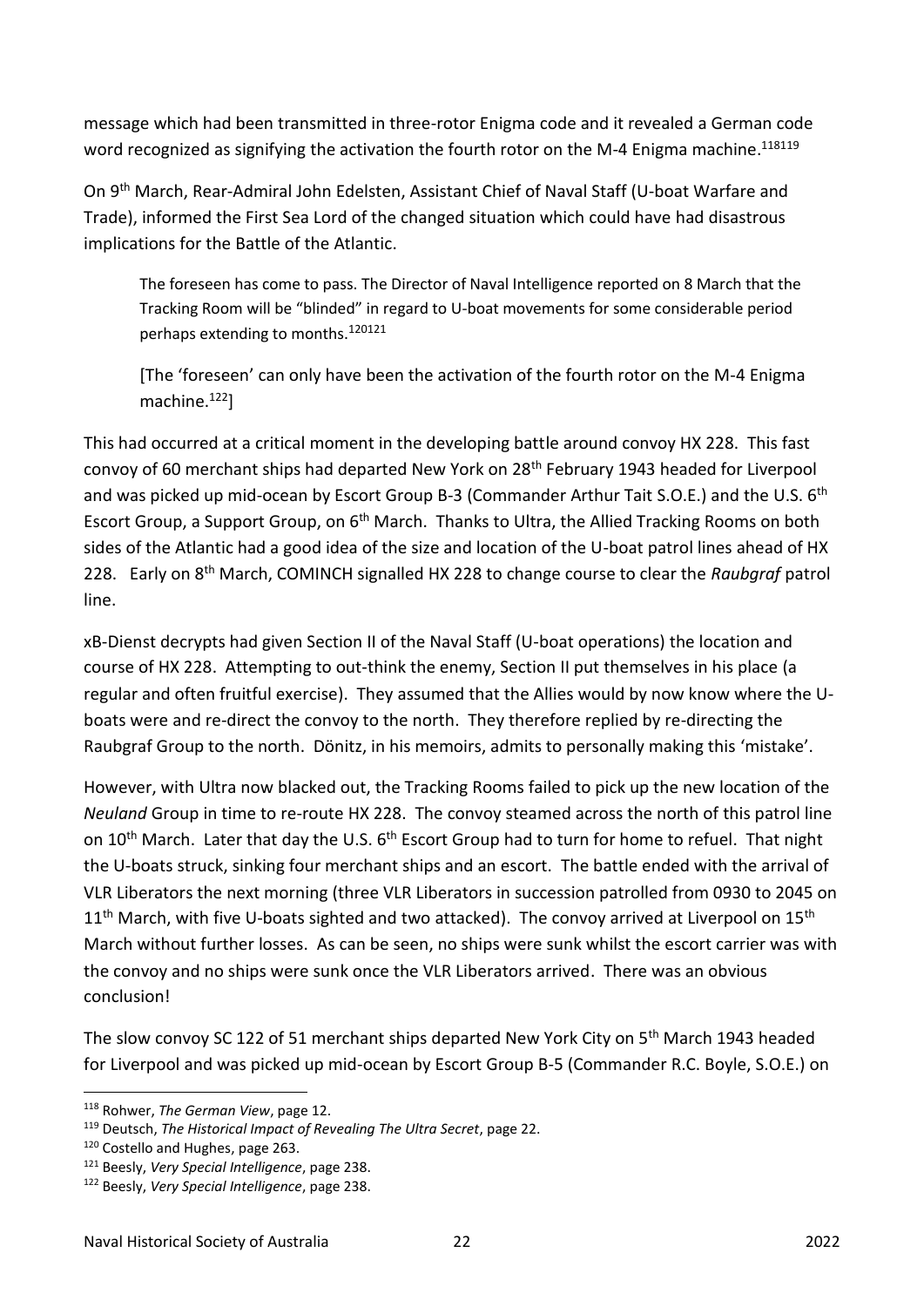$12<sup>th</sup>$  March. The fast convoy HX 229 of 38 merchant ships departed New York City on  $8<sup>th</sup>$  March 1943 also headed for Liverpool and was picked up mid-ocean by Escort Group B-4 (Lieutenant Commander G.J. Luther, Acting S.O.E.) on 13<sup>th</sup> March. The xB-Dienst deciphered an Allied message and informed Section II that HX 229 had on the evening of 13<sup>th</sup> March been in a position south-east of Cape Race and steering a course of 89°. The following day the xB-Dienst deciphered another message containing the information that SC 122 had received orders to sail to a specified point and then steer a course of 67° across the Atlantic. Twelve U-boats were reformed into the *Raubgraf* Group and were immediately ordered onto a course where they might intercept the more easterly of the two convoys, SC 122. There was, of course, no Ultra at this time to reveal this to the Tracking Rooms.

But it was HX 229 that was sighted first by a U-boat. Over the next three days and nights the Wolf Pack sank 12 merchant ships. Some hundred or so miles ahead, the slow convoy SC 122 was also sighted and reported, and a Wolf Pack of 12 U-boats concentrated against it. As the two convoys closed up together, the two packs swamped the defences and caused heavy loss. Out of these two convoys alone 21 ships of 141,000 tons were sunk.

However, the fear that it might take weeks or even months to break the four-rotor Enigma were to prove premature. With a new edition of the Wetterkurzschlüssel now in use, the cryptographers could no longer get their cribs from this source. Fortunately, the new edition of the Kurzsignalheft (compatible with the M-4 Enigma) had been recovered from the *U-559* in October 1942. This could provide the new cribs, although they were less reliable than those obtained from the Wetterkurzschlüssel<sup>123</sup>. Hut 8 concentrated its every resource and, unbelievably, in ten days found a solution to the problem. Although, at first, it took three to seven days to decode a signal. The three-rotor bombes available worked too slowly to check out the now-raised cycle length of the M-4 Enigma. It took the three-rotor bombes in use twenty-six times longer to go through the cycle length of a four-rotor signal than a three-rotor signal.<sup>124</sup> Fortunately, by March 1943 there were more than 60 three-rotor bombes available at Bletchley Park<sup>125</sup>. However, the Official History, *British Intelligence in the Second World War<sup>126</sup>* , states that complete mastery of Triton did not come until after the Battle of the Atlantic had been won in May 1943.

The number of U-boats operating on the North Atlantic convoy routes reached 60 in the first half of March.<sup>127</sup> Because of this it was extremely difficult to avoid contact.<sup>128129</sup> Ultra intelligence remained largely ineffective even though after 20<sup>th</sup> March there was rarely serious interruption to the decryption of naval Enigma messages. However, the U-boat traffic was being read with about a 48 hour time delay<sup>130</sup>, which was too long to be operationally useful. But, the B-Dienst, with superb

<sup>123</sup> Alexander, page 49.

<sup>124</sup> Hinsley, F.H. et al., *Volume II*, Appendix 19.

<sup>125</sup> Hinsley, F.H. et al., *Volume II*, Appendix 19.

<sup>126</sup> Hinsley, F.H. et al.

<sup>127</sup> Rohwer, *The German View*, page 12.

<sup>128</sup> Sebag-Montefiore, page 243.

<sup>129</sup> Russell, page 10.

<sup>130</sup> United States Navy, World War II OP-20-G Final Report Series on the Battle of the Atlantic, Volume II, p. 48.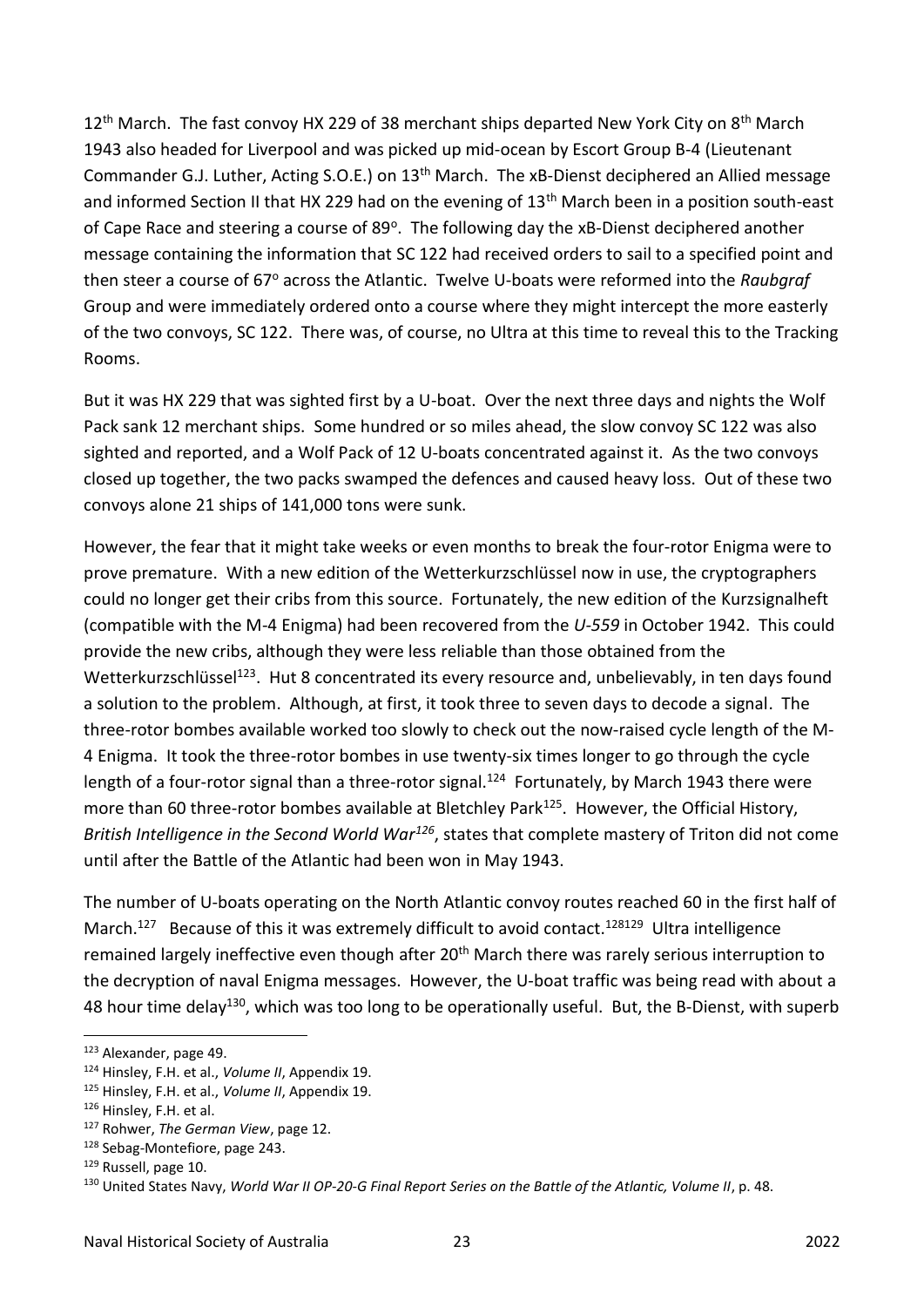efficiency, were able to provide FdU frequently, but not always, with decrypts of the Allied signals diverting convoys in time for Wolf Packs to be moved across to the new course of the convoy concerned.<sup>131</sup> Ultra did make a few successful diversions possible, but the Wolf Packs made contact with a number of convoys and these conditions did not substantially change before the end of May.<sup>132</sup>

Finally, the Admiralty realised that diverting convoys around the Wolf Packs using Ultra was not an effective tactic. On 22<sup>nd</sup> March 1943, a memorandum (AU (43) 90) by the First Sea Lord, Admiral Dudley Pound, was circulated to members of the British War Cabinet titled Anti-U-boat Warfare. In it Pound stated that 'We can no longer rely on evading the U-boat packs and, hence, we shall have to fight the convoys through them.'

In retrospect, this may be the single most important statement made regarding the Battle of the Atlantic. Without perhaps even the First Sea Lord himself fully appreciating it, the decision that the convoys were going to be defended much more vigorously, in a recognizable life-and-death struggle for control of the sea-lanes, gave the Allied side a much clearer focus than before.<sup>133</sup>

But this required more air and sea escorts $^{134}$ .

The Anti-U-Boat Warfare Committee had met on 12<sup>th</sup> November 1942 and made an important decision (against the stubborn opposition of its chair, Winston Churchill):

That the only solution to the air gap issue was to remove the thirty-three Liberators from the Bay of Biscay offensive, convert them to VLR standard, and allocate them to serve with 120 Squadron and the recently created 86 Squadron.

They were to be modified to VLR standards by the Scottish Aviation Company at Prestwick, at the rate of three a week. As it turned out, however, this proved to be an overly optimistic projection. By the end of March 1943 RAF Coastal Command only had 34 of these VLR aircraft in the Atlantic, of which only 20 were operational.

Following the successful conclusion of Operation TORCH, the escort vessels and escort carriers were released for duty in the Atlantic. This and new ships being delivered enabled the British to form five Support Groups at the end of March 1943 and the Americans formed another, the  $6<sup>th</sup>$  Escort Group, in early March 1943 (to work under British control with the North Atlantic convoys).

The First Sea Lord's decision was shown to be correct. During March and April the Wolf Packs could not be consistently evaded despite the availability of Ultra. For example, in late April, HX 234 was diverted far to the north to avoid the *Specht* Group, which had attacked convoy HX 233. However, FdU formed a new group, *Miese*, from U-boats newly departed from the Biscay bases. On 20th April, the xB-Dienst decrypted an Allied radio message that HX 234 was proceeding east of

<sup>131</sup> Beesly, *Very Special Intelligence*, page 239.

<sup>132</sup> Haslop, Dennis, *Britain, Germany and the Battle of the Atlantic: A comparative Study*, Bloomsbury, 2013, page 211.

<sup>133</sup> Kennedy, Paul, *Engineers of Victory*, Random House, 2013, page 40.

<sup>134</sup> Sebag-Montefiore, page 243.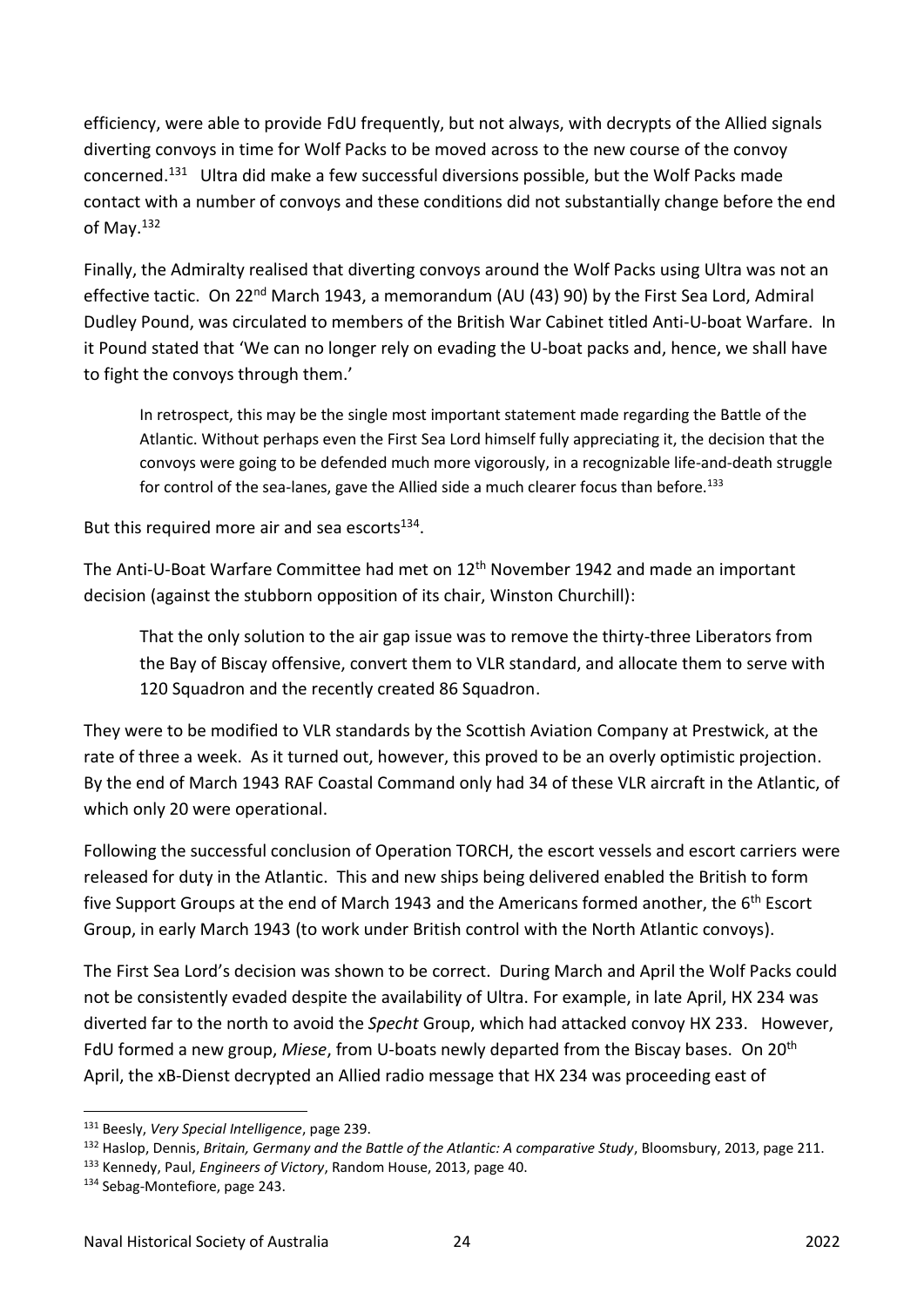Newfoundland and northward toward Greenland to circumvent the *Miese* patrol line. FdU ordered 19 U-boats of the *Miese* Group northwest to a line across the convoy's new route. This message was not intercepted nor decrypted by the Allies<sup>135</sup>. The convoy was found and attacked but only three merchant ships were sunk. Ultra did later reveal that 'the U-boats engaged have made repeated and bitter complaints about the ubiquity and efficiency of the aircraft which were constantly with the convoy on 24 April<sup>'136</sup>. In March, 95 ships of 538,695 tons were sunk and in April, 44 ships of 252,533 tons (even though 'at the beginning of April there was a 'U-boat vacuum' in the North Atlantic'<sup>137</sup>).

Using Ultra to divert convoys around the U-boat patrol lines remained largely ineffective through May 1943. This was principally due to two factors: the xB-Dienst continuing to be able to decipher the Allied signals faster than Hut 8 and OP-20-G could decipher the German Naval Enigma messages and, secondly, the large number of U-boats at sea in the North Atlantic (there were 126 on 10<sup>th</sup> May<sup>138</sup>). However, at this time the decision to fight the convoys through was proving to be the winning strategy.

For example, Convoy HX 239 departed New York City on 13<sup>th</sup> May 1943. This was a particularly valuable convoy containing 42 merchant ships, including 11 tankers. It was picked up mid-ocean by Escort Group B-3 (Commander M.J. Evans, S.O.E.) and a Support Group, the 4<sup>th</sup> Escort Group (Captain A.K. Scott-Moncreiff), was with the convoy from  $21^{st}$  to  $24^{th}$  May. On  $20^{th}$  May, xB-Dienst deciphered a message giving the location and course of HX 239 and Group *Mosel* of 21 U-boats was formed to intercept it. Shortly afterward, the Hut 8 cryptographers read the FdU messages positioning *Mosel*, so Western Approaches Command ordered the convoy to alter course. But on 21<sup>st</sup> May xB-Dienst then deciphered that signal and FdU redirected no fewer than 22 U-boats to attacking positions. Hut 8 was not able to decode any of these messages until 22<sup>nd</sup> May. By which time the U-boats were in contact with the convoy. And the last of the messages was not decrypted until 3<sup>rd</sup> June.<sup>139</sup> Unfortunately for the U-boats, however, at that point they met the massed forces of Allied air and sea power in the Atlantic. No Allied ships were sunk from HX 239 while the Germans lost two U-boats.

On 17th May 1943, S.S. *Aymeric*, sailing in convoy ONS 7, was torpedoed and sunk. This was the last merchant ship to be sunk from a northern transatlantic convoy until mid-September 1943. On 22<sup>nd</sup> May 1943 Dönitz recalled his U-boats from the North Atlantic. He subsequently declared:

<sup>135</sup> Syrett, David, *The Defeat of the German U-boats: The Battle of the Atlantic*, University of South Carolina Press, 1994, page 43.

<sup>136</sup> Beesly, *Very Special Intelligence*, page 243.

<sup>137</sup> Dönitz, *Memoirs,* page 335.

<sup>138</sup> Beesly, *Very Special Intelligence*, page 244.

<sup>139</sup> Kennedy, pages 62-63.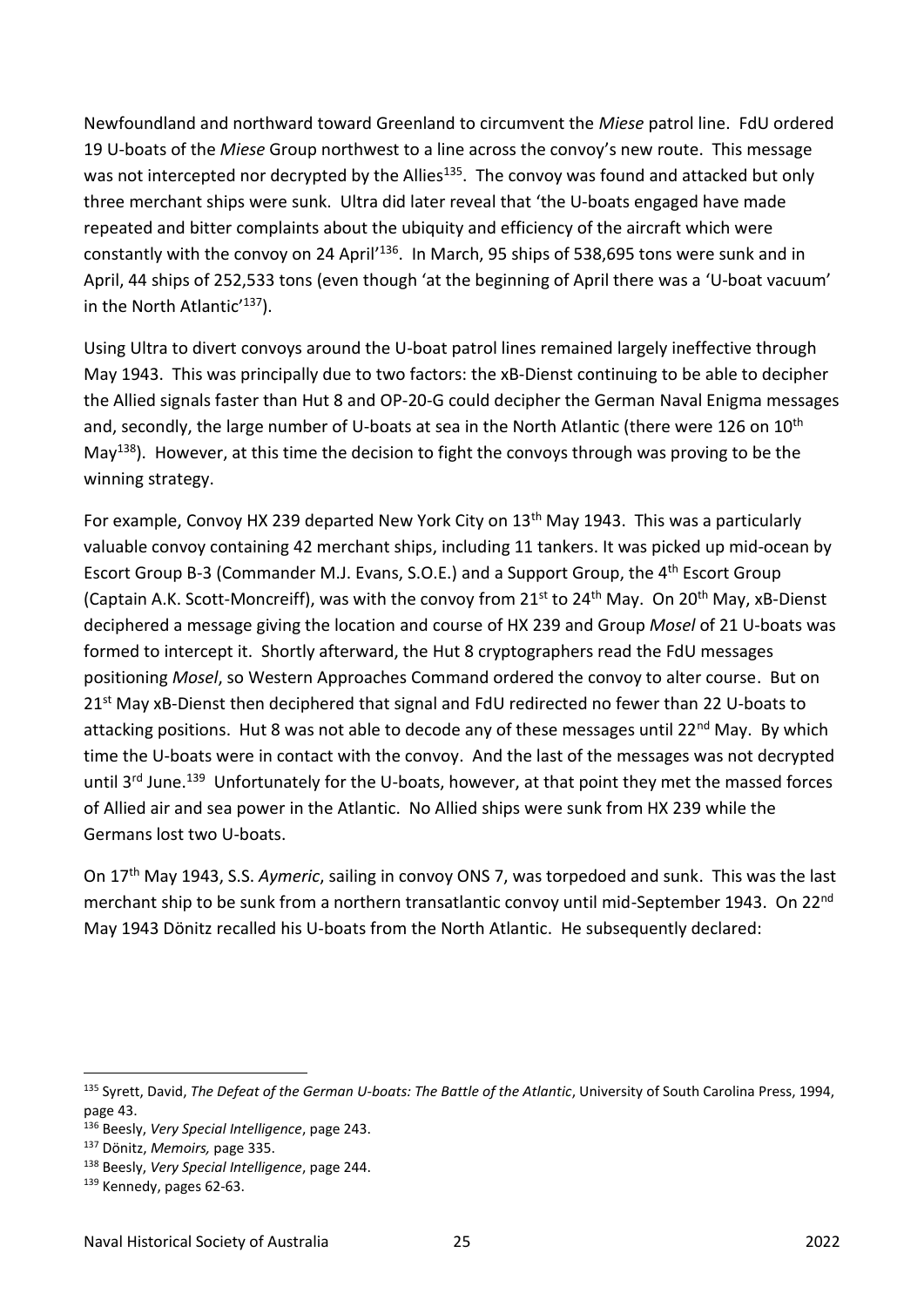Wolf-pack operations against convoys in the North Atlantic, the main theatre of operations and at the same time the theatre in which air cover was strongest, were no longer possible ... We had lost the Battle of the Atlantic.<sup>140</sup>

The Battle of the Atlantic was not won during the course of May 1943 by the diversion of convoys around the Wolf Packs using Ultra. It was won through a series of decisive battles around convoys ONS 5, HX 237, SC 129, SC 130, HX 239 and ONS 7. 40 U-boats were sunk in May 1943 (33 in the first 22 days). It should be noted that between the middle of May 1942 and the end of May 1943, forty percent of North Atlantic convoys were intercepted by U-boat Wolf Packs<sup>141</sup>. Which means that 60% were not. Now, during this period Ultra was not available for seven months in 1942 (the Shark Blackout) and was not needed in January and February 1943 (the 'endless winter'), a total of 56% of the time. So, the maximum percentage of convoys that could have been successfully diverted using Ultra during this period is only 26%, just over a quarter.



Figure 4 U.S. Navy bombe (National Security Agency)

The March blackout had emphasized how important it was to develop a system and machines for decrypting Triton that was not dependent on capturing German naval cryptographic material, particularly the short code books. The loss of cribs had blacked out Ultra in the Atlantic for 10 months of 1942. In fact, by the end of June 1943, the only way to break into the Triton messages was by machine<sup>142</sup> . British four-rotor bombes entered service in June 1943 and U.S. Navy four-rotor bombes in August (see Figure 4). However, in July and August it still took up to 26 days to

decrypt Triton messages. From September on, this was reduced to less than 24 hours, although there were still occasional problems.

While the weakness of combined British Naval Cipher No.3 was appreciated in some circles it was not until May 1943 that its compromise was so thoroughly demonstrated that action could be taken. In the middle of May 1943 the Germans offered the necessary proof of combined cipher compromise in the form of three Offizier messages to groups *Rhein*, *Elbe* and *Drossel* during the course of their patrol and action against convoys HX 237 and SC 129. Convinced that cipher compromise was involved, the Atlantic Section of the U.S. Navy's Division of Naval Intelligence gained access to Commander 10<sup>th</sup> Fleet Convoy and Routing files. The compromised Allied dispatches were identified and the evidence was submitted to Admiral Ernest King (COMINCH), who accepted the conclusions.

<sup>140</sup> Dönitz, *Memoirs,* page 341.

<sup>141</sup> Beesly, *Very Special Intelligence*, page 248.

<sup>142</sup> Wilcox, page 27.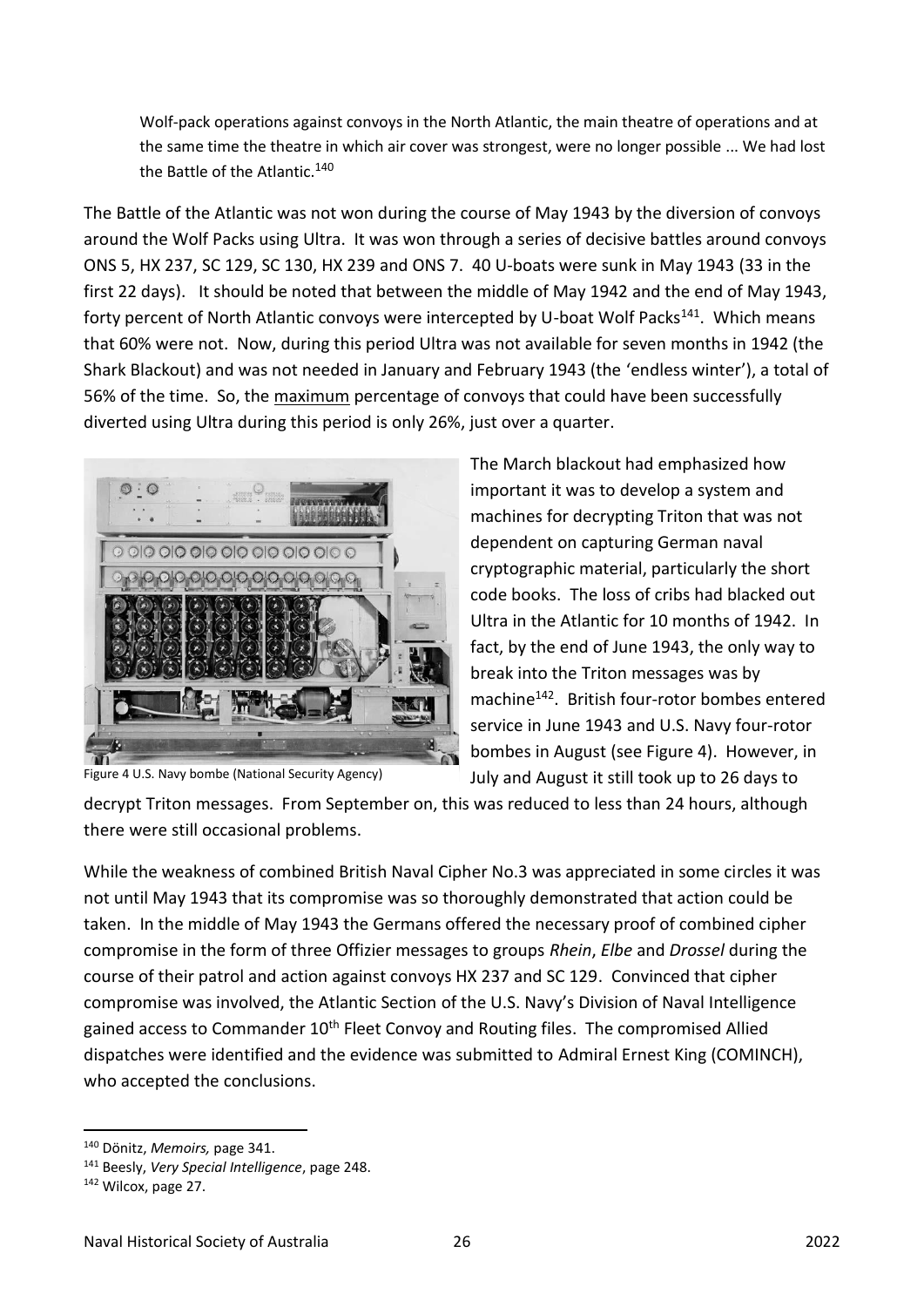An exchange of signals followed between COMINCH and the Admiralty involving proposals for additional security precautions, but the marked increase in similar compromise messages in German traffic toward the end of May led to the introduction of Naval Cipher No. 5 on 10<sup>th</sup> June 1943. Naval Cipher No. 5 was never broken by the xB-Dienst. So, the Allies could now read the German Naval Enigma but the Germans could no longer read the Allied signals.

On 1<sup>st</sup> July 1943 the German navy introduced a new fourth rotor and a new reflector, called respectively 'Gamma' and 'Cäsar', which could be interchanged with the existing fourth rotor, 'Beta', and the existing reflector, 'Bruno'. This resulted in another blackout of Triton. However, during this period the U-boats were largely absent from the North Atlantic. By the end of July the wiring for the new fourth wheel and reflector had been worked out cryptanalytically and it had been found that the Germans had made the mistake of using the same combination of rotor and reflector for the whole month. Once the new combination was worked out decryption of Triton proceeded as before for the remainder of the month.<sup>143</sup>

For the next period in the Battle of the Atlantic Ultra became truly effective. For example, the U.S. Navy alone sank (or captured in two cases) 83 U-boats with the aid of Ultra intelligence<sup>144</sup>. Although, it was not actually always quite as effective as you might believe from reading the 'published story'.

On 27th April 1943, Admiral King sent a highly classified message to Britain's First Sea Lord, Admiral of the Fleet Sir Dudley Pound, that stated:

*While I am equally concerned with you as to the security of "Z" [i.e., Ultra] information it is my belief that we are not deriving from it fullest value[.] The refueling submarine is the key to high speed, long range U/boat operations[.] To deprive the enemy of refuellers [sic] would at once decrease the effectiveness and radius of entire U/boat deployment[.] With careful preparations it seems not unlikely that their destruction might be accomplished without trace[.]*

Admiral King was pushing to use U-boat location information derived from Ultra to attack and sink the Germany Navy's supply U-boats operating in the Atlantic. These supply U-boats were either Type XIV 'Milch Cows' or Type XB minelayers being used as a supply boats.

Between 15<sup>th</sup> May and 28<sup>th</sup> October 1943, eleven of these U-boats were sunk.

Every historian accepted that Ultra had been responsible for the destruction of these supply Uboats. The story has appeared in numerous books and papers concerning Ultra and/or the Battle of the Atlantic. But none of these historians bothered to do the research to determine if there was

<sup>143</sup> Sebag-Montefiore, pages 271-272.

<sup>144</sup> *The Battle of the Atlantic, Appendix 16, U-boats Sunk by U.S. Forces with Aid of Radio Intelligence*, National Security Agency, Central Security Service. This Appendix include *U-460* and *U-487* which were later found to have been sunk without the aid of Ultra intelligence (see below).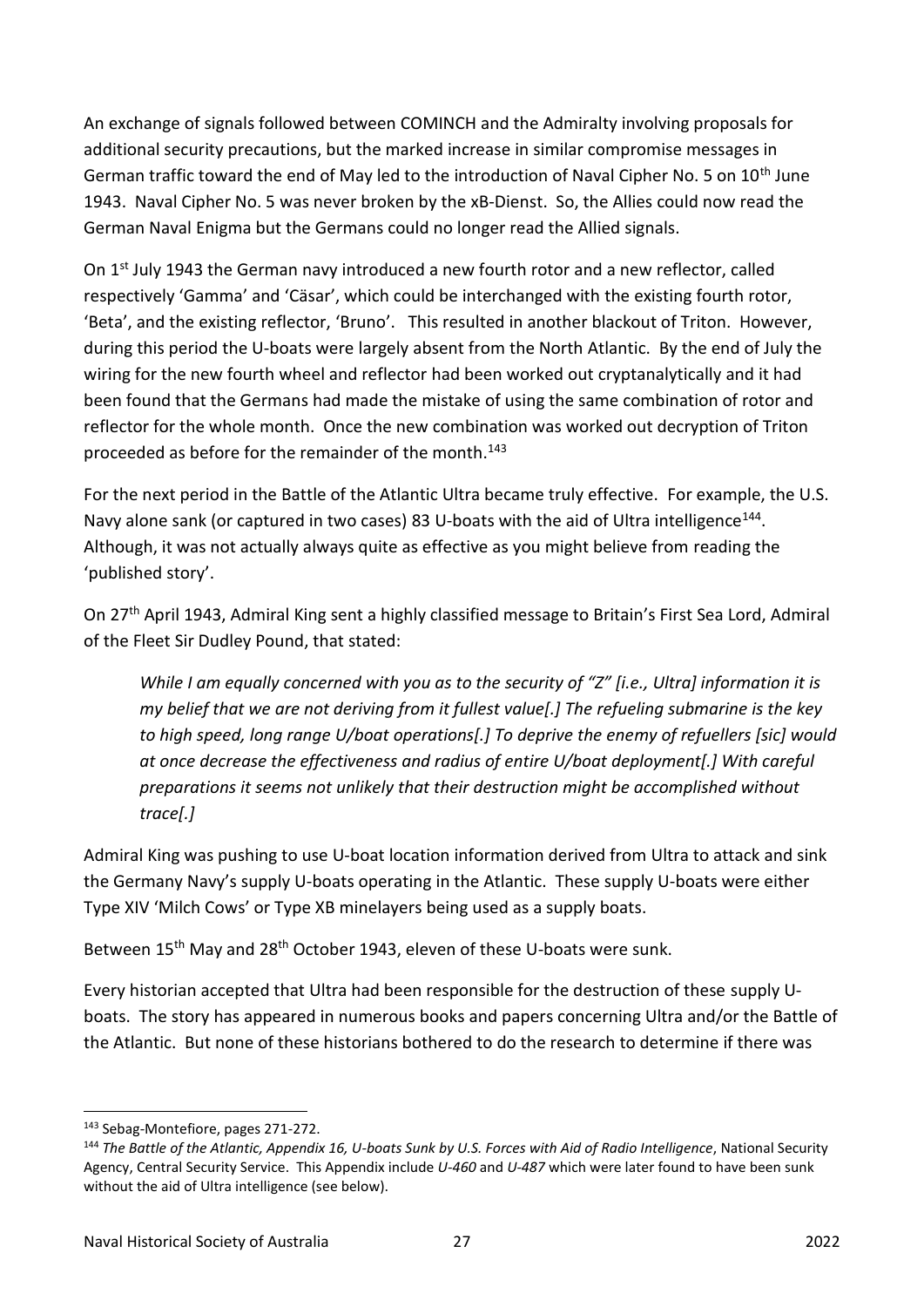any correlation between the two events. That is, until Clay Blair came along in the 1990s<sup>145</sup>. He found a report prepared by the U.S. Navy's Operations Evaluation Group (OEG) in 1952 titled *Evaluation of the Role of Decryption Intelligence in the Operational Phase of the Battle of the Atlantic* (SRH-368). By examining this report, Table 2 can be constructed.

| U-boat     | Date sunk                     | Enigma help | Sunk by                  | <b>OEG Comment on Ultra Intelligence</b>     |
|------------|-------------------------------|-------------|--------------------------|----------------------------------------------|
| $U - 4631$ | 15 <sup>th</sup> May 1943     | No          | RAF aircraft             | Sailed from Bordeaux 12 May 1943, sunk in    |
|            |                               |             |                          | Biscay. No mention in messages.              |
| $U-118^2$  | 12 <sup>th</sup> June 1943    | Very Good   | USS Bogue                | Very good. Messages giving her position      |
|            |                               |             | aircraft                 | for 8-9 June were decrypted 11 June - the    |
|            |                               |             |                          | day before the attack (see Section 4.3.1.)   |
| $U-119^2$  | 24th June 1943                | No          | RN warships              | Of doubtful value. 18/6 message              |
|            |                               |             |                          | (decrypted 23/6) gave probable               |
|            |                               |             |                          | rendezvous position at 44°N, 32°W for        |
|            |                               |             |                          | 21/6. Known to be returning. Sunk in         |
|            |                               |             |                          | Biscay.                                      |
| $U - 4871$ | 13 <sup>th</sup> July 1943    | No          | USS Core aircraft        | Not good. Messages on 23/6 (decrypted        |
|            |                               |             |                          | 6/7) and 25/6 (decrypted 3/7) gave           |
|            |                               |             |                          | position. Sunk 18 days after latter          |
|            |                               |             |                          | message.                                     |
| $U - 4591$ | 24th July 1943                | No          | RAF aircraft             | No mention in message. Outward passage.      |
|            |                               |             |                          | Sailed 22/7 from Bordeaux.                   |
| $U - 4611$ | 30 <sup>th</sup> July 1943    | No          | <b>RAAF</b> aircraft     | Nothing until report of attack on 30/7.      |
|            |                               |             |                          | Outward passage. Sailed 27/7 from            |
|            |                               |             |                          | Bordeaux.                                    |
| $U - 4621$ | 30 <sup>th</sup> July 1943    | No          | RAF aircraft             | Nothing until report of attack on 30/7.      |
|            |                               |             |                          | Outward passage. Sailed 27/7 from            |
|            |                               |             |                          | Bordeaux.                                    |
| $U - 4891$ | 4 <sup>th</sup> August 1943   | No          | <b>RCAF</b> aircraft     | Not mentioned in messages. Sailed 22/7       |
|            |                               |             |                          | from Kiel, outward bound.                    |
| $U-117^2$  | 7 <sup>th</sup> August 1943   | Good        | USS Card aircraft        | Good. Two messages involving U-117,          |
|            |                               |             |                          | transmitted 7 days before the attack, were   |
|            |                               |             |                          | decrypted within 2 days. (See section        |
|            |                               |             |                          | 4.3.1.) (Sailed 22/7 from Bordeaux.)         |
| $U - 4601$ | 4 <sup>th</sup> October 1943  | No          | <b>USS Card aircraft</b> | No decrypted message until 4/10              |
|            |                               |             |                          | (decrypted 10/10) ordering rendezvous        |
|            |                               |             |                          | position.                                    |
| $U - 2202$ | 28 <sup>th</sup> October 1943 | Very Good   | USS Card aircraft        | Very good. 26/10 (decrypted 27/1). No        |
|            |                               |             |                          | position. Mentions discontinuing             |
|            |                               |             |                          | provisioning because of heavy sea. 26/10     |
|            |                               |             |                          | (decrypted 27/1) gives his position, says he |
|            |                               |             |                          | is leaving square for 2 days. 27/10 at       |
|            |                               |             |                          | 1105A (decrypted 1815/27Z) BdU orders        |
|            |                               |             |                          | refuelling rendezvous. (Also a message       |
|            |                               |             |                          | from BdU giving R/V for U-486 at             |
|            |                               |             |                          | 37°N.,43°W. 27/10-2042 (decrypted            |
|            |                               |             |                          | 2350/27) orders 2 U-Boats to refuel from     |
|            |                               |             |                          | $U-220.$                                     |

#### Table 2 – Killing the Milch Cows

Notes:

<sup>145</sup> Blair, Clay, *Hitler's U-Boat War, The Hunted, 1942-1945*, Random House, 1996, page 356.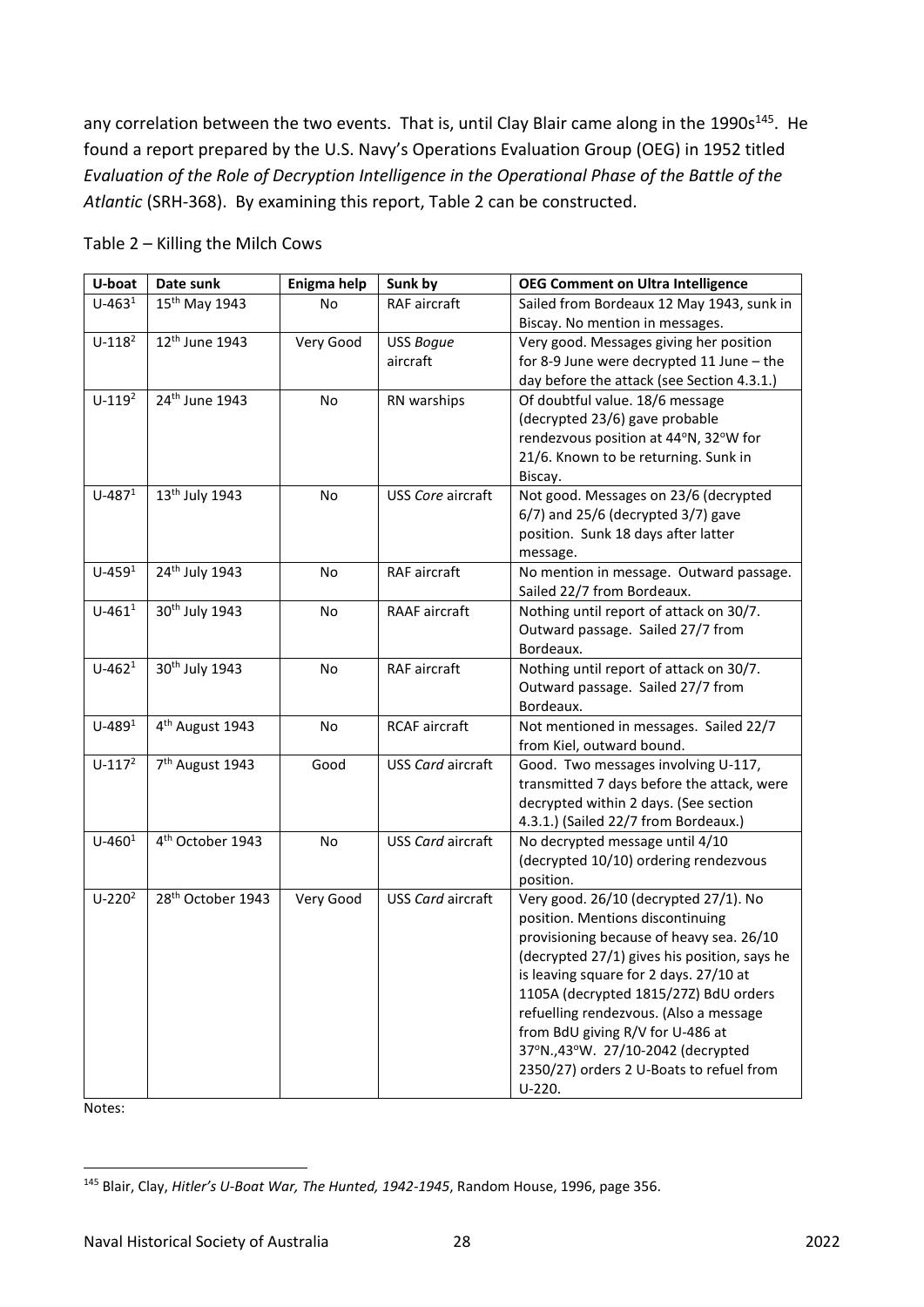- 1. Type XIV U-boat ('Milch Cow')
- 2. Type XB U-boat (minelayer being used as a supply boat)

As can be seen from Table 2, Ultra contributed to the sinkings in only three out of eleven cases. In particular, the four sinkings between 13<sup>th</sup> and 30<sup>th</sup> July were achieved despite the complete absence of Ultra for the first three weeks of the month. This was the longest single period where Triton was not broken other than the 'Shark Blackout' of 1942.<sup>146</sup> The claim that Ultra was responsible for the location and destruction of the 'milch cows' during this period simply cannot be sustained.

While Ultra was now effective that did not mean that the diverting of convoys around U-boat patrol lines was always successful. At the end of August, Dönitz was able to relax his order of 2<sup>nd</sup> August 1943 forbidding the sailing of any U-Boats, and after a three months absence, 21 of them took the fight once more out into the waters of the Atlantic. Dönitz pinned high hopes on their new equipment, the improved Hagenuk radar search receiver, the Zaunkönig (T5) acoustic homing torpedo, the Aphrodite radar decoy, the BOLD anti-sonar decoy and the heavily reinforced antiaircraft armaments which they all now carried.

The slow convoy ONS 18 of 27 merchant ships (including MAC ship *Empire Macalpine*) had departed Liverpool on 12<sup>th</sup> September, headed for New York. It was picked up mid-ocean by Escort Group B-3 (Commander M. J. Evans, S.O.E.) on 14<sup>th</sup> September. The fast convoy ON 202 of 42 merchant ships had departed Liverpool on 12<sup>th</sup> September also headed for New York. It was picked up mid-ocean by Escort Group C-2 (Commander P.W. Burnett, S.O.E.) on 16<sup>th</sup> September. It was accompanied by a support group, the 9<sup>th</sup> (Canadian) Escort Group (Commander C.E. Bridgeman) from 19<sup>th</sup> to 25<sup>th</sup> September.

Despite Ultra being available for five of the first nine days of September, the Tracking Room was unable to locate the 21 U-boats which had recently left port. Very strict radio silence had been ordered and the U-boats were informed on 6<sup>th</sup> September that 'during the present waiting period' the main object was to avoid being detected.<sup>147</sup> So, no Ultra was available concerning these Uboats. On 15th September FdU formed the *Leuthen* Group from these 21 U-boats and issued orders to the Group to take up a patrol line by the evening of the 20<sup>th</sup>. The line was some 350 miles in length with its northern end about the same distance south-west of Iceland. This order was not decrypted until the 18<sup>th</sup>, but was of little use as FdU had used 'a new type of grid reference employing fixed points defined in the sailing orders of the U-boats<sup>'148</sup>, which could not be 'decoded'. Unfortunately the Tracking Room estimated the position to fall about a hundred miles south of the actual line taken up by the *Leuthen* group, and although convoy ONS 18 was diverted it was not sufficient to keep it clear, nor was the faster 0N 202, which was following behind and overtaking ONS 18, routed far enough north.

<sup>146</sup> Beesly, *Very Special Intelligence*, page 252.

<sup>147</sup> Beesly, *Very Special Intelligence*, page 262.

<sup>148</sup> Beesly, *Very Special Intelligence*, page 263.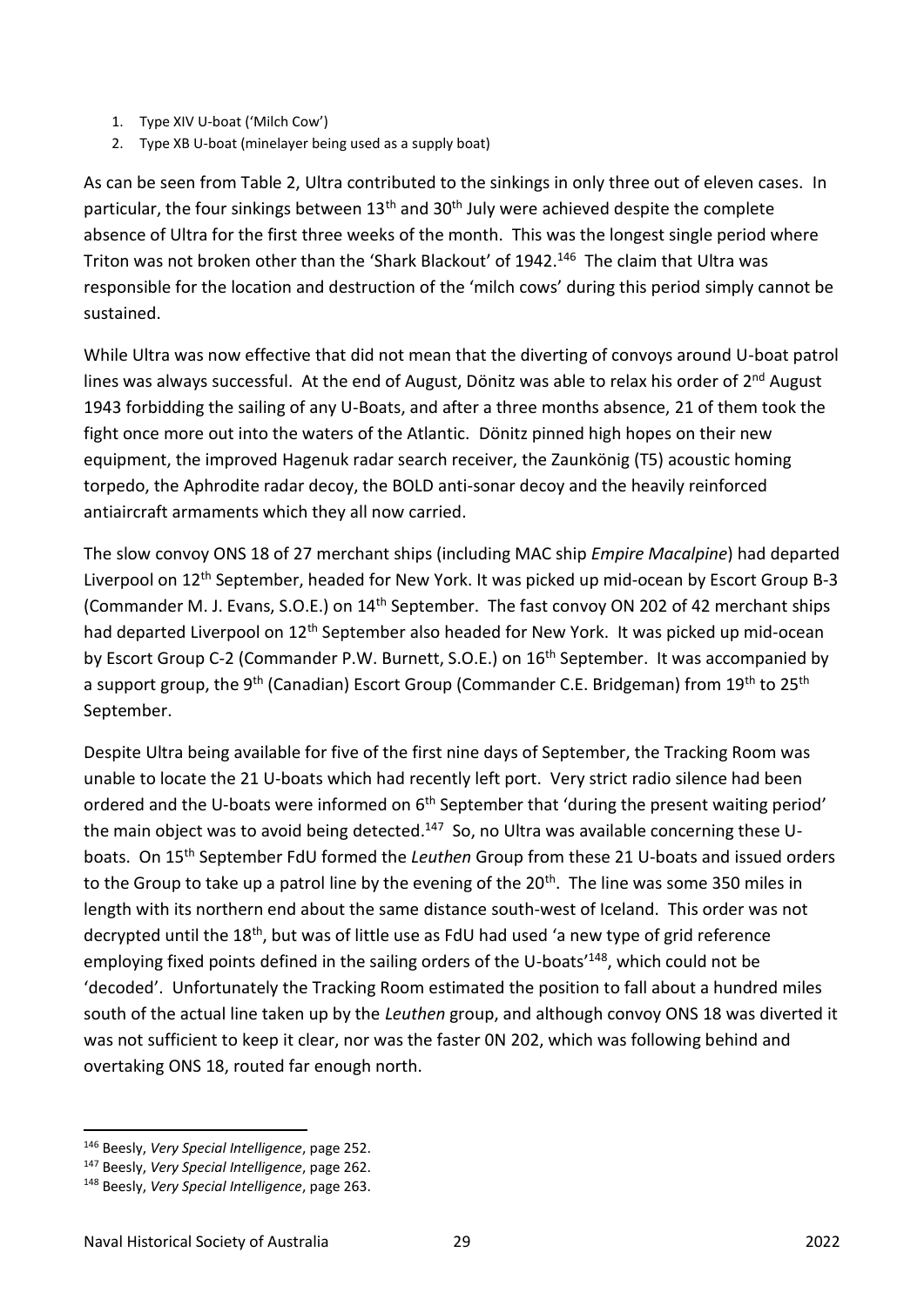At about 1900 on 19th September, ON 202 was sighted by *U-270*. The battle lasted until the early hours of 23<sup>rd</sup> September. Three escort ships and six merchant ships were sunk while the Germans lost three U-boats. Dönitz, however, believed the U-boats' reports of the destruction of twelve destroyers with the new acoustic torpedo and the sinking, in addition, of nine merchant ships by normal torpedoes. This was the last major success by the U-boat force against an Atlantic convoy.

Based on his inflated estimate of the losses inflicted by his U-boats on ON 202, Dönitz was optimistic of further successes against the next three convoys, ON 203, ON 204, and ONS 19. However, no ships were sunk in these convoys and three U-boats were lost. It has been written that these three convoys were successfully diverted using Ultra, and all slipped around the north end of the *Rossbach* (previously *Leuthen*) line<sup>149</sup>. And, at the time, the Germans also believed this is what happened. However, this was not, in fact, the case. Contacts had been made but the U-boat commanders had not transmitted sighting reports due to the risk of being located by Huff-Duff and attacked. When this was discovered by FdU, the reaction came quickly in the form of a Current War Order (#4, 1035 and 1137/6/10):

The location of the convoy was the "chief problem of the U-boat warfare" and the responsibility rested on the U-boats themselves. Short signals for sighting reports were to be held ready for immediate transmission. Not even the slightest hint of the convoy's whereabouts might be withheld from Control<sup>150</sup>

Sometimes the decision was made not to divert a convoy around a U-boat patrol line based on Ultra but instead to steer the convoy directly through it. On 18<sup>th</sup> October 1943, the fast convoy ON 207 departed Liverpool headed for New York with 52 merchant ships (including the MAC ship *Amastra*). It was picked up mid-ocean by Escort Group C-1 (Commander J. A. Burnett, S.O.E.) on 19th October. Ultra had revealed the position of patrol line *Siegfried* of 18 U-boats. It was decided to force an engagement with the Wolf Pack. Several HX and SC convoys in the area were diverted away and ON 207 was massively reinforced by three Support Groups (2<sup>nd</sup> Escort Group (Captain Johnny Walker, in overall command), 7<sup>th</sup> Escort Group (Captain Lennox Boswell) and Escort Group B-7 (Commander Peter Gretton), including two escort carriers. The air and surface escorts overwhelmed the Wolf Pack. ON 207 continued to its destination, arriving at New York on 4<sup>th</sup> November 1943. No merchant ships in the convoy were lost but four U-boats were sunk.

More failures followed. On 12<sup>th</sup> November 1943, Dönitz ordered his U-boats to move about 350 miles in a south-easterly direction. It was against the north-south convoys from Freetown and Gibraltar that the main weight of this new offensive was directed. In this area, however, the Wolf Packs could be supported by long-range aircraft from Bordeaux. They were used to shadow Allied convoys during the day and reports of the air reconnaissance were passed on to the U-boats. FdU sailed thirty-seven upgraded Type VII and Type IX U-boats to groups *Schill*, *Weddigen* and *Borkum* to operate in a Central Atlantic triangle lying between the Bay of Biscay, Gibraltar and the Azores.

<sup>&</sup>lt;sup>149</sup> Costello and Hughes, page 293.

<sup>&</sup>lt;sup>150</sup> German Naval Communication Intelligence, Battle of the Atlantic, Volume III by OP-20-G, SRH-024, page 59.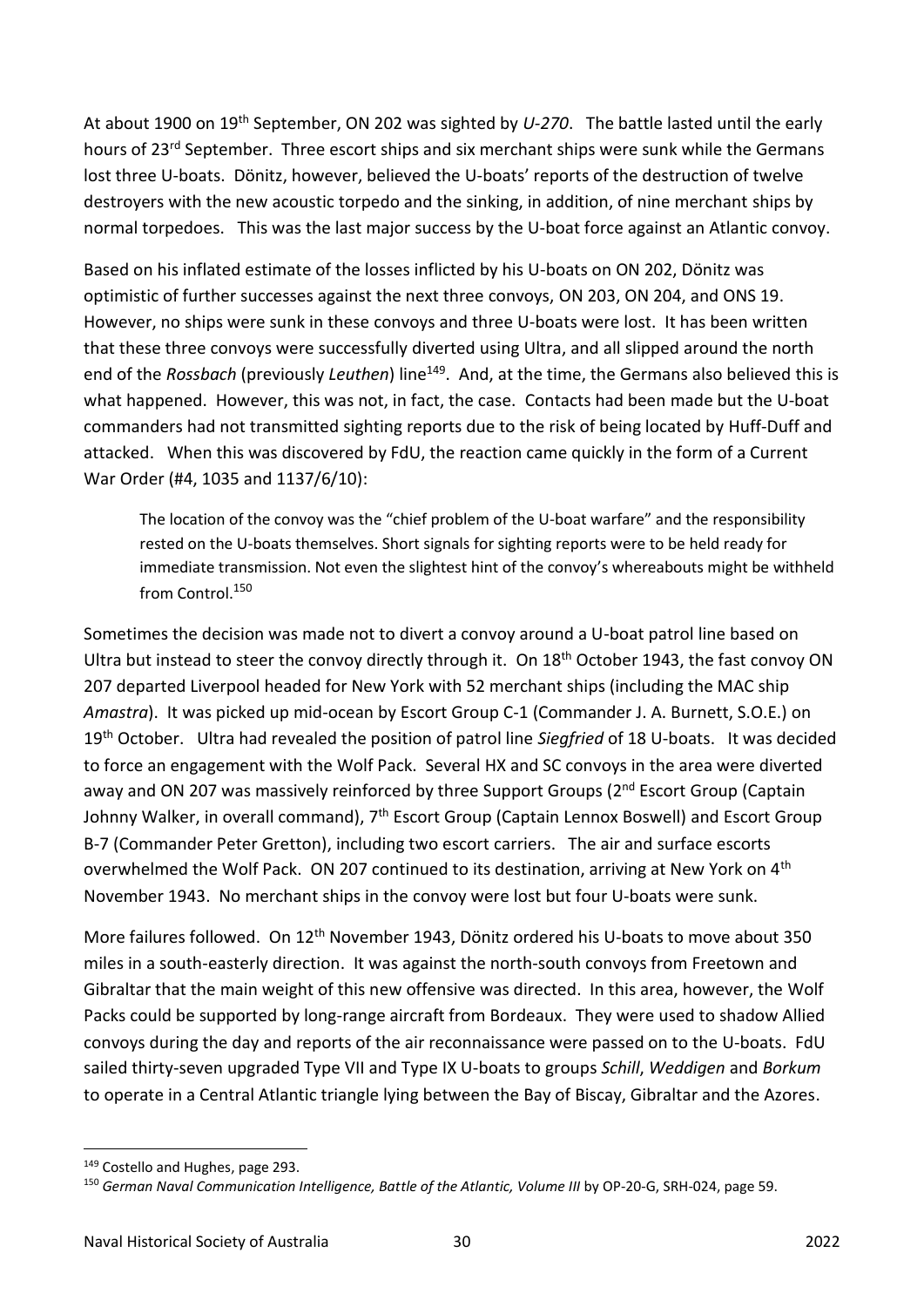Ultra revealed Dönitz' plans and the Allies massively reinforced the threatened area. Additional aircraft from RAF Coastal Command were sent to the Azores by the middle of November and Western Approaches Command moved four Support Groups (including Captain Johnny Walker's 2<sup>nd</sup> Escort Group) there. The U.S. Navy sent two US Hunter/Killer Groups based around escort carriers: TG 21.11 and TG 21.13. The U-boats sank only one merchant ship, the Norwegian *Hallfried*, and two destroyers. In return, eleven U-boats and about 550 men were lost.

Depending on the source, work on Triton (Shark) was transferred to Op-20-G sometime between the end of 1943<sup>151</sup> and mid-1944<sup>152</sup>. This transfer of the work made sense as the U.S. Navy had so many bombes (in the last half of 1943 the U.S. Navy built 75 compared with four by the British), and they were faster and more reliable than the British bombes.<sup>153</sup>

On 28th December 1943, Dönitz issued a new order (Current Order No. 34, December 1943) that radically modified the way U-boats were to attack convoys. Dönitz ordered FdU to cancel group operations and to scatter the boats at sea. These orders effectively ended the Wolf Packs. As the U-boats were unable to penetrate the air and surface escorts protecting the convoys, U-boats, upon gaining contact with a convoy, were henceforth to shoot FaTs and T-5s 'blind' from submerged positions without any use of the periscope. All five (or six) tubes were to be emptied in the attack.

*U-264*, the first U-boat fitted with a schnorchel to put to sea on an operational patrol, departed St. Nazaire on 5th February 1944. (Ultra had revealed progress with schnorchel trials in the Baltic as far back as December 1943.) The schnorchel enabled a U-boat to draw in fresh air and expel diesel exhaust gases while submerged and achieved the transformation from submersible craft to true submarine, removing the need to surface in order to charge the batteries. A U-boat could remain submerged for its entire patrol. However, this introduced a major disadvantage for both the Germans and the Allies. A submerged U-boat could neither transmit nor receive radio messages.

At the start of 1944, Dönitz had chosen to send the majority of his Atlantic U-boats to the western approaches to the British Isles. By the middle of January, FdU had stationed two dozen of them in a line stretching from the Faeroes in the north to Brest in the south, Group *Igel*. Ultra had revealed the deployment of Group *Igel* and the Allies massively reinforced the western approaches with Support Groups (including Captain Johnny Walker's 2<sup>nd</sup> Escort Group) and aircraft. Escort carriers were attached to all convoys passing through this area, and to the Support Groups. The Americans provided a Hunter/Killer Group based around the escort carrier USS *Block Island*. Over a period of four weeks, between  $27<sup>th</sup>$  January and  $24<sup>th</sup>$  February, the U-boats attempted to attack eight convoys but only succeeded in sinking one straggling merchant ship and one of Walker's sloops. Sixteen Uboats were sunk. Walker's Group alone accounted for six U-boats in a single patrol (including *U-264*).

<sup>&</sup>lt;sup>151</sup> Erskine, page 3.

<sup>152</sup> Mahon, page 91.

<sup>153</sup> Erskine, page 3.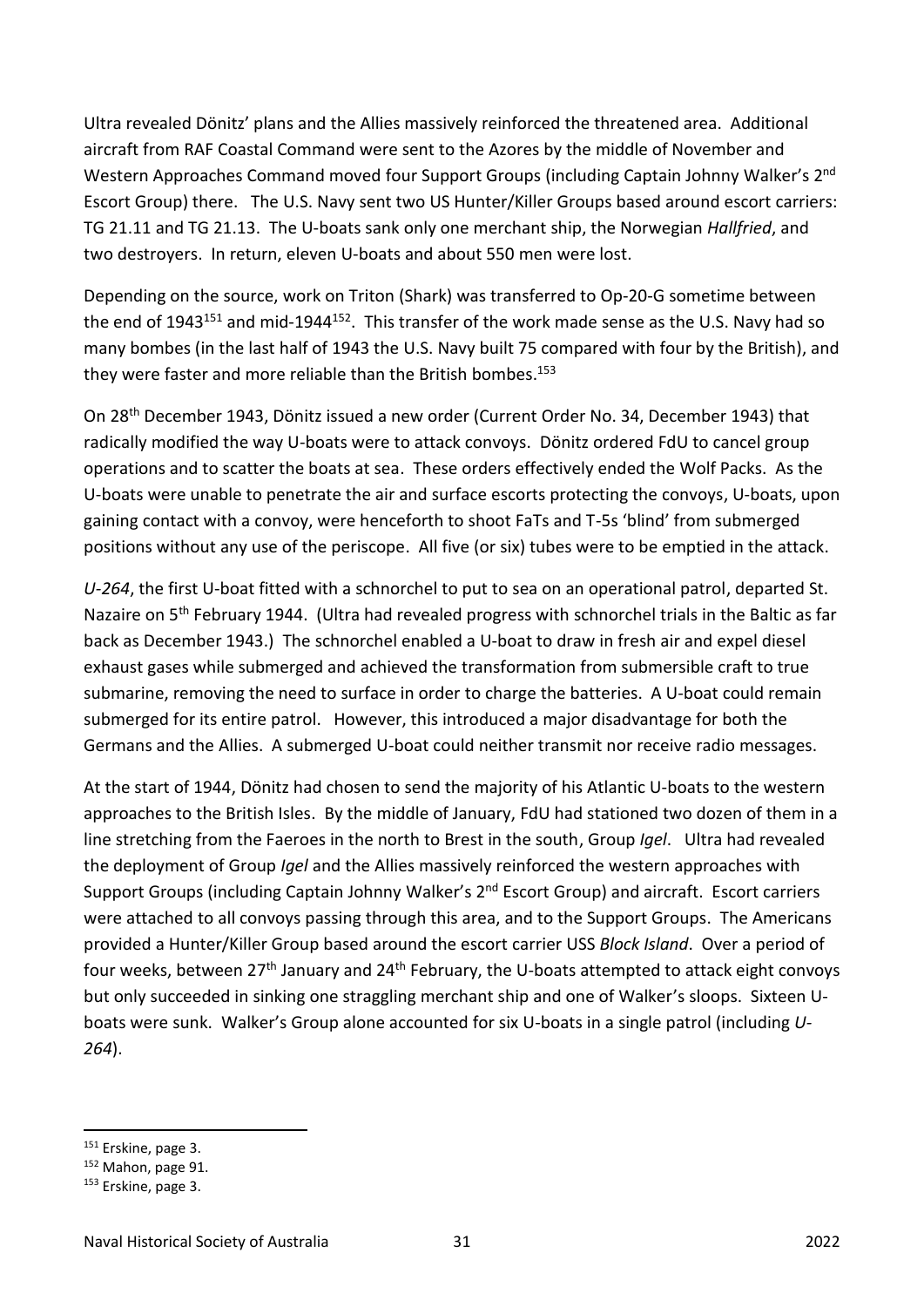On 22nd March 1944, FdU dissolved Group *Preussen*, the last ever anti-convoy U-boat group (Wolf Pack). Dönitz had tacitly admitted defeat. He ordered the evacuation of a large area in the central Atlantic, the scene of his recent heavy losses, and cancelled all further operations against convoys. He told Hitler that they could not be renewed until the new types of U-boat (Type XXI and XXIII) were available. Meanwhile he built up the strength of the inshore groups in Norway and western France in accordance with Hitler's plans to deal with an Allied invasion of Europe. By  $1^{st}$  May only five U-boats remained scattered about in the North Atlantic. But the convoy escorts soon made what was virtually a clean sweep of the ocean. On  $26<sup>th</sup>$  April and  $11<sup>th</sup>$  June 1944, Ultra was directly responsible for the destruction of the last two Milch Cows, *U-488* and *U-490*.

On 1<sup>st</sup> June 1944, Dönitz issued orders that no U-boats should be sent into the Atlantic unless equipped with the schnorchel. At this time a blackout descended on U-boat communications. FdU was no longer organising Wolf Packs or patrol lines nor directing them against convoys. And Uboats were spending almost all their time submerged and, therefore, were unable to send or receive radio messages. The whole volume of German radio traffic in the Atlantic fell off<sup>154</sup>. Patrol areas might sometimes be discovered from decrypts. But even this source of information began drying up. The Tracking Rooms on either side of the Atlantic found it difficult to glean the information they needed. There was simply nothing to intercept and decrypt and, therefore, no Ultra.

In addition the Germans introduced a change to their ciphering system. As far back as March 1944, the Admiralty Tracking Room had reported that 'two rendezvous... between a supply U-boat and two outward-bound 740 tonners and a torpedo carrier were ordered by U-boat control in a special cipher' 155 . This was the Sonderschlüssel, a special one ship cipher for transmitting the more important operational orders to U-boats. This special cipher could not be broken. At least, not quickly enough to be of use. Captain Rodger Winn RNVR (Head of Submarine Tracking Room, Naval Intelligence Division, Admiralty) reported that:

the continued use of one ship cipher for transmitting the more important operational orders to Uboats has introduced a substantial element of hypothesis into the picture presented by the U-boat plot, and it has further transpired that a practice had been adopted - curiously enough as an innovation - by the enemy supplying to departing U-boats in their sailing orders all necessary patrol instructions which are accordingly supplemented or modified by W/T only so far as may become essential. The corresponding reduction in the value of Special Intelligence intercepts is substantial compared with the days when patrol orders were almost invariably despatched by W/T after a boat had sailed. In general communication with U-boats at sea has been progressively reduced as the Uboats now spend so much of their time submerged.<sup>156</sup>

It took 5,300 bombe hours over about six weeks before Sonderschlüssel 161 succumbed in April 1945, and only three Sonderschlüssel were ever broken, all by OP-20-G. The widespread use of

<sup>154</sup> Beesly, *Very Special Intelligence*, page 327.

<sup>155</sup> Beesly, *Very Special Intelligence*, page 327.

<sup>156</sup> Beesly, *Very Special Intelligence*, page 327.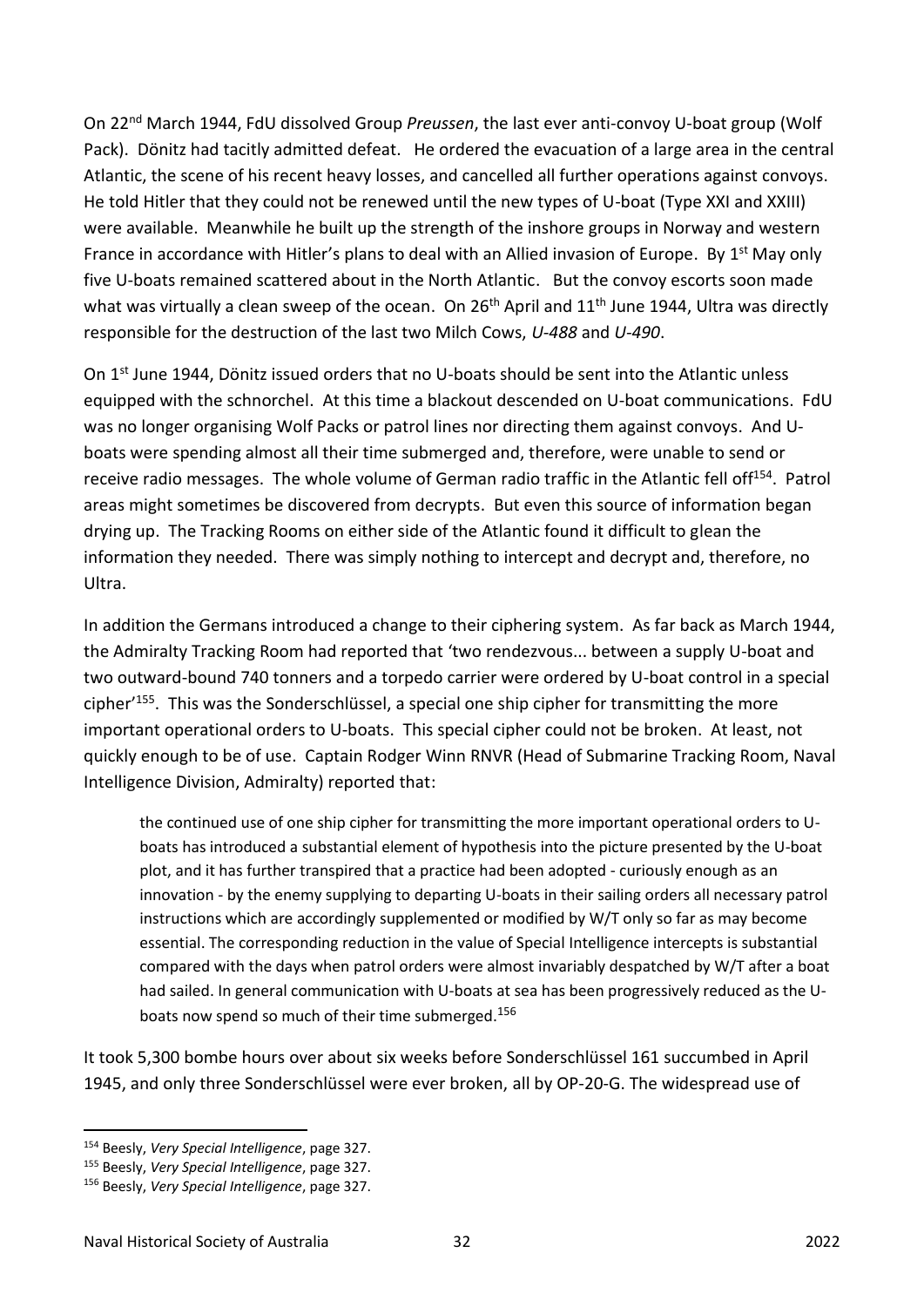Sonderschlüssel from February 1945 virtually blacked out Ultra for all operational U-boats for the remainder of the Battle of the Atlantic. 157

# Conclusions

It is clear that the key factor in breaking the naval Enigma, and therefore, the production of Ultra in the Battle of the Atlantic, was cribbing. When cribs were not available, for example in the first 21 months of the war and for ten months during 1942 (the Shark Blackout), the Hydra and Triton codes could not be broken and there was no Ultra. On the other hand, when cribs were readily available decryption was a routine, if sometimes time consuming, task. The Hydra and Triton codes themselves did not appear to present any difficulties. Similarly, the activation of the fourth rotor on the M-4 Enigma only blacked out Ultra for ten days in March 1943 (despite fears that this might extend to 'months'). It appeared to present few problems after this, except for some lengthy decryption times which were largely overcome by the introduction of the U.S. Navy's fast four-rotor bombes.

Evidently, had the German Navy been a bit more careful (for example, by the addition of 'padding' to messages, putting the information in short signals in random order or not re-transmitting U-boat weather reports in an easy to break cipher) the Hydra and Triton codes may never have been broken. Certainly, Tetis, Aegir, Neptun and Special Cipher 100 were never broken.

Did Ultra win the Battle of the Atlantic? Clearly no. There was no Ultra for the first 21 months of the Battle. Ultra was then available from June 1941 till early February 1942. It was a factor in reducing the tonnages sunk by the U-boats in this period but it has been shown in this paper that there were more important factors. Claims that 1.5-2 million tons of shipping were saved by Ultra in the second half of 1941 are over-simplistic and cannot survive proper scrutiny. There was then no Ultra from early February till the middle of December 1942 (the Shark Blackout). Ultra was then available through to the battle being won in May 1943. However, in this period the effectiveness of Ultra was largely cancelled out by the xB-Dienst continuing to be able to decipher the Allied signals faster than Hut 8 and OP-20-G could decipher the German naval Enigma messages and, secondly, by the large number of U-boats at sea in the North Atlantic.

The Battle of the Atlantic was not won during the course of May 1943 by the diversion of convoys around the Wolf Packs using Ultra. It was won through a series of decisive battles around convoys ONS 5, HX 237, SC 129, SC 130, HX 239 and ONS 7.

Ultra was certainly a factor in winning the Battle of the Atlantic, but it was not a major factor. The key factors that enabled the Allies to win the Battle of the Atlantic were:

The Liberty Ship Program (likely to be the single most important factor) The Casablanca Conference's decision in January 1943: The Battle of the Atlantic was made the highest priority for Allied resources

<sup>157</sup> Erskine & Smith, page 182.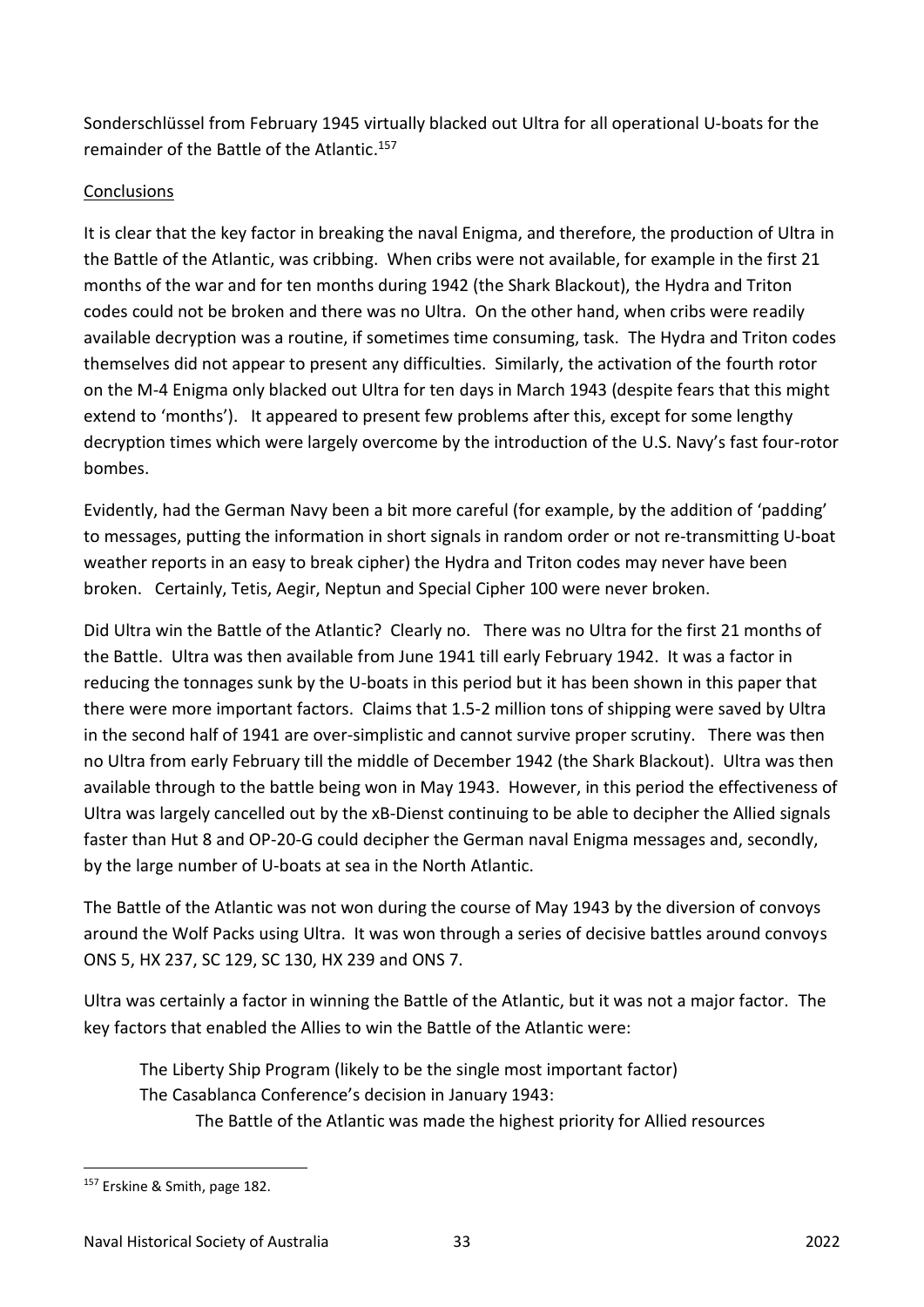The First Sea Lord's decision in late March 1943 that: 'we can no longer rely on evading the U-boat packs and, hence, we shall have to fight the convoys through them' More escort vessels allocated to the Atlantic The formation of Support Groups Improved Training Western Approaches Tactical Unit VLR Liberators Type 271 radar for escort ships HF/DF 'Huff Duff' Hedgehog Escort Carriers ASV Mk III for aircraft

Was Ultra a major factor in the destruction of the U-boat force between July 1943 and June 1944? Clearly yes. In this period Ultra was fully effective, as the move by the Allies to Naval Cipher No. 5 in June 1943 blinded the xB-Dienst for the remainder of the war. Ultra now enabled the Allies to deliberately provoke battles around selected, massively reinforced convoys, while diverting all other convoys safely away from the U-boat patrol lines. In these battles few merchant ships were sunk but a significant number of U-boats were sent to the bottom. The last major success by the Uboat force against an Atlantic convoy was in September 1943. However, the oft repeated claim that Ultra was responsible for the location and destruction of the 'milch cows' during this period simply cannot be sustained.

Twice Ultra allowed the Allies to counter Dönitz when he moved the Wolf Packs to a new area of operations during this period. Firstly, in November 1943 when he targeted the north-south convoys from Freetown and Gibraltar and secondly when he ordered a return to the western approaches in January 1944. The Allies massively reinforced these areas and the U-boats suffered heavy casualties and achieved minimal successes.

By late September 1943 the introduction of the American fast four-rotor bombes meant that the Triton code was read on all days of the month, and generally in 48 hours or less.

The last ever anti-convoy U-boat group (Wolf Pack), Group *Preussen*, was dissolved on 22nd March 1944.

From the middle of 1944 to the end of the war, Ultra largely disappeared from the Battle of the Atlantic. This was due to a combination of the use of the schnorchel and the introduction of the Sonderschlüssel, a special one ship cipher.

### Select References

Alexander, C.H.O'D., *Cryptographic History of Work on the German Naval Enigma*, HW 25/1, Government Code and Cypher School: Cryptographic Studies, 1946.